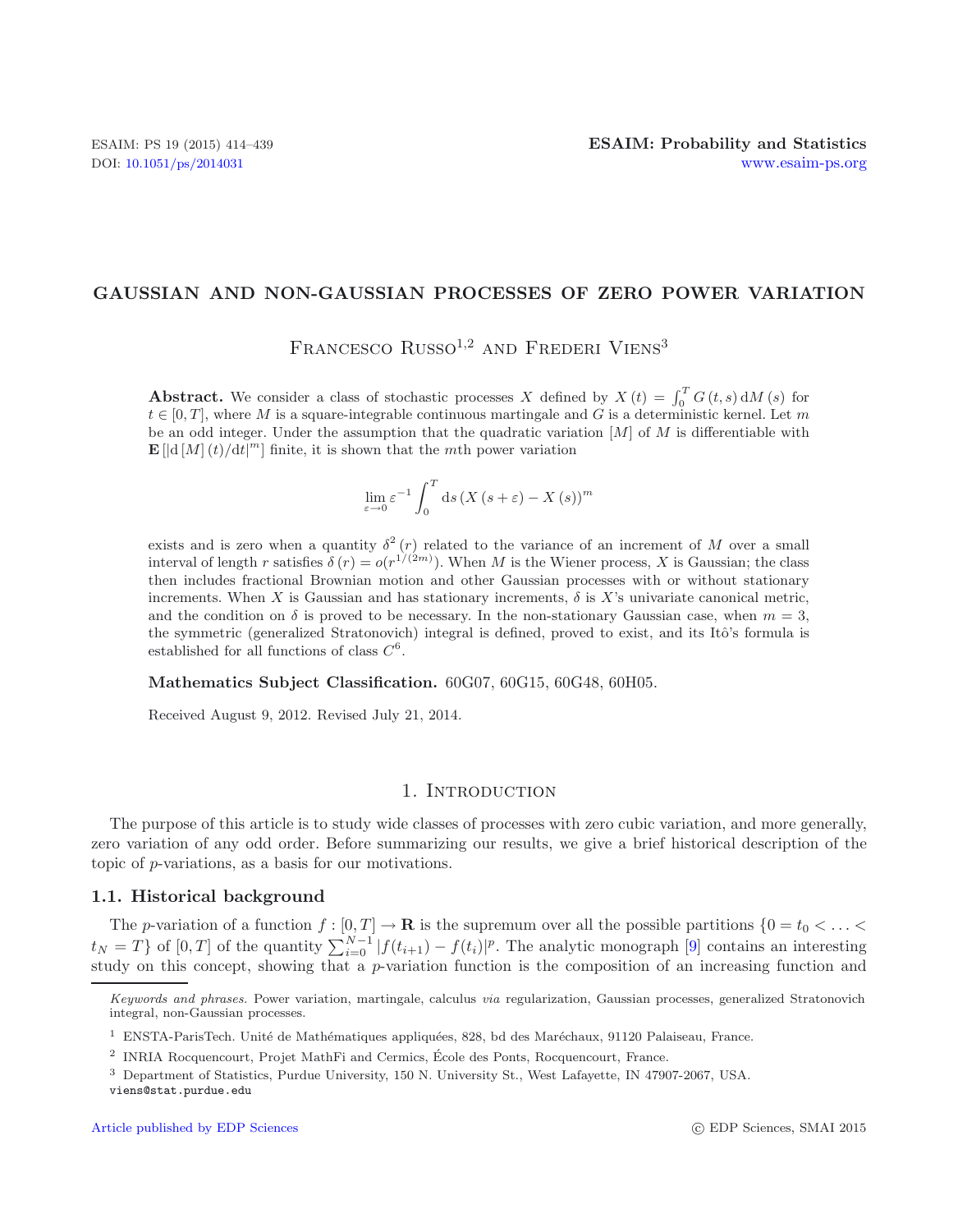a Hölder-continuous function. The analytic notion of p-variation precedes stochastic calculus and processes  $(see [9]).$  $(see [9]).$  $(see [9]).$ 

It was rediscovered in stochastic analysis in the context of pathwise stochastic calculus, starting with  $p = 2$ as in the fundamental paper  $\left[16\right]$  of H. Föllmer. Dealings with p-variations and their stochastic applications, particularly to rough path and other recent integration techniques for fractional Brownian motion (fBm) and related processes, are described at length for instance in the books [\[12,](#page-25-1) [17,](#page-25-2) [24](#page-25-3)], which also contain excellent bibliographies on the subject. Prior to this, power variations could be seen as related to oscillations of processes in [\[4](#page-24-1)], and some specific cases had been treated, such as local time processes (see [\[32\]](#page-25-4)).

The Itô stochastic calculus for semimartingales defines a *quadratic* variation  $|S|$  of a semimartingale S, instead of its 2-variation, as the limit *in probability* of  $\sum_{i=0}^{N-1} |S(t_{i+1}) - S(t_i)|^2$  over the smaller set of partitions whose mesh tends to 0, instead of the pathwise supremum over all partitions, in the hopes of making it more likely to have a finite limit. This is indeed the case for standard Brownian motion  $M = B$ , where its 2-variation  $[B]$  is a.s. infinite, but its quadratic variation is equal to T. To reconcile 2-variations with the finiteness of [B], many authors have proposed restricting the supremum over dyadic partitions. But there is a fundamental difference between the deterministic and stochastic versions of "variation", since in Itô calculus, quadratic variation is associated with the notion of covariation (also known as joint quadratic variation), something which is not present in analytic treatments of 2-variation. The co-variation  $[S^1, S^2]$  of two semimartingales  $S^1, S^2$  is obtained by polarization, using again a limit in probability when the partition mesh goes to zero.

<span id="page-1-1"></span>To work with a general class of processes, the tools of Itô calculus would nonetheless restrict the study of covariation to semimartingales. In [\[34\]](#page-25-5), the authors enlarged the notion of covariation to general processes, in an effort to create a more efficient stochastic calculus tool to go beyond semimartingales, by considering regularizations instead of discretizations. Drawing some inspiration from the classical fact that a continuous  $f: [0,T] \to \mathbf{R}$  has finite variation (1-variation) if and only if  $\lim_{\varepsilon \to 0} \frac{1}{\varepsilon} \int_0^T |f(s+\varepsilon) - f(s)| ds$  exists, for two processes X and Y, their covariation  $[X, Y](t)$  is the limit in probability, when  $\varepsilon$  goes to zero, of

<span id="page-1-0"></span>
$$
[X,Y]_{\varepsilon}(t) = \varepsilon^{-1} \int_0^t \left( X(s+\varepsilon) - X(s) \right) \left( Y(s+\varepsilon) - Y(s) \right) ds; \quad t \ge 0.
$$
\n(1.1)

 $[X, Y]$  coincides with the classical covariation for continuous semimartingales. The processes X such that  $[X, X]$ exists are called finite quadratic variation processes, and were analyzed in [\[15,](#page-25-6) [35\]](#page-25-7).

The notion of covariation was extended in [\[14\]](#page-25-8) to more than two processes: the *n*-covariation  $[X^1, X^2, \ldots, X^n]$ of n processes  $X^1, \ldots, X^n$  is as in formula [\(1.1\)](#page-1-0), but with a product of n increments, with specific analyses for  $n = 4$  for fBm with "Hurst" parameter  $H = 1/4$  in [\[19\]](#page-25-9). If  $X = X<sup>1</sup> = X<sup>2</sup> = X<sup>3</sup>$  we denote  $[X; 3] := [X, X, X]$ , which is called the *cubic variation*, and is one of the main topics of investigation in our article. This variation is the limit in probability of

$$
[X,3]_{\varepsilon}(t) := \varepsilon^{-1} \int_0^t (X(s+\varepsilon) - X(s))^3 ds,
$$
\n(1.2)

when  $\varepsilon \to 0$ . [\(1.2\)](#page-1-1) involves the signed cubes  $(X(s+\varepsilon)-X(s))^3$ , which has the same sign as the increment  $X(s+\varepsilon) - X(s)$ , unlike the case of quadratic or 2-variation, or of the so-called *strong* cubic variation, where absolute values are used inside the cube function. Consider the case where X is a fBm  $B<sup>H</sup>$  with Hurst parameter  $H \in (0,1)$ . For fBm, [\[20\]](#page-25-10) establish that  $[X,3] \equiv 0$  if  $H > 1/6$  and  $[X,3]$  does not exist if  $H < 1/6$ , while for  $H = 1/6$ , the regularization approximation  $[X, 3]_{\epsilon}(t)$  converges in law to a normal law for every  $t > 0$ . This phenomenon was confirmed for the related finite-difference approximating sequence of  $[X, 3]$  (t) which also converges in law to a Gaussian variable; this was proved in ([\[31\]](#page-25-11), Thm. 10) by using the the so-called Breuer-Major central limit theorem for stationary Gaussian sequences [\[8](#page-24-2)].

A practical significance of the cubic variation lies in its well-known ability to guarantee the existence of (generalized symmetric) Stratonovich integrals, and their associated Itô-Stratonovich formula, for various highly irregular processes. This was established in [\[20\]](#page-25-10) in significant generality; technical conditions therein were proved to apply to fBm with  $H > 1/6$ , and can extend to similar Gaussian cases with canonical metrics that are bounded above and below by multiples of the fBm's, for instance the bi-fractional Brownian motion treated in [\[33](#page-25-12)]. A variant on [\[20\]](#page-25-10)'s Itô formula was established previously in [\[14\]](#page-25-8) for less irregular processes: if X (not necessarily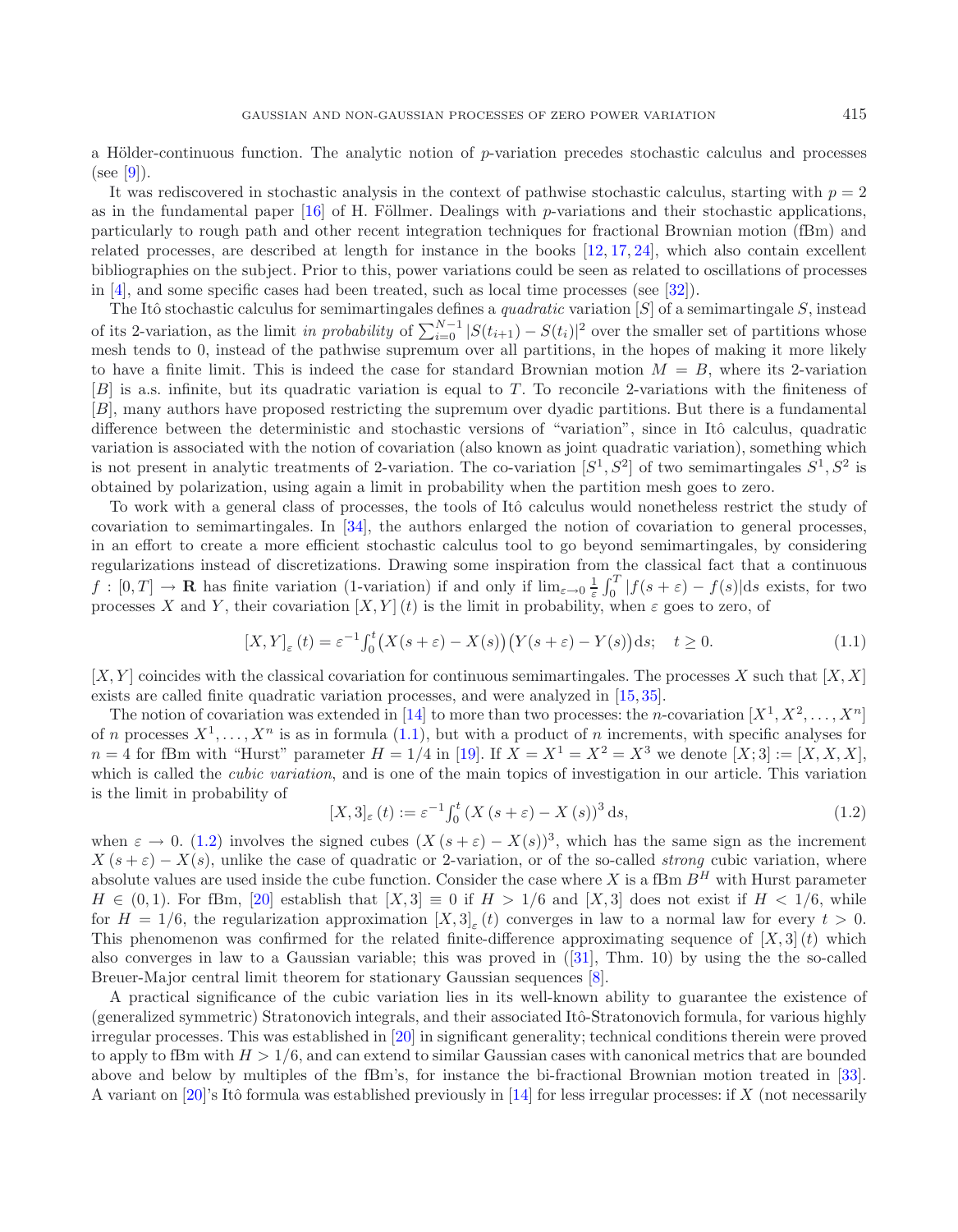Gaussian) has a finite strong cubic variation, so that [X, 3] exists (but may not be zero), for  $f \in C^3(\mathbf{R})$ ,  $f(X_t) = f(X_0) + \int_0^t f'(X_s) d^\circ X - \frac{1}{12} \int_0^t f'''(X_s) d[X,3](s)$ , which involves the symmetric-Stratonovich integral of [\[36\]](#page-25-13), and a Lebesgue–Stieltjes integral. In [\[29](#page-25-14)], an analogous formula is obtained for fBm with  $H = 1/6$ , but in the sense of distribution laws only:  $\int_0^t f'(X_s)d^{\circ}X$  exist only in law, and  $\int_0^t f'''(X_s)d[X,3](s)$  is replaced by a conditionally Wiener integral defined in law by replacing  $[X, 3]$  with a term  $\kappa W$ , where W is the independent Wiener process identified in [\[31\]](#page-25-11).

### **1.2. Specific motivations**

Our work herein is motivated by the properties described in the previous paragraph, particularly as in [\[20](#page-25-10)]. We want to avoid situations where Itô formulas can only be established in law, *i.e.* involving conditionally Wiener integrals defined as limits in a weak sense. Thus we study scales where this term vanishes in a strong sense, while staying as close to the threshold  $H = 1/6$  as possible. Other types of stochastic integrals for fBm and related irregular Gaussian processes make use of the Skorohod integral, identified as a divergence operator on Wiener space (see [\[30\]](#page-25-15) and also  $[2, 6, 11, 22, 25]$  $[2, 6, 11, 22, 25]$  $[2, 6, 11, 22, 25]$  $[2, 6, 11, 22, 25]$  $[2, 6, 11, 22, 25]$  $[2, 6, 11, 22, 25]$  $[2, 6, 11, 22, 25]$  $[2, 6, 11, 22, 25]$  $[2, 6, 11, 22, 25]$ ), and rough path theory (see [\[17,](#page-25-2) [24\]](#page-25-3)). The former method is not restrictive in how small H can be (see [\[25](#page-25-17)]), but is known not to represent a pathwise notion of integral; the latter is based on a true pathwise strategy and requires giving a L´evy-type area or iterated integrals *a priori*. In principal the objective of the rough path approach is not to link any discretization (or other approximation) scheme. These provide additional motivations for studying the regularlization methodology of [\[34](#page-25-5)] or [\[36](#page-25-13)], which does not feature these drawbacks for  $H > 1/6$ .

We come back to the cubic variation approximation  $[X, 3]$  defined *via* the limit of  $(1.2)$ . The reasons for which  $[X, 3] = 0$  for fBm with  $H > 1/6$ , which is considerably less regular than the threshold  $H > 1/3$  one has for  $H$ -Hölder-continuous deterministic functions, are the odd symmetry of the cube function, and the accompanying probabilistic symmetries of the process X itself (e.g. Gaussian property). This doubling improvement over the deterministic case does not typically hold for non-symmetric variations:  $H$  needs to be larger to guarantee existence of the variation; for instance, when  $X$  is fBm, its strong cubic variation, defined as the limit in probability of  $\varepsilon^{-1} \int_0^t |X(s+\varepsilon) - X(s)|^3 ds$ , exists for  $H \ge 1/3$  only.

<span id="page-2-0"></span>Finally, some brief notes in the case where X is fBm with  $H = 1/6$ . This threshold is a critical value since, as mentioned above, whether in the sense of regularization or of finite-difference, the approximating sequences of  $[X, 3](t)$  converge in law to Gaussian laws. In contrast to these normal convergences, in our article, we show as a preliminary result (Prop. [3.2](#page-5-0) herein), that  $[X, 3]_{\varepsilon}$  does not converge in probability for  $H = 1/6$ ; the non-convergence of  $[X, 3]_{\varepsilon}$  in probability for  $H < 1/6$  was known previously.

### **1.3. Summary of results and structure of article**

This article investigates the properties of cubic and other odd variations for processes which may not be self-similar, or have stationary increments, or be Gaussian, when they have  $\alpha$ -Hölder-continuous paths; this helps answer to what extent the threshold  $\alpha > 1/6$  is sharp for  $[X, 3] = 0$ . We consider processes X defined on  $[0, T]$  by a Volterra representation

$$
X(t) = \int_0^T G(t, s) dM(s),
$$
\n(1.3)

where M is a square-integrable martingale on  $[0, T]$ , and G is a non-random measurable function on  $[0, T]^2$ , which is square-integrable in s with respect to  $d[M]_s$  for every fixed t. The quadratic variations of these martingale-based convolutions was studied in [\[13\]](#page-25-18). The "Gaussian" case results when M is the standard Wiener process (Brownian motion) W.

In this paper, we concentrate on processes  $X$  which are not more regular than standard Brownian motion; this irregularity is expressed *via* a concavity condition on the squared canonical metric  $\delta^2(s,t)$  $\mathbf{E}\left[\left(X(t)-X(s)^2\right)\right]$ . It is not a restriction since the main interest of our results occurs around the Hölder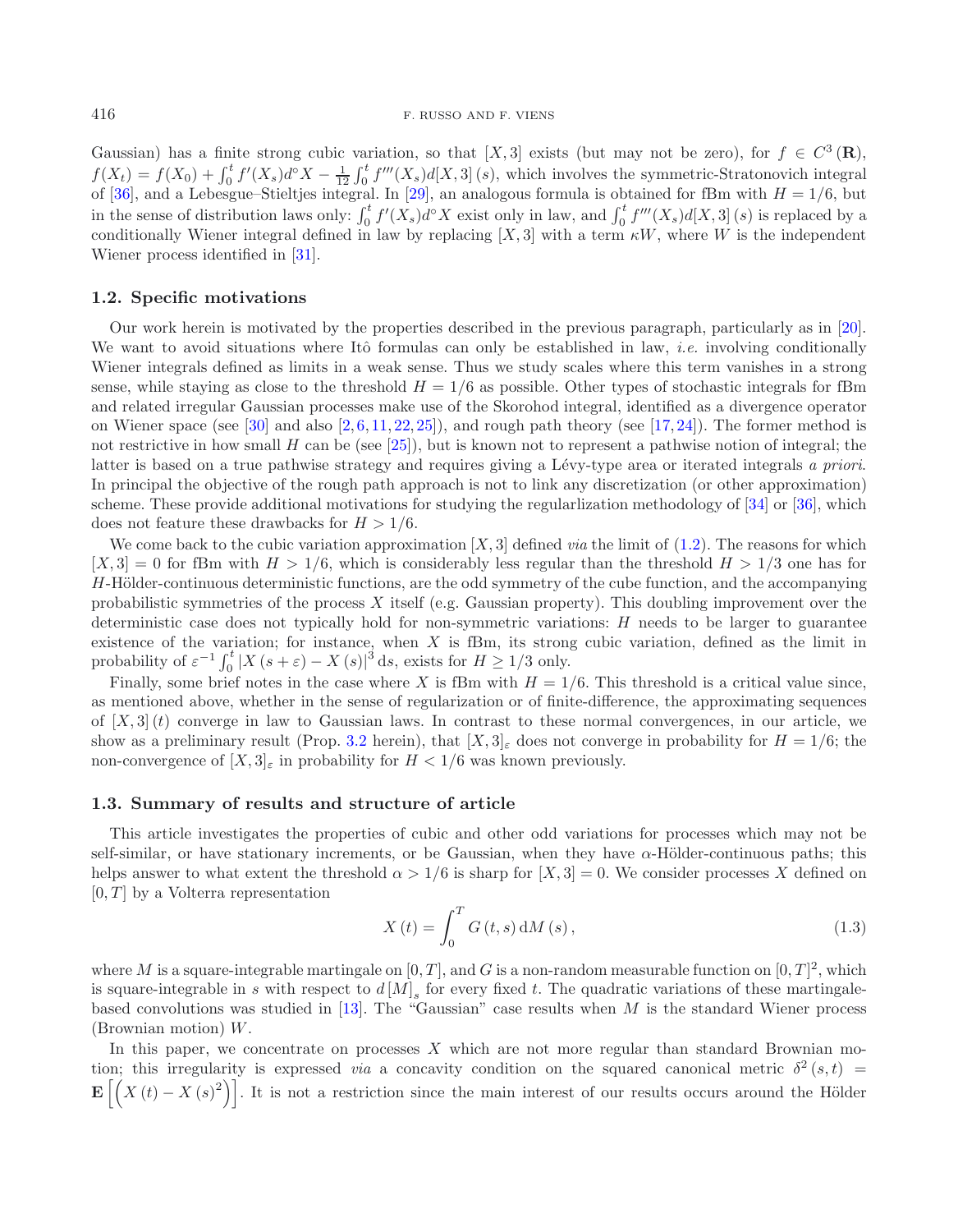exponent  $1/(2m)$  for odd  $m \geq 3$ , and processes which are more regular than Brownian motion can be treated using classical non-probabilistic tools such as the Young integral.

After providing some definitions (Sect. [2\)](#page-4-0), our first main finding is that the processes with zero odd mth variation (same definition as for  $[X, 3] = 0$  in [\(1.2\)](#page-1-1) but with m replacing 3) are those which are better than  $1/(2m)$ -Hölder-continuous in the  $L^2(\Omega)$ -sense, whether for Gaussian processes (Sect. [3\)](#page-5-1), or non-Gaussian ones (Sect. [4\)](#page-11-0). Specifically,

- for X *Gaussian with stationary increments* (*i.e.*  $\delta(s,t) = \delta(t-s)$ ), for any odd integer  $m \geq 3$ ,  $[X,m] = 0$ if and only if  $\delta(r) = o(r^{1/(2m)})$  for r near 0 (Thm. [3.6\)](#page-6-0);
- for X *Gaussian* but not necessarily with stationary increments, for any odd integer  $m \geq 3$ ,  $[X,m]=0$ if  $\delta^2(s, s+r) = o(r^{1/(2m)})$  for r near 0 uniformly in s. (see Thm. [3.8;](#page-10-0) this holds under a technical nonexplosion condition on the mixed partial derivative of  $\delta^2$  near the diagonal; see Examples [3.9](#page-10-1) and [3.10](#page-11-1) for a wide class of Volterra-convolution-type Gaussian processes with non-stationary increments which satisfy the condition).
- for X *non-Gaussian* based on a martingale M, for any odd integer  $m \geq 3$ , with  $\Gamma(t) :=$  $(\mathbf{E}[(d[M]/dt)^m])^{1/(2m)}$  if it exists, we let  $Z(t) := \int_0^T \Gamma(s) G(t, s) dW(s)$ . This Z is a Gaussian process; if it satisfies the conditions of Theorem [3.6](#page-6-0) or Theorem [3.8,](#page-10-0) then  $[X,m] = 0$ . (Thm. [4.1](#page-11-2) on Sect. [4;](#page-11-0) Prop. [4.2](#page-11-3) provides examples of wide classes of martingales and kernels for which the assumptions of Thm. [4.1](#page-11-2) are satisfied, with details on how to construct examples and study their regularity properties.)

Our results shows how broad a class of processes, based on martingale convolutions with only  $m$  moments, one can construct which have zero odd mth variation, under conditions which are the same in terms of regularity as in the case of Gaussian processes with stationary increments, where we prove sharpness. Note that X itself can be far from having the martingale property, just as it is generally far from standard Brownian motion in the Gaussian case. Our second main result is an application to weighted variations, generalized Stratonovich integration, and an Itô formula (Sect.  $5$ ).

• Under the conditions of Theorem [3.8](#page-10-0) (general Gaussian case), and an additional coercivity condition, for every bounded measurable function  $q$  on  $\mathbf{R}$  (see Thm. [5.1\)](#page-13-1),

$$
\lim_{\varepsilon \to 0} \frac{1}{\varepsilon^2} \mathbf{E} \left[ \left( \int_0^T du \left( X_{u+\varepsilon} - X_u \right)^m g \left( \frac{X_{u+\varepsilon} + X_u}{2} \right) \right)^2 \right] = 0.
$$

If  $m = 3$ , by results in [\[20\]](#page-25-10), Theorem [5.1](#page-13-1) implies that for any  $f \in C^6(\mathbf{R})$  and  $t \in [0, T]$ , the Itô's formula  $f(X_t) = f(X_0) + \int_0^t f'(X_u) d^{\circ} X_u$  holds, where the integral is in the symmetric (generalized Stratonovich) sense. (Thm. [5.1](#page-13-1) and its Cor. [5.2\)](#page-14-0).

Some of the proofs of our theorems are relegated to the Appendix.

### **1.4. Relation with other recent work**

The authors of the paper [\[21\]](#page-25-19) consider, as we do, stochastic processes which can be written as Volterra integrals with respect to martingales. Their "fractional martingale", which generalizes Riemann–Liouville fBm, is a special case of the processes we consider in Section [4,](#page-11-0) with  $K(t,s)=(t-s)^{H-1/2}$ . The authors' motivation is to prove an analogue of the famous Lévy characterization of Brownian motion as the only continuous square-integrable martingale with a quadratic variation equal to t. They provide similar necessary and sufficient conditions based on the  $1/H$ -variation for a process to be fBm. This is a different aspect of the theory than our motivation to study necessary and sufficient conditions for a process to have vanishing (odd) cubic variation, and its relation to stochastic calculus. The value  $H = 1/6$  is mentioned in the context of the stochastic heat equation driven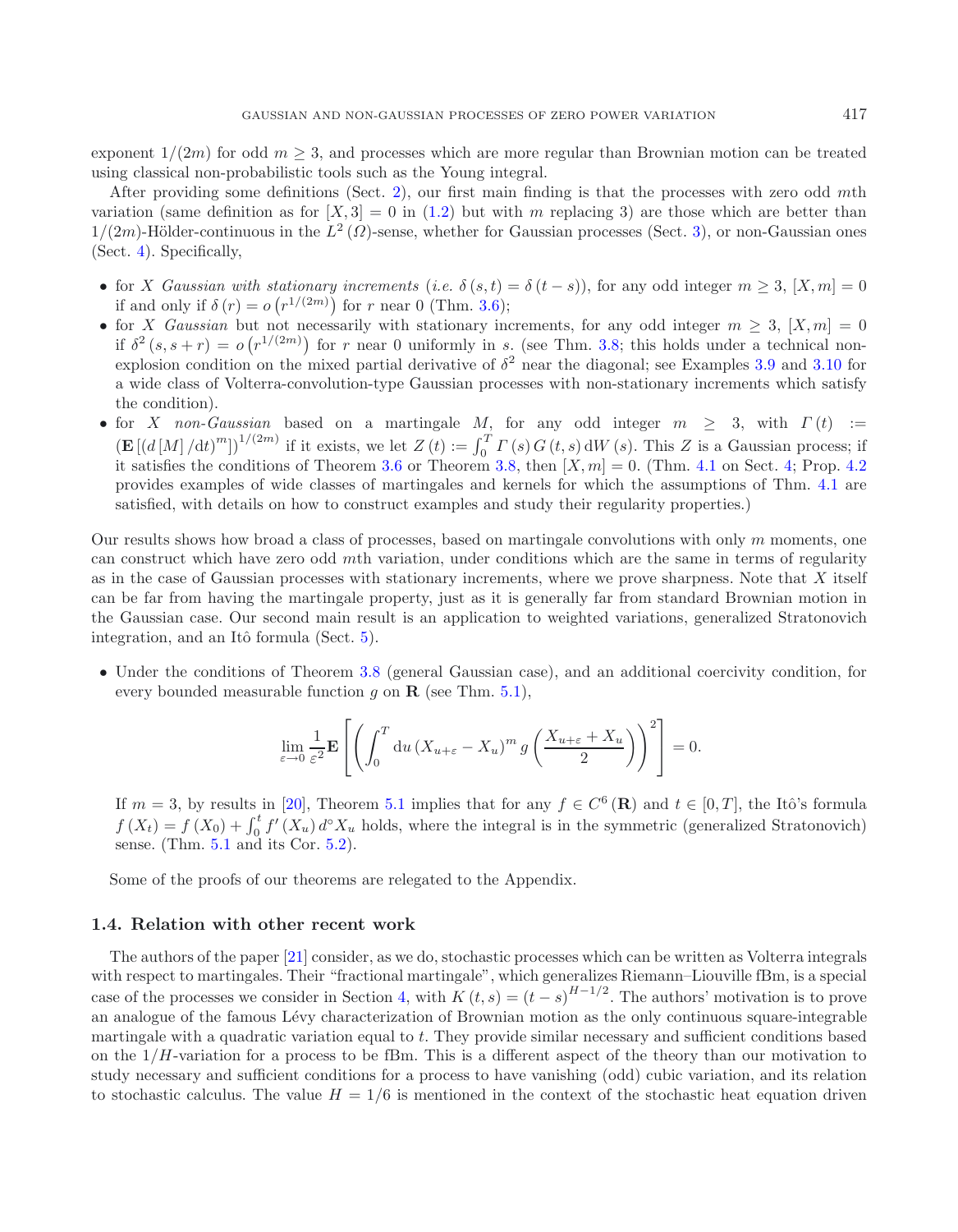by space-time white-noise, in which discrete trapezoidal sums converge in distribution (not in probability) to a conditionally independent Brownian motion (see [\[10](#page-24-6), [31](#page-25-11)]).

To find a similar motivation to ours, one may look at the recent result of [\[28\]](#page-25-20), where the authors study the central and non-central behavior of weighted Hermite variations for fBm. Using the Hermite polynomial of order m rather than the power-m function, they show that the threshold value  $H = 1/(2m)$  poses an interesting open problem, since above this threshold (but below  $H = 1 - 1/(2m)$ ) one obtains Gaussian limits (these limits are conditionally Gaussian when weights are present, and can be represented as Wiener integrals with respect to an independent Brownian motion), while below the threshold, degeneracy occurs. The behavior at the threshold was worked out for  $H = 1/4, m = 2$  in [\[28\]](#page-25-20), boasting an exotic correction term with an independent Brownian motion, while the general open problem of Hermite variations with  $H = 1/(2m)$  was settled in [\[27](#page-25-21)]. More questions arise, for instance, with a similar result in [\[26\]](#page-25-22) for  $H = 1/4$ , but this time with bidimensional fBm, in which two independent Brownian motions are needed to characterize the exotic correction term. Compared to the above works, our work situates itself by

- <span id="page-4-1"></span>• establishing necessary and sufficient conditions for nullity of the odd mth variation, around the threshold regularity value  $H = 1/(2m)$ , for general Gaussian processes with stationary increments, showing in particular that self-similarity is not related to this nullity, and that the result works for all odd integers, thanks only to the problem's symmetries;
- showing that our method is able to consider processes that are far from Gaussian and still yield sharp sufficient conditions for nullity of odd variations, since our base noise may be a generic martingale with only a few moments.

<span id="page-4-0"></span>Our ability to prove an Itô formula for processes which are far from self-similar or from having stationary increments attests to our method's strength.

# 2. DEFINITIONS

We recall our process X defined for all  $t \in [0, T]$  by [\(1.3\)](#page-2-0). For any odd integer  $m \geq 3$ , let the *odd*  $\varepsilon$ -mth *variation* of X be defined by

$$
[X,m]_{\varepsilon}(T) := \frac{1}{\varepsilon} \int_0^T ds \left(X\left(s+\varepsilon\right) - X\left(s\right)\right)^m.
$$
\n(2.1)

The odd variation is different from the absolute (or strong) variation where the power function  $x^m$  is replaced by  $|x|^m$ . We say that X has *zero odd mth variation* (in the mean-squared sense) if the limit  $\lim_{\varepsilon\to 0} [X,m]_{\varepsilon}(T) = 0$ holds in  $L^2(\Omega)$ .

The *canonical metric*  $\delta$  of a stochastic process X is defined as the pseudo-metric on  $[0, T]^2$  given by  $\delta^2(s,t) := \mathbf{E} \left[ (X(t) - X(s))^2 \right]$ . The *covariance function* of X is defined by  $Q(s,t) := \mathbf{E} [X(t) X(s)]$ . The special case of a centered Gaussian process is of primary importance; then the process's entire distribution is characterized by Q, or alternately by  $\delta$  and the variances  $var(X(t)) = Q(t, t)$ , since we have  $Q(s,t) = \frac{1}{2} (Q(s,s) + Q(t,t) - \delta^2(s,t))$ . We say that  $\delta$  has *stationary increments* if there exists a function on [0, T] which we also denote by  $\delta$  such that  $\delta(s,t) = \delta(|t-s|)$ . Below, we will refer to this situation as the *stationary case*. This is in contrast to usual usage of this appellation, which is stronger, since for example in the Gaussian case, it refers to the fact that  $Q(s, t)$  depends only on the difference  $s - t$ ; this would not apply to, say, standard or fBm, while our definition does. In non-Gaussian settings, the usual way to interpret the "stationary" property is to require that the processes  $X(t+)$  and  $X(t)$  have the same law, which is typically much more restrictive than our definition.

The goal of the next two sections is to define various general conditions under which a characterization of  $\lim_{\varepsilon\to 0}[X,m]_{\varepsilon}(T)=0$  can be established. In particular, we aim to show that X has zero odd mth variation for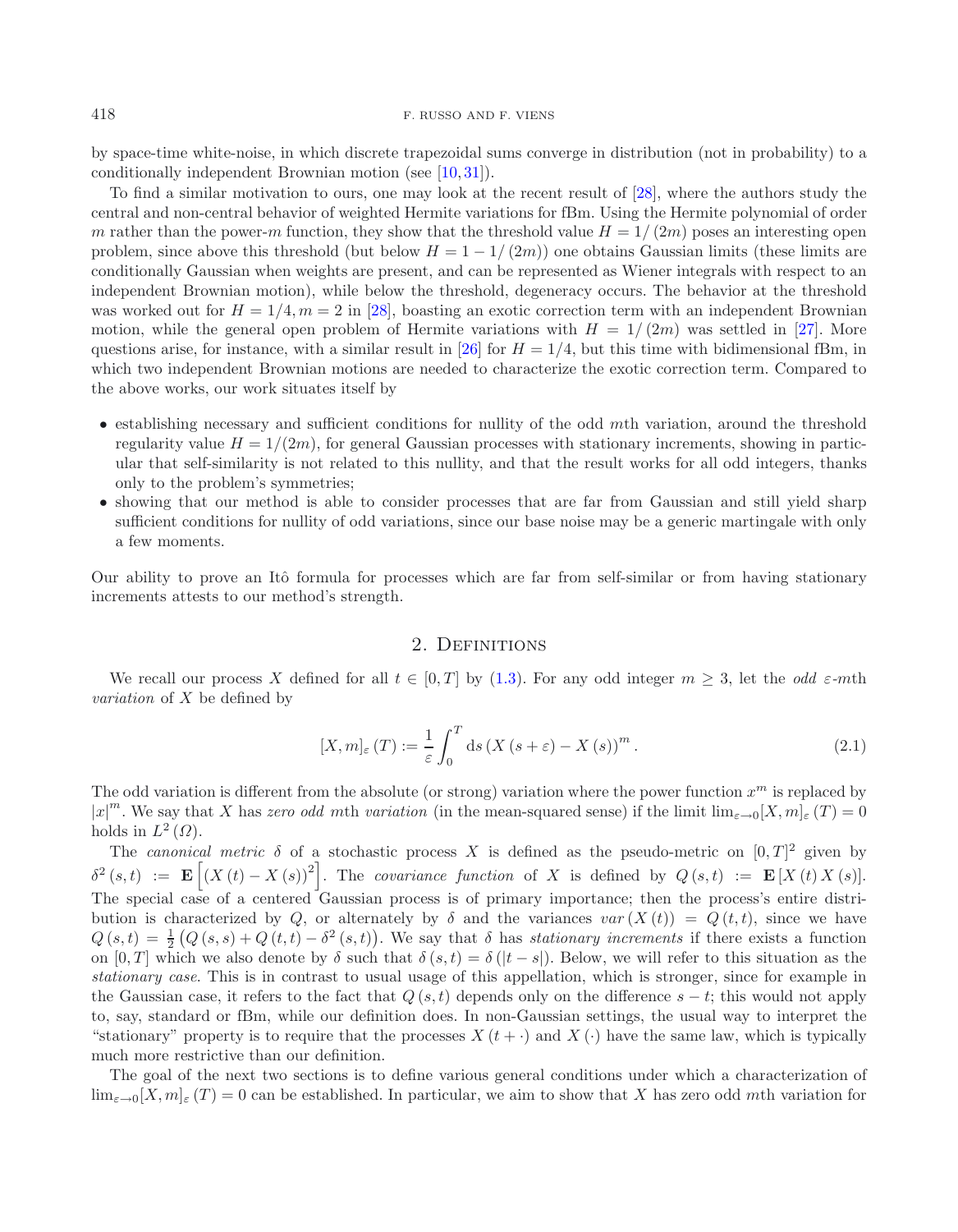well-behaved  $M$ 's and  $G$ 's if – and in some cases only if –

$$
\delta(s,t) = o\left(|t-s|^{1/(2m)}\right). \tag{2.2}
$$

# <span id="page-5-7"></span>3. Gaussian case

<span id="page-5-6"></span><span id="page-5-1"></span>We assume that X is centered Gaussian. Then we can write X as in formula [\(1.3\)](#page-2-0) with  $M = W$  a standard Brownian motion. The following elementary result is proved in the Appendix.

**Lemma 3.1.** *If* m *is an odd integer*  $\geq 3$ *, we have*  $\mathbf{E}\left[\left([X,m]_{\varepsilon}(T)\right)^{2}\right] = \sum_{j=0}^{(m-1)/2} J_{j}$  where

$$
J_j := \frac{1}{\varepsilon^2} \sum_{j=0}^{(m-1)/2} c_j \int_0^T \int_0^t dt ds \Theta^{\varepsilon}(s,t)^{m-2j} \operatorname{Var}\left[X\left(t+\varepsilon\right)-X\left(t\right)\right]^j \operatorname{Var}\left[X\left(s+\varepsilon\right)-X\left(s\right)\right]^j,
$$

*the*  $c_j$ 's are positive constants depending only on j, and

<span id="page-5-2"></span>
$$
\Theta^{\varepsilon}\left(s,t\right):=\mathbf{E}\left[\left(X\left(t+\varepsilon\right)-X\left(t\right)\right)\left(X\left(s+\varepsilon\right)-X\left(s\right)\right)\right].
$$

Using Q and  $\delta$ ,  $\Theta^{\varepsilon}(s,t)$  computes as the opposite of the planar increment of the canonical metric over the rectangle defined by its corners  $(s, t)$  and  $(s + \varepsilon, t + \varepsilon)$ :

$$
\Theta^{\varepsilon}(s,t) = \frac{1}{2} \left[ -\delta^{2} \left( t + \varepsilon, s + \varepsilon \right) + \delta^{2} \left( t, s + \varepsilon \right) + \delta^{2} \left( s, t + \varepsilon \right) - \delta^{2} \left( s, t \right) \right] =: -\frac{1}{2} \Delta_{(s,t);(s+\varepsilon,t+\varepsilon)} \delta^{2}.
$$
 (3.1)

#### **3.1. The case of critical fBm**

Before finding sufficient and possibly necessary conditions for various Gaussian processes to have zero cubic (or odd mth) variation, we discuss the threshold case for the cubic variation of fBm. Recall that when  $X$  is fBm with parameter  $H = 1/6$ , as mentioned in the Introduction, it is known from ([\[20\]](#page-25-10), Thm. 4.1 part (2)) that  $[X, 3]_{\epsilon}(T)$  converges in distribution to a non-degenerate normal law. However, there does not seem to be any place in the literature specifying whether the convergence may be any stronger than in distribution. We address this issue here.

<span id="page-5-0"></span>**Proposition 3.2.** *Let* X *be an fBm with Hurst parameter* H = 1/6*. Then* X *does not have a cubic variation (in the mean-square sense), by which we mean that*  $[X,3]_{\varepsilon}(T)$  *has no limit in*  $L^2(\Omega)$  *as*  $\varepsilon \to 0$ *. In fact more is true:*  $[X, 3]_{\epsilon}(T)$  *has no limit in probability as*  $\epsilon \to 0$ *.* 

To prove the proposition, we study the Wiener chaos representation and moments of  $[X, 3]_{\epsilon}(T)$  when X is fBm; X is given by  $(1.3)$  where W is Brownian motion and the kernel G is well-known (see Chaps. 1 and 5 in [\[30](#page-25-15)]). The next three lemmas are proved in the Appendix.

<span id="page-5-4"></span>**Lemma 3.3.** *Fix*  $\varepsilon > 0$ *. Let*  $\Delta G_s(u) := G(s + \varepsilon, u) - G(s, u)$ *. Then*  $[X, 3]_{\varepsilon}(T) = \mathcal{I}_1 + \mathcal{I}_3$  *where* 

<span id="page-5-3"></span>
$$
\mathcal{I}_1 := \frac{3}{\varepsilon} \int_0^T ds \int_0^T \Delta G_s(u) \, dW(u) \left( \int_0^T |\Delta G_s(v)|^2 dv \right),\tag{3.2}
$$

$$
\mathcal{I}_3 := \frac{6}{\varepsilon} \int_0^T \mathrm{d}W(s_3) \int_0^{s_3} \mathrm{d}W(s_2) \int_0^{s_2} \mathrm{d}W(s_1) \int_0^T \left[ \prod_{k=1}^3 \Delta G_s(s_k) \right] \mathrm{d}s. \tag{3.3}
$$

<span id="page-5-5"></span>The above lemma indicates the Wiener chaos decomposition of  $[X, 3]_{\epsilon}(T)$  into the term  $\mathcal{I}_1$  of line [\(3.2\)](#page-5-2) which is in the first Wiener chaos *(i.e.* a Gaussian term), and the term  $\mathcal{I}_3$  of line [\(3.3\)](#page-5-3), in the third Wiener chaos. The next two lemmas contain information on the behavior of each of these two terms, as needed to prove Proposition [3.2.](#page-5-0)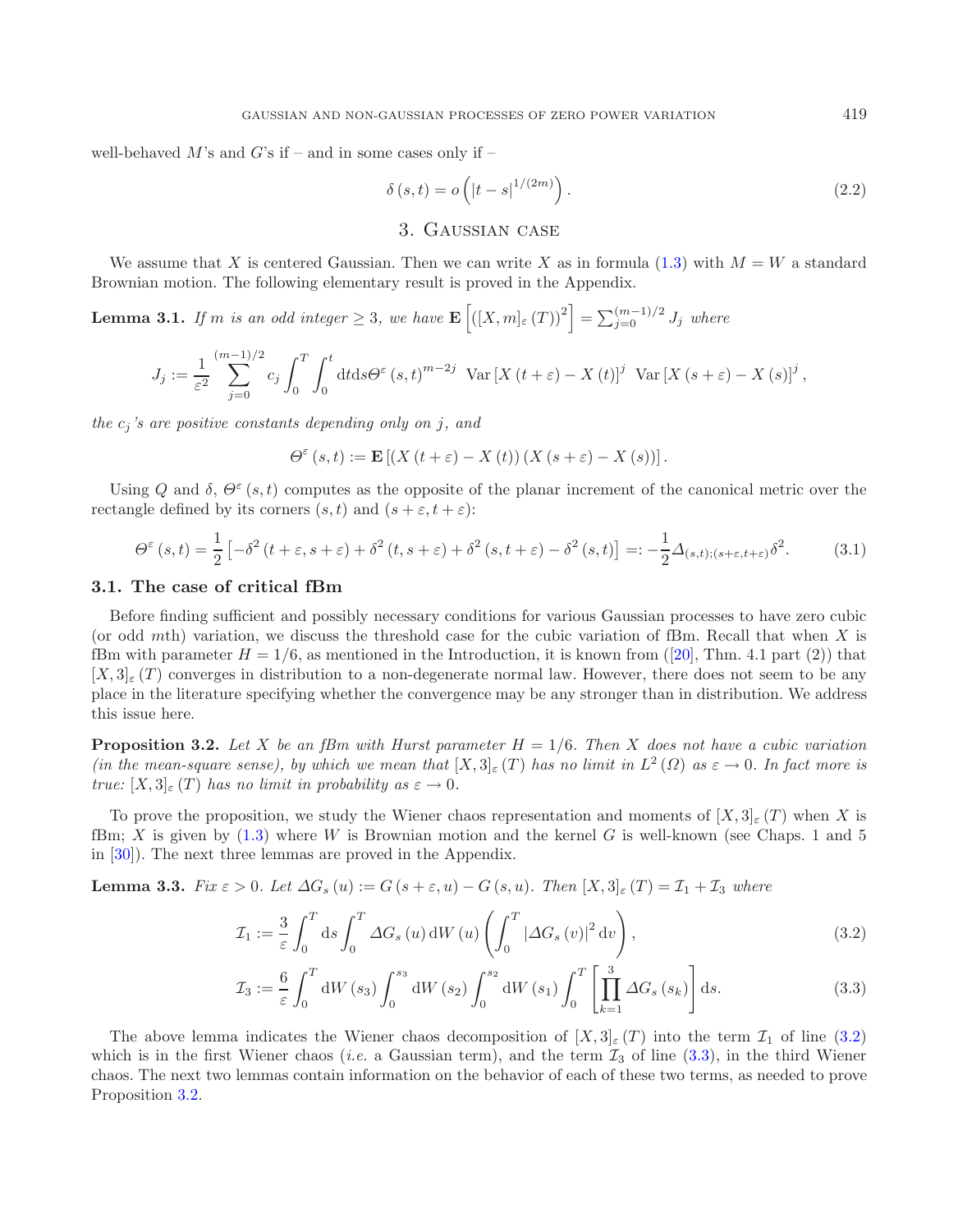<span id="page-6-1"></span>**Lemma 3.4.**  $\mathcal{I}_1$  *converges to* 0 *in*  $L^2(\Omega)$  *as*  $\varepsilon \to 0$ *.* 

**Lemma 3.5.**  $\mathcal{I}_3$  *is bounded in*  $L^2(\Omega)$  *for all*  $\varepsilon > 0$ *, and does not converge in*  $L^2(\Omega)$  *as*  $\varepsilon \to 0$ *.* 

*Proof of Proposition* [3.2.](#page-5-0) We prove the proposition by contradiction. Assume  $[X, 3]_{\epsilon}(T)$  converges in probability. For any  $p > 2$ , there exists  $c_p$  depending only on p such that  $\mathbf{E} [X_1|^p] \leq c_p \left( \mathbf{E} \left[ |X_1|^2 \right] \right)^{p/2}$  and  $\mathbf{E} [I_{3}|^{p}] \leq c_{p} \left( \mathbf{E} \left[ |Z_{3}|^{2} \right] \right)^{p/2}$ ; this is a general fact about random variables in fixed Wiener chaos, and can be proved directly using Lemma [3.3](#page-5-4) and the Burkhölder-Davis-Gundy's inequalities. Also see [\[7\]](#page-24-7). Therefore,  $\text{since we have } \sup_{\varepsilon>0} (\mathbf{E} \left[ |\mathcal{I}_1|^2 \right] + \mathbf{E} \left[ |\mathcal{I}_3|^2 \right] ) < \infty \text{ by Lemmas 3.4 and 3.5, we also get } \sup_{\varepsilon>0} (\mathbf{E} \left[ |\mathcal{I}_1 + \mathcal{I}_3|^p \right] ) < \infty$  $\text{since we have } \sup_{\varepsilon>0} (\mathbf{E} \left[ |\mathcal{I}_1|^2 \right] + \mathbf{E} \left[ |\mathcal{I}_3|^2 \right] ) < \infty \text{ by Lemmas 3.4 and 3.5, we also get } \sup_{\varepsilon>0} (\mathbf{E} \left[ |\mathcal{I}_1 + \mathcal{I}_3|^p \right] ) < \infty$  $\text{since we have } \sup_{\varepsilon>0} (\mathbf{E} \left[ |\mathcal{I}_1|^2 \right] + \mathbf{E} \left[ |\mathcal{I}_3|^2 \right] ) < \infty \text{ by Lemmas 3.4 and 3.5, we also get } \sup_{\varepsilon>0} (\mathbf{E} \left[ |\mathcal{I}_1 + \mathcal{I}_3|^p \right] ) < \infty$  $\text{since we have } \sup_{\varepsilon>0} (\mathbf{E} \left[ |\mathcal{I}_1|^2 \right] + \mathbf{E} \left[ |\mathcal{I}_3|^2 \right] ) < \infty \text{ by Lemmas 3.4 and 3.5, we also get } \sup_{\varepsilon>0} (\mathbf{E} \left[ |\mathcal{I}_1 + \mathcal{I}_3|^p \right] ) < \infty$  $\text{since we have } \sup_{\varepsilon>0} (\mathbf{E} \left[ |\mathcal{I}_1|^2 \right] + \mathbf{E} \left[ |\mathcal{I}_3|^2 \right] ) < \infty \text{ by Lemmas 3.4 and 3.5, we also get } \sup_{\varepsilon>0} (\mathbf{E} \left[ |\mathcal{I}_1 + \mathcal{I}_3|^p \right] ) < \infty$ for any p. Therefore, by uniform integrability,  $[X, 3] \in (T) = \mathcal{I}_1 + \mathcal{I}_3$  converges in  $L^2(\Omega)$ . In  $L^2(\Omega)$ , the terms  $\mathcal{I}_1$  and  $\mathcal{I}_3$  are orthogonal. Therefore,  $\mathcal{I}_1$  and  $\mathcal{I}_3$  must converge in  $L^2(\Omega)$  separately. This contradicts the nonconvergence of  $\mathcal{I}_3$  in  $L^2(\Omega)$  obtained in Lemma [3.5.](#page-6-1) Thus  $[X,3]_{\varepsilon}(T)$  does not converge in probability.  $\Box$ 

### <span id="page-6-2"></span>**3.2. The case of stationary increments**

<span id="page-6-0"></span>We prove a necessary and sufficient condition for having a zero odd mth variation for Gaussian processes with stationary increments.

**Theorem 3.6.** *Let*  $m \geq 3$  *be an odd integer. Let* X *be a centered Gaussian process on* [0, T] *with stationary increments; its canonical metric is*

$$
\delta^{2}(s,t) := \mathbf{E}\left[\left(X(t) - X(s)\right)^{2}\right] = \delta^{2}\left(|t - s|\right)
$$

*where the univariate function*  $\delta^2$  *is assumed to be increasing and concave on* [0, T]. Then X has zero odd mth *variation if and only if*  $\delta(r) = o(r^{1/(2m)})$ .

*Proof.*

**Step 0.** *Setup.* The derivative  $d\delta^2$  of  $\delta^2$ , in the sense of measures, is positive and bounded on [0, T]. By stationarity, Var  $[X(t+\varepsilon)-X(t)] = \delta^2(\varepsilon)$ . Using the notation in Lemma [3.1,](#page-5-6) we get

$$
J_j = \varepsilon^{-2} \delta^{4j} (\varepsilon) c_j \int_0^T dt \int_0^t ds \Theta^{\varepsilon} (s, t)^{m-2j}.
$$

**Step 1.** Diagonal. We define the  $\varepsilon$ -diagonal  $D_{\varepsilon} := \{0 \leq t - \varepsilon < s < t \leq T\}$ . Trivially using the Cauchy−Schwarz's inequality,

$$
|\Theta^{\varepsilon}(s,t)| \leq \sqrt{\text{Var}\left[X\left(t+\varepsilon\right) - X\left(t\right)\right]\text{Var}\left[X\left(s+\varepsilon\right) - X\left(s\right)\right]} = \delta^{2}\left(\varepsilon\right).
$$

Hence, according to Lemma [3.1,](#page-5-6) the diagonal portion  $\sum_{j=0}^{(m-1)/2} J_{j,D_{\varepsilon}}$  of  $\mathbf{E} \left[ \left( [X,m]_{\varepsilon} (T) \right)^2 \right]$  can be bounded above, in absolute value, as:

$$
\begin{aligned}\n\left| \sum_{j=0}^{(m-1)/2} J_{j,D_{\varepsilon}} \right| &:= \left| \sum_{j=0}^{(m-1)/2} \varepsilon^{-2} \delta^{4j} \left( \varepsilon \right) c_j \int_{\varepsilon}^{T} \mathrm{d}t \int_{t-\varepsilon}^{t} \mathrm{d}s \Theta^{\varepsilon} \left( s, t \right)^{m-2j} \\
&\le \frac{1}{\varepsilon^2} \sum_{j=0}^{(m-1)/2} c_j \int_{\varepsilon}^{T} \mathrm{d}t \int_{t-\varepsilon}^{t} \mathrm{d}s \delta^{2m} \left( \varepsilon \right) \le \mathrm{cst} \cdot \varepsilon^{-1} \delta^{2m} \left( \varepsilon \right)\n\end{aligned}
$$

where cst denotes a constant (here depending only on  $\delta$  and m) whose value may change in the remainder of the article's proofs. The hypothesis on  $\delta^2$  implies that the above converges to 0 as  $\varepsilon$  tends to 0.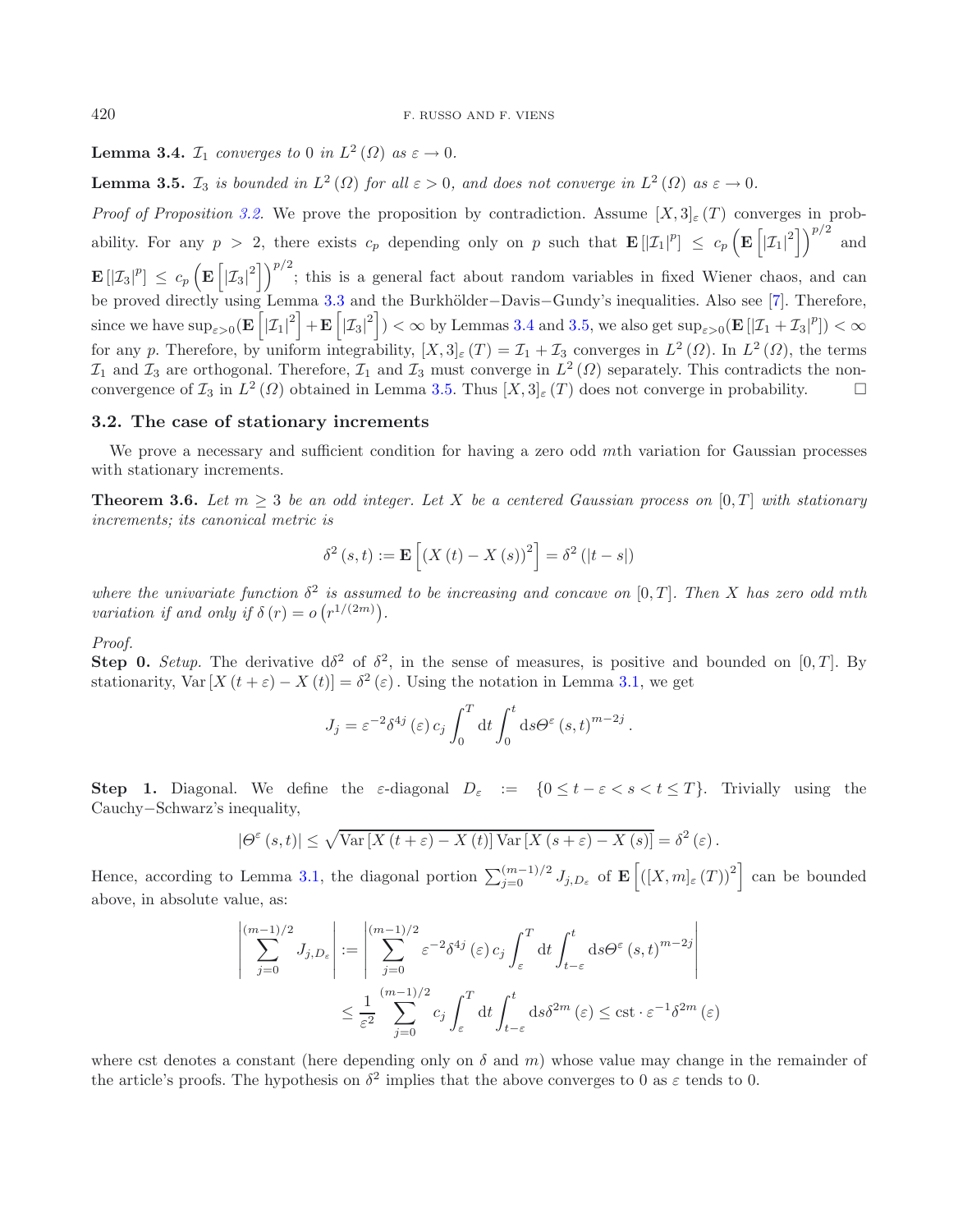**Step 2.** *Small* t *term*. The term for  $t \in [0, \varepsilon]$  and any  $s \in [0, t]$  can be dealt with similarly, and is of a smaller order than the one in Step 1. Specifically we have

$$
|J_{j,S}| := \varepsilon^{-2} \delta^{4j}(\varepsilon) c_j \left| \int_0^{\varepsilon} dt \int_0^t ds \Theta^{\varepsilon}(s,t)^{m-2j} \right| \leq \varepsilon^{-2} \delta^{4j}(\varepsilon) c_j \delta^{2(m-2j)}(\varepsilon) \varepsilon^2 = c_j \delta^{2m}(\varepsilon),
$$

which converges to 0 like  $o(\varepsilon)$ .

**Step 3.** *Off-diagonal.* By stationarity, from [\(3.1\)](#page-5-7), for any s, t in the  $\varepsilon$ -off diagonal set  $OD_{\varepsilon}$  :=  ${0 \leq s < t - \varepsilon < t \leq T},$ 

<span id="page-7-0"></span>
$$
\Theta^{\varepsilon}(s,t) = \left(\delta^{2}(t-s+\varepsilon)-\delta^{2}(t-s)\right)-\left(\delta^{2}(t-s)-\delta^{2}(t-s-\varepsilon)\right)
$$

$$
=\int_{t-s}^{t-s+\varepsilon} d\delta^{2}(r)-\int_{t-s-\varepsilon}^{t-s} d\delta^{2}(r). \tag{3.4}
$$

By the concavity of  $\delta^2$ , we see that  $\Theta^{\varepsilon}(s,t)$  is negative in  $OD_{\varepsilon}$ . According to Lemma [3.1,](#page-5-6) the off-diagonal portion  $\sum_{j=0}^{(m-1)/2} J_{j,OD_\varepsilon}$  of  $\mathbf{E} \left| \left( [X,m]_\varepsilon(T) \right)^2 \right|$  is precisely equal to,

$$
\sum_{j=0}^{(m-1)/2} J_{j,OD_{\varepsilon}} := \sum_{j=0}^{(m-1)/2} \varepsilon^{-2} \delta^{4j} (\varepsilon) c_j \int_{\varepsilon}^T dt \int_0^{t-\varepsilon} ds \Theta^{\varepsilon}(s,t)^{m-2j}.
$$

The negativity of  $\Theta^{\varepsilon}$  on  $OD_{\varepsilon}$ , odd power  $m-2j$ , and positivity of all other factors above implies that the entire off-diagonal contribution to  $\mathbf{E} \left[ (X,m]_{\varepsilon} (T) \right]^2$  is negative. Combining this with the results of Steps 1 and 2, we obtain that

$$
\mathbf{E}\left[\left(\left[X,m\right]_{\varepsilon}\left(T\right)\right)^{2}\right] \leq \mathrm{cst} \cdot \varepsilon^{-1} \delta^{2m} \left(2\varepsilon\right)
$$

which implies the sufficient condition in the theorem.

**Step 4.** *Necessary condition.* The proof of this part is more delicate than the above: it requires an excellent control of the off-diagonal term, since it is negative and turns out to be of the same order of magnitude as the diagonal term. We spell out the proof here for  $m = 3$ . The general case is similar, and is left to the reader.

**Step 4.1.** *Positive representation.* The next elementary lemma (see the product formula in [\[30\]](#page-25-15) (Prop. 1.1.3), or ([\[23](#page-25-23)], Thm. 9.6.9)) uses the following chaos integral notation: for any  $n \in \mathbb{N}$ , for  $g \in L^2([0,T]^n)$ , g symmetric in its n variables, then  $I_n(g)$  is the multiple Wiener integral of g over  $[0, T]^n$  with respect to W.

**Lemma 3.7.** *Let*  $f \in L^2([0, T])$ *. Then*  $I_1(f)^3 = 3 |f|_{L^2([0, T])}^2 I_1(f) + I_3(f \otimes f \otimes f)$ 

Using this lemma, as well as definitions [\(1.3\)](#page-2-0) and [\(2.1\)](#page-4-1), recalling the notation  $\Delta G_s(u) := G(s + \varepsilon, u) - G(s, u)$ already used in Lemma [3.3,](#page-5-4) and exploiting the fact that the covariance of two multiple Wiener integrals of different orders is 0, we can write

$$
\mathbf{E}\left[\left([X,3]_{\varepsilon}(T)\right)^{2}\right] = \frac{9}{\varepsilon^{2}} \int_{0}^{T} ds \int_{0}^{T} dt \mathbf{E}\left[I_{1}\left(\Delta G_{s}\right)I_{1}\left(\Delta G_{t}\right)\right] \left|\Delta G_{s}\right|_{L^{2}([0,T])}^{2} \left|\Delta G_{t}\right|_{L^{2}([0,T])}^{2} + \frac{1}{\varepsilon^{2}} \int_{0}^{T} ds \int_{0}^{T} dt \mathbf{E}\left[I_{3}\left(\left(\Delta G_{s}\right)^{\otimes3}\right)I_{3}\left(\left(\Delta G_{t}\right)^{\otimes3}\right)\right].
$$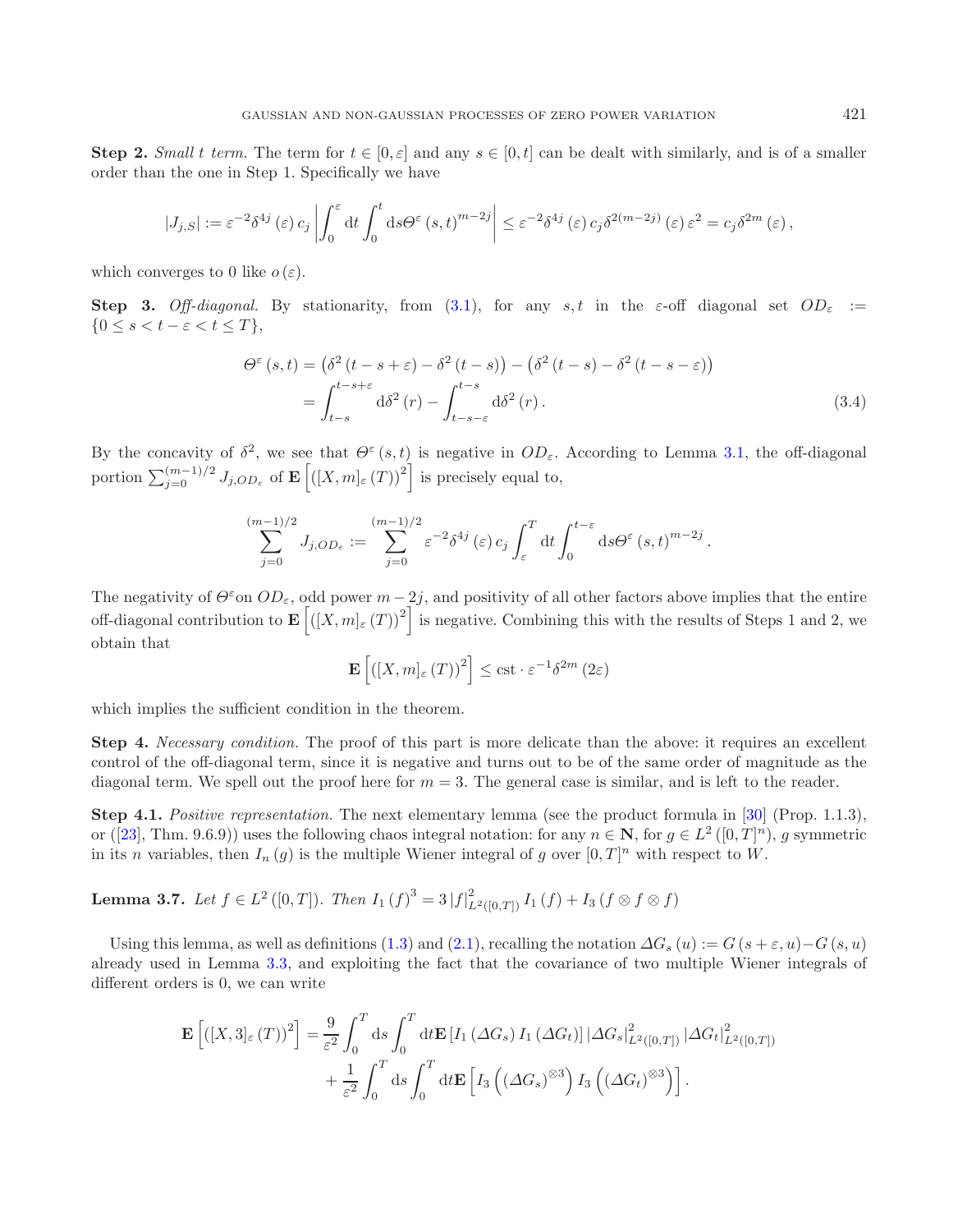Now we use the fact that  $\mathbf{E}[I_3(h) I_3(\ell)] = \langle h, \ell \rangle_{L^2([0,T]^3)}$ , plus the fact that in our stationary situation  $|\Delta G_s|_{L^2([0,T])}^2 = \delta^2(\varepsilon)$  for any s. Hence the above equals

$$
\frac{9\delta^4(\varepsilon)}{\varepsilon^2} \int_0^T ds \int_0^T dt \langle \Delta G_s, \Delta G_t \rangle_{L^2([0,T])} + \frac{1}{\varepsilon^2} \int_0^T ds \int_0^T dt \langle (\Delta G_s)^{\otimes3}, (\Delta G_t)^{\otimes3} \rangle_{L^2([0,T]^3)}
$$
  
\n
$$
= \frac{9\delta^4(\varepsilon)}{\varepsilon^2} \int_0^T ds \int_0^T dt \int_0^T du \Delta G_s(u) \Delta G_t(u) + \frac{1}{\varepsilon^2} \int_0^T ds \int_0^T dt \iiint_{[0,T]^3} \prod_{i=1}^3 (du_i \Delta G_s(u_i) \Delta G_t(u_i))
$$
  
\n
$$
= \frac{9\delta^4(\varepsilon)}{\varepsilon^2} \int_0^T du \left| \int_0^T ds \Delta G_s(u) \right|^2 + \frac{1}{\varepsilon^2} \iint_{[0,T]^3} du_1 du_2 du_3 \left| \int_0^T ds \prod_{i=1}^3 (\Delta G_s(u_i)) \right|^2.
$$

**Step 4.2.**  $J_1$  *as a lower bound*. The above representation is extremely useful because it turns out, as one readily checks, that of the two summands in the last expression above, the first is what we called  $J_1$  and the second is  $J_0$ , and we can now see that both these terms are positive, which was not at all obvious before, since, as we recall, the off-diagonal contribution to either term is negative by our concavity assumption. Nevertheless, we may now have a lower bound on the  $\varepsilon$ -variation by finding a lower bound for the term  $J_1$  alone. Reverting to our method of separating diagonal and off-diagonal terms, and recalling by Step 2 that we can restrict  $t \geq \varepsilon$ , we have

$$
J_1 = \frac{9\delta^4(\varepsilon)}{\varepsilon^2} 2 \int_{\varepsilon}^T dt \int_0^t ds \int_0^T du \Delta G_s(u) \Delta G_t(u) = \frac{9\delta^4(\varepsilon)}{\varepsilon^2} 2 \int_{\varepsilon}^T dt \int_0^t ds \Theta_{\varepsilon}(s, t)
$$
  
= 
$$
\frac{9\delta^4(\varepsilon)}{\varepsilon^2} \int_{\varepsilon}^T dt \int_0^t ds \left(\delta^2(t - s + \varepsilon) - \delta^2(t - s) - \left(\delta^2(t - s) - \delta^2(|t - s - \varepsilon|)\right)\right)
$$
  
= 
$$
J_{1,D} + J_{1,OD}
$$

where, performing the change of variables  $t - s \mapsto s$ 

$$
J_{1,D} := \frac{9\delta^4(\varepsilon)}{\varepsilon^2} \int_{\varepsilon}^T dt \int_0^{\varepsilon} ds \left( \delta^2 (s + \varepsilon) - \delta^2 (s) - \left( \delta^2 (s) - \delta^2 (\varepsilon - s) \right) \right)
$$
  

$$
J_{1,OD} := \frac{9\delta^4(\varepsilon)}{\varepsilon^2} \int_{\varepsilon}^T dt \int_{\varepsilon}^t ds \left( \delta^2 (s + \varepsilon) - \delta^2 (s) - \left( \delta^2 (s) - \delta^2 (s - \varepsilon) \right) \right).
$$

**Step 4.3.** *Upper bound on*  $|J_{1,OD}|$ . We rewrite the planar increments of  $\delta^2$  as in [\(3.4\)](#page-7-0) to show what cancellations occur: with the change of variable  $s' := t - s - \varepsilon$ , we get  $-\Theta^{\varepsilon}(s,t) = -\int_{s'}^{s'+\varepsilon}$  $\int_{s'}^{s'+\varepsilon} d\delta^2(r) + \int_{s'-\varepsilon}^{s'} d\delta^2(r)$ , and

$$
\int_{\varepsilon}^{T} dt \int_{0}^{t-\varepsilon} ds \left( -\Theta^{\varepsilon} (s, t) \right) = \int_{\varepsilon}^{T} dt \left[ \int_{\varepsilon}^{t} ds' \int_{s'-\varepsilon}^{s'} d\delta^{2} (r) - \int_{\varepsilon}^{t} ds' \int_{s'}^{s'+\varepsilon} d\delta^{2} (r) \right]
$$

$$
= \int_{\varepsilon}^{T} dt \left[ \int_{0}^{t-\varepsilon} ds'' \int_{s''}^{s''+\varepsilon} d\delta^{2} (r) - \int_{\varepsilon}^{t} ds' \int_{s'}^{s'+\varepsilon} d\delta^{2} (r) \right]
$$

$$
= \int_{\varepsilon}^{T} dt \left[ \int_{0}^{\varepsilon} ds'' \int_{s''}^{s''+\varepsilon} d\delta^{2} (r) - \int_{t-\varepsilon}^{t} ds' \int_{s'}^{s'+\varepsilon} d\delta^{2} (r) \right]
$$

where we also used the change  $s' := s' - \varepsilon$ . Thus we have

$$
J_{1,OD} = \frac{9\delta^4\left(\varepsilon\right)}{\varepsilon^2} \int_{\varepsilon}^T dt \left[ \int_{t-\varepsilon}^t ds \int_s^{s+\varepsilon} d\delta^2\left(r\right) - \int_0^{\varepsilon} ds \int_s^{s+\varepsilon} d\delta^2\left(r\right) \right] =: K_1 + K_2.
$$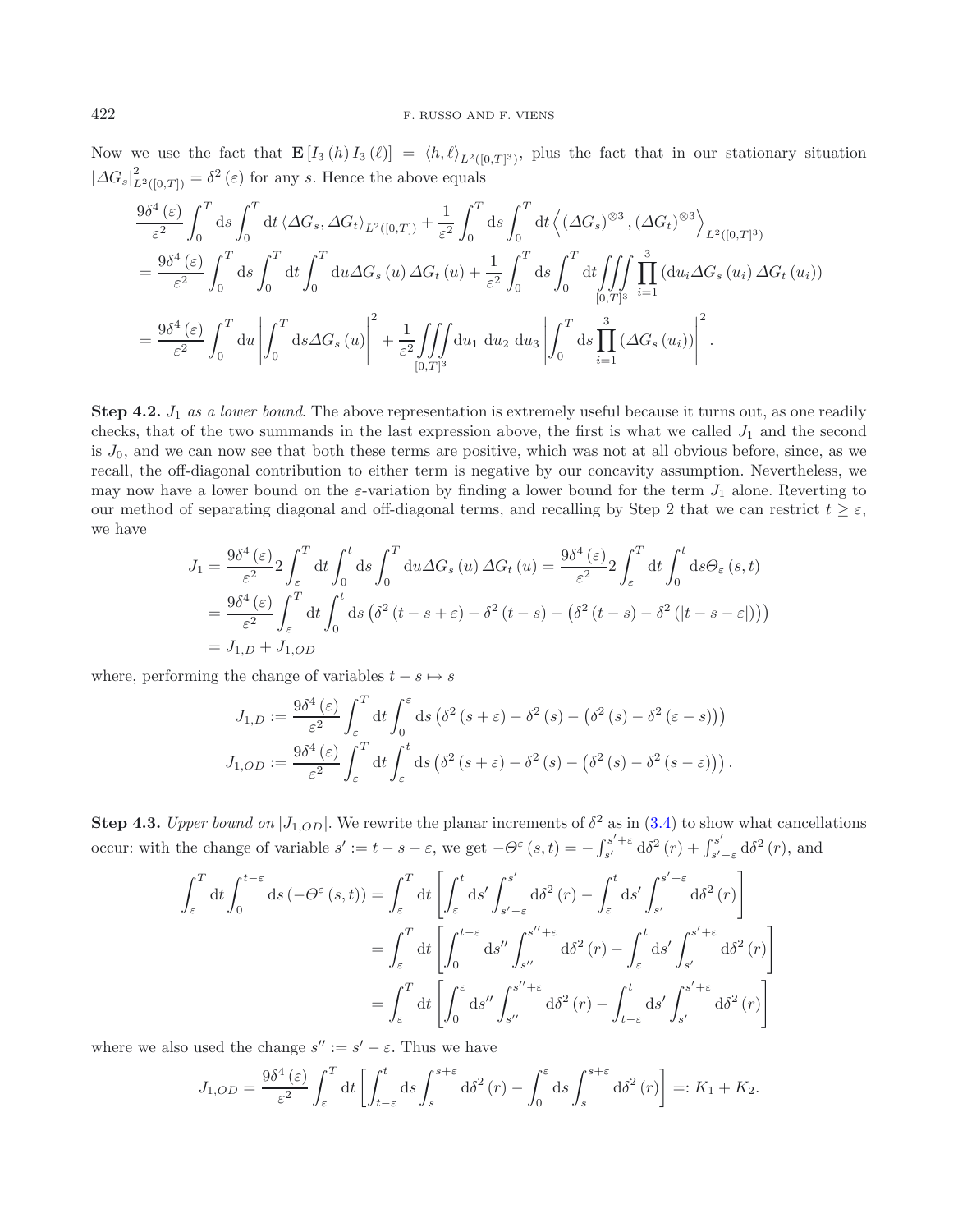We can already see that  $K_1 \geq 0$  and  $K_2 \leq 0$ , so it is only necessary to find an upper bound on  $|K_2|$ ; by Fubini on  $(r, s)$ , the integrand in  $K_2$  is calculated as

$$
\int_0^{\varepsilon} ds \int_s^{s+\varepsilon} d\delta^2(r) = -\int_0^{\varepsilon} \delta^2(r) dr + \int_{\varepsilon}^{2\varepsilon} \delta^2(r) dr.
$$

In particular, because  $|K_1| \ll |K_2|$  and  $\delta^2$  is increasing, we get

$$
|J_{1,OD}| \leq \frac{9(T-\varepsilon)\,\delta^4(\varepsilon)}{\varepsilon^2} \left( \int_{\varepsilon}^{2\varepsilon} \delta^2(r) \,dr - \int_0^{\varepsilon} \delta^2(r) \,dr \right). \tag{3.5}
$$

**Step 4.4.** *Lower bound on*  $J_{1,D}$ . Note first that

$$
\int_0^{\varepsilon} ds \left( \delta^2 (s) - \delta^2 (\varepsilon - s) \right) = \int_0^{\varepsilon} ds \, \delta^2 (s) - \int_0^{\varepsilon} ds \, \delta^2 (\varepsilon - s) = 0.
$$

Therefore

$$
J_{1,D} = \frac{9\delta^4\left(\varepsilon\right)}{\varepsilon^2} \int_{\varepsilon}^T dt \int_0^{\varepsilon} ds \left(\delta^2\left(s+\varepsilon\right)-\delta^2\left(s\right)\right) = \frac{9\delta^4\left(\varepsilon\right)}{\varepsilon^2} \left(T-\varepsilon\right) \int_0^{\varepsilon} ds \int_s^{s+\varepsilon} d\delta^2\left(r\right).
$$

We can also perform a Fubini on the integral in  $J_{1,D}$ , easily obtaining

$$
J_{1,D} = \frac{9\delta^4\left(\varepsilon\right)}{\varepsilon^2} \left(T - \varepsilon\right) \left(\varepsilon \delta^2 \left(2\varepsilon\right) - \int_0^\varepsilon \delta^2 \left(r\right) \mathrm{d}r\right).
$$

**Step 4.5.** *Conclusion.* We may now compare  $J_{1,D}$  and  $|J_{1,OD}|$ : by the results of Steps 4.1 and 4.2,

$$
J_1 = J_{1,D} - |J_{1,OD}| \ge \frac{9\delta^4(\varepsilon)}{\varepsilon^2} (T - \varepsilon) \left( \varepsilon \delta^2 (2\varepsilon) - \int_0^\varepsilon \delta^2 (r) dr \right)
$$
  
 
$$
- \frac{9\delta^4(\varepsilon)}{\varepsilon^2} (T - \varepsilon) \left( \int_\varepsilon^{2\varepsilon} \delta^2 (r) dr - \int_0^\varepsilon \delta^2 (r) dr \right) = \frac{9\delta^4(\varepsilon)}{\varepsilon^2} (T - \varepsilon) \int_\varepsilon^{2\varepsilon} (\delta^2 (2\varepsilon) - \delta^2 (r)) dr.
$$

When  $\delta$  is in the Hölder scale  $\delta(r) = r^H$ , the above quantity is obviously commensurate with  $\delta^6(\varepsilon)/\varepsilon$ , which implies the desired result, but in order to be sure we are treating all cases, we now present a general proof which only relies on the fact that  $\delta^2$  is increasing and concave.

Below we use the notation  $(\delta^2)'$  for the density of  $d\delta^2$ , which exists a.e. since  $\delta^2$  is concave. The mean value theorem and the concavity of  $\delta^2$  then imply that for any  $r \in [\varepsilon, 2\varepsilon]$ ,

$$
\delta^2(2\varepsilon) - \delta^2(r) \ge (2\varepsilon - r) \inf_{\left[\varepsilon, 2\varepsilon\right]} \left(\delta^2\right)' = \left(2\varepsilon - r\right) \left(\delta^2\right)'(2\varepsilon).
$$

Thus we can write

$$
J_1 \ge 9(T - \varepsilon)\varepsilon^{-1}\delta^4(\varepsilon) (\delta^2)'(2\varepsilon) \int_{\varepsilon}^{2\varepsilon} (2\varepsilon - r) dr = 9(T - \varepsilon)\varepsilon^{-1}\delta^4(\varepsilon) (\delta^2)'(2\varepsilon) \varepsilon^2/2
$$
  
 
$$
\ge \text{cst} \cdot \delta^4(\varepsilon) \cdot (\delta^2)'(2\varepsilon).
$$

Since  $\delta^2$  is concave, and  $\delta(0) = 0$ , we have  $\delta^2(\varepsilon) \geq \delta^2(2\varepsilon)/2$ . Hence, with the notation  $f(x) = \delta^2(2x)$ , we have

$$
J_1 \geq \text{cst} \cdot f^2(\varepsilon) f'(\varepsilon) = \text{cst} \cdot (f^3)'(\varepsilon).
$$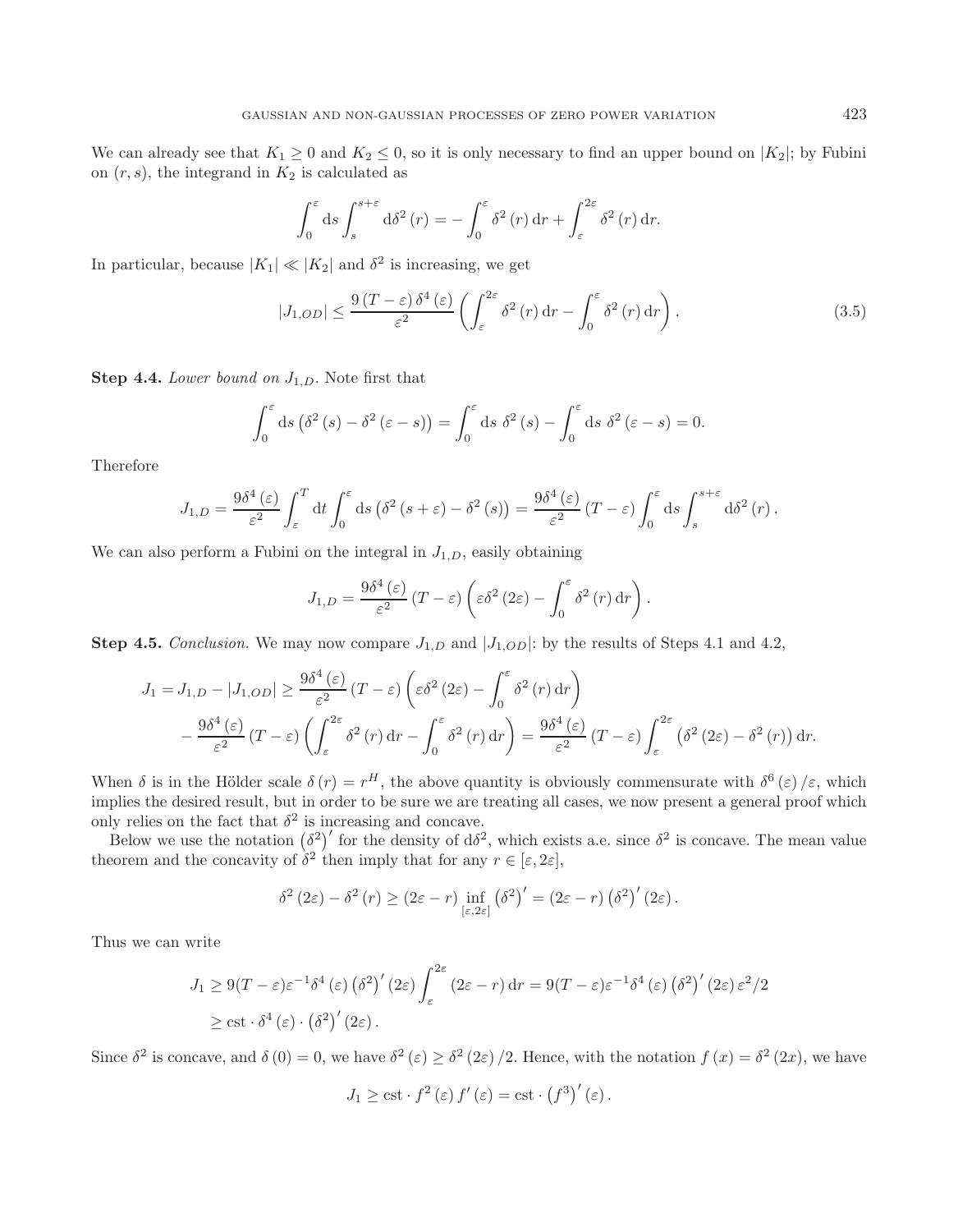### 424 F. RUSSO AND F. VIENS

Therefore we have that  $\lim_{\varepsilon\to 0} (f^3)'(\varepsilon) = 0$ . We prove this implies  $\lim_{\varepsilon\to 0} \varepsilon^{-1} f^3(\varepsilon) = 0$ . Indeed, fix  $\eta > 0$ ; then there exists  $\varepsilon_{\eta} > 0$  such that for all  $\varepsilon \in (0, \varepsilon_{\eta}], 0 \leq (f^{3})'(\varepsilon) \leq \eta$  (we used the positivity of  $(\delta^{2})'$ ). Hence, also using  $f(0) = 0$ , for any  $\varepsilon \in (0, \varepsilon_n]$ ,

$$
0 \le \frac{f^3(\varepsilon)}{\varepsilon} = \frac{1}{\varepsilon} \int_0^\varepsilon (f^3)'(x) \, dx \le \frac{1}{\varepsilon} \int_0^\varepsilon \eta \, dx = \eta.
$$

This proves that  $\lim_{\epsilon \to 0} \epsilon^{-1} f^3(\epsilon) = 0$ , which is equivalent to the announced necessary condition, and finishes the proof of the theorem.  $\Box$ 

#### <span id="page-10-3"></span>**3.3. Non-stationary case**

<span id="page-10-4"></span>The concavity and stationarity assumptions were used heavily above for the proof of the necessary condition in Theorem [3.6.](#page-6-0) The next result, proved in the Appendix, shows they can be considerably weakened while still resulting in a sufficient condition: we only need a weak uniformity condition on the variances, coupled with a natural bound on the second-derivative measure of  $\delta^2$ .

<span id="page-10-0"></span>**Theorem 3.8.** *Let*  $m > 1$  *be an odd integer. Let* X *be a centered Gaussian process on* [0, T] *with canonical metric*

<span id="page-10-5"></span>
$$
\delta^{2}(s,t) := \mathbf{E}\left[\left(X(t) - X(s)\right)^{2}\right].
$$

*Define a univariate function on* [0, T], also denoted by  $\delta^2$ , via

<span id="page-10-2"></span>
$$
\delta^{2}(r) := \sup_{s \in [0,T]} \delta^{2}(s, s+r),
$$

*and assume that for* r *near* 0*,*

$$
\delta(r) = o\left(r^{1/2m}\right). \tag{3.6}
$$

*Assume that, in the sense of distributions, the derivative*  $\partial \delta^2/(\partial s \partial t)$  *is a signed*  $\sigma$ -finite measure  $\mu$  on  $[0,T]^2-\Delta$ *where*  $\Delta$  *is the diagonal*  $\{(s, s) | s \in [0, T] \}$ *. Denote the off-diagonal simplex by*  $OD = \{(s, t) : 0 \le s \le t - \varepsilon \le T \}$ *; assume* μ *satisfies, for some constant* c *and for all* ε *small enough,*

$$
|\mu|(OD) \le c\varepsilon^{-(m-1)/m},\tag{3.7}
$$

*where*  $|\mu|$  *is the total variation measure of*  $\mu$ *. Then* X *has zero odd mth variation.* 

<span id="page-10-1"></span>**Example 3.9.** A typical situation covered by the above theorem is that of the Riemann–Liouville fBm  $B^{H,RL}$ and similar non-stationary processes. The process  $B^{H,RL}$  is defined by  $B^{H,RL}(t) = \int_0^t (t-s)^{H-1/2} dW(s)$ ; it differs from the standard fBm by a bounded variation process, and as such it has zero odd mth variation for any  $H > 1/(2m)$ . This can also be obtained *via* our theorem, because  $B^{H,RL}$  is a member of the class of Gaussian processes whose canonical metric satisfies

$$
|t - s|^{H} \le \delta(s, t) \le 2|t - s|^{H}.
$$
\n(3.8)

(see [\[25\]](#page-25-17)). For any process satisfying [\(3.8\)](#page-10-2), our theorem's condition on variances is equivalent to  $H > 1/(2m)$ , while for the other condition, a direct computation yields  $\mu$  (dsdt)  $\asymp$  |t – s|<sup>2H-2</sup> dsdt off the diagonal, and therefore, for  $H < 1/2$ ,

$$
\mu\left(OD\right) = |\mu|\left(OD\right) \asymp \int_0^T \int_{\varepsilon}^t s^{2H-2} \mathrm{d}s \mathrm{d}t \asymp \varepsilon^{2H-1},
$$

where the notation " $x \approx y$ " means  $x/y$  is bounded above and below by positive constants. This quantity is bounded above by  $\varepsilon^{-1+1/m}$  as soon as  $H \ge 1/(2m)$ , of course, so the strict inequality is sufficient to apply the theorem and conclude that  $B^{H,RL}$  all other processes satisfying [\(3.8\)](#page-10-2) have zero odd mth variation.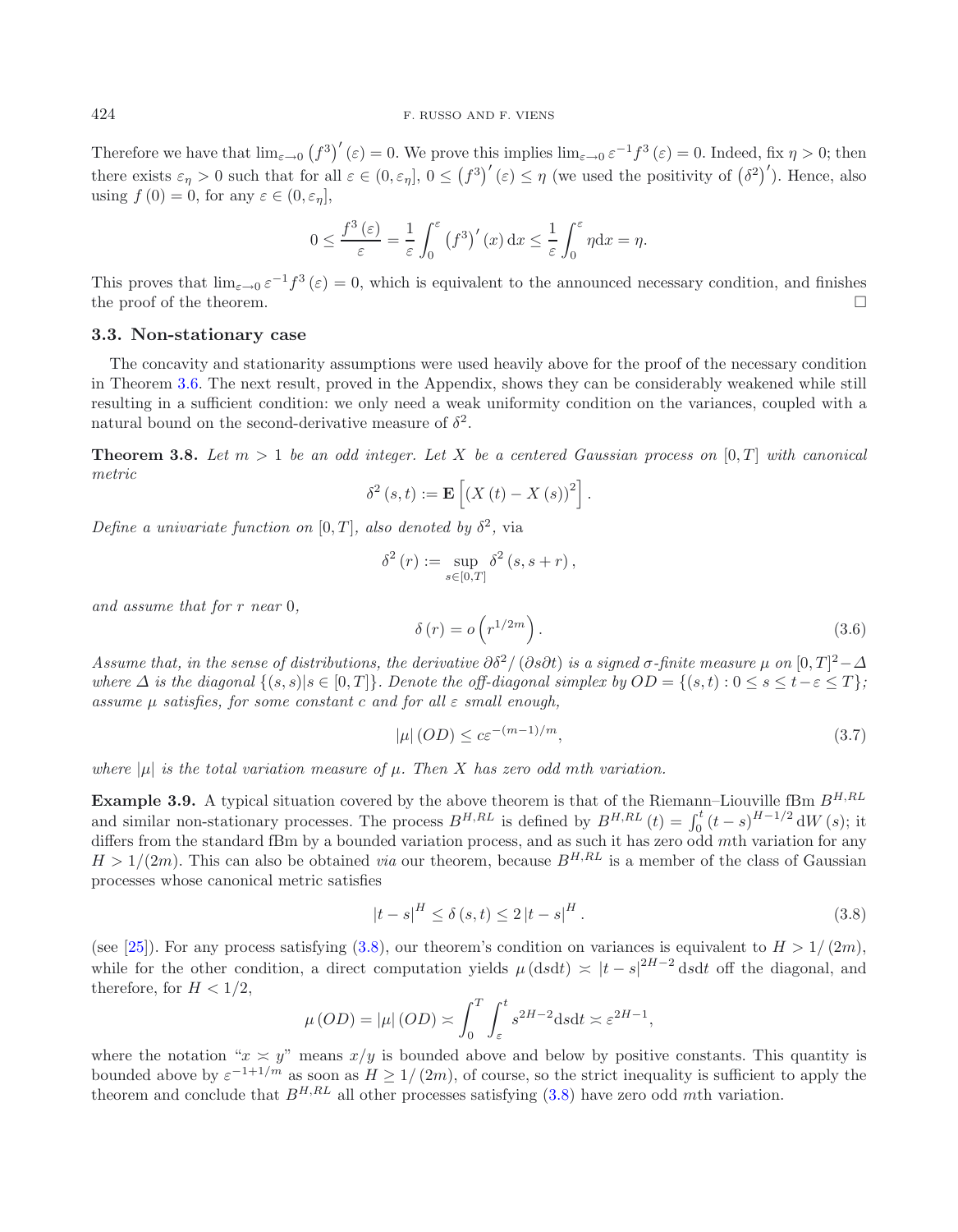<span id="page-11-1"></span>**Example 3.10.** One can generalize Example [3.9](#page-10-1) to any Gaussian process with a Volterra-convolution kernel: let  $\gamma^2$  be a univariate increasing concave function, differentiable everywhere except possibly at 0, and define

<span id="page-11-5"></span>
$$
X(t) = \int_0^t \left(\frac{\mathrm{d}\gamma^2}{\mathrm{d}r}\right)^{1/2} (t-r) \mathrm{d}W(r).
$$
 (3.9)

Then one can show (see [\[25\]](#page-25-17)) that the canonical metric  $\delta^2(s,t)$  of X is bounded above by  $2\gamma^2(|t-s|)$ , so that we can use the univariate  $\delta^2 = 2\gamma^2$ , and also  $\delta^2(s,t)$  is bounded below by  $\gamma^2(|t-s|)$ . Similar calculations to the above then easily show that X has zero odd mth variation as soon as  $\delta^2(r) = o(r^{1/(2m)})$ . Hence there are processes with non stationary increments that are more irregular than fractional Brownian for any  $H > 1/(2m)$ which still have zero odd mth variation: use for instance the X above with  $\gamma^2(r) = r^{1/(2m)}/\log(1/r)$ .

# <span id="page-11-4"></span>4. Non-Gaussian case

<span id="page-11-0"></span>Now assume that X is given by  $(1.3)$  and M is a square-integrable (non-Gaussian) continuous martingale, m is an odd integer, and define a positive non-random measure  $\mu$  for  $\bar{s} = (s_1, s_2, \dots, s_m) \in [0, T]^m$  by:

$$
\mu(d\bar{s}) = \mu(d\bar{s}_1 ds_2 \dots ds_m) = \mathbf{E}\left[d\left[M\right](s_1) d\left[M\right](s_2) \dots d\left[M\right](s_m)\right],\tag{4.1}
$$

where  $[M]$  is the quadratic variation process of M. We make the following assumption on  $\mu$ .

(A) The non-negative measure  $\mu$  is absolutely continuous with respect to the Lebesgue measure  $d\bar{s}$  on  $[0, T]^m$  and  $K(\bar{s}) := d\mu/d\bar{s}$  is bounded by a tensor-power function:  $0 \leq K(s_1, s_2, \ldots, s_m) \leq \Gamma^2(s_1) \Gamma^2(s_2) \ldots \Gamma^2(s_m)$ for some non-negative function  $\Gamma$  on  $[0, T]$ .

A large class of processes satisfying (A) is the case where  $M(t) = \int_0^t H(s) dW(s)$  where  $H \in L^2([0, T] \times \Omega)$ and W is a standard Wiener process, and we assume  $\mathbf{E}\left[H^{2m}(t)\right]$  is finite for all  $t \in [0, T]$ . Indeed then by Hölder's inequality, since we can take  $K(\bar{s}) = \mathbf{E}\left[H^2(s_1) H^2(s_2) \dots H^2(s_m)\right]$ , we see that  $\Gamma(t) = \left(\mathbf{E}\left[H^{2m}(t)\right]\right)^{1/(2m)}$ works.

We will show that the sufficient conditions for zero odd variation in the Gaussian cases generalize to the case of condition  $(A)$ , by associating X with the Gaussian process

<span id="page-11-6"></span>
$$
Z\left(t\right) := \int_0^T \tilde{G}\left(t, s\right) dW\left(s\right),\tag{4.2}
$$

<span id="page-11-2"></span>where  $\tilde{G}(t, s) := \Gamma(s) G(t, s)$ . We have the following result (see proof in the Appendix).

**Theorem 4.1.** Let m be an odd integer  $> 3$ . Let X and Z be as defined in  $(1.3)$  and  $(4.2)$ *. Assume* M *satisfies condition* (A) *and* Z *is well-defined and satisfies the hypotheses of Theorem* [3.6](#page-6-0) *or Theorem* [3.8](#page-10-0) *relative to a univariate function*  $\delta$ *. Assume that for some constant*  $c > 0$ *, and every small*  $\varepsilon > 0$ *,* 

$$
\int_{t=2\varepsilon}^{T} dt \int_{s=0}^{t-2\varepsilon} ds \int_{u=0}^{T} \left| \Delta \tilde{G}_t \left( u \right) \right| \left| \Delta \tilde{G}_s \left( u \right) \right| du \leq c\varepsilon \delta^2 \left( 2\varepsilon \right),\tag{4.3}
$$

*where we use the notation*  $\Delta \tilde{G}_t(u) = \tilde{G}(t + \varepsilon, u) - \tilde{G}(t, u)$ . Then X has zero odd mth variation.

<span id="page-11-3"></span>The next proposition, whose proof is in the Appendix, illustrates the range of applicability of Theorem [4.1.](#page-11-2) We will use it to construct classes of examples of martingale-based processes  $X$  to which the theorem applies.

**Proposition 4.2.** *Let* X *be defined by* [\(1.3\)](#page-2-0)*. Assume* m *is an odd integer*  $\geq$  3 *and condition* (A) *holds. Assume that*  $G(t, s) := \Gamma(s) G(t, s)$  *can be bounded above as follows: for all* s, t,

$$
\tilde{G}(t,s) = \mathbf{1}_{s \le t} g(t,s) = \mathbf{1}_{s \le t} |t-s|^{1/(2m)-1/2} \tilde{f}(t,s)
$$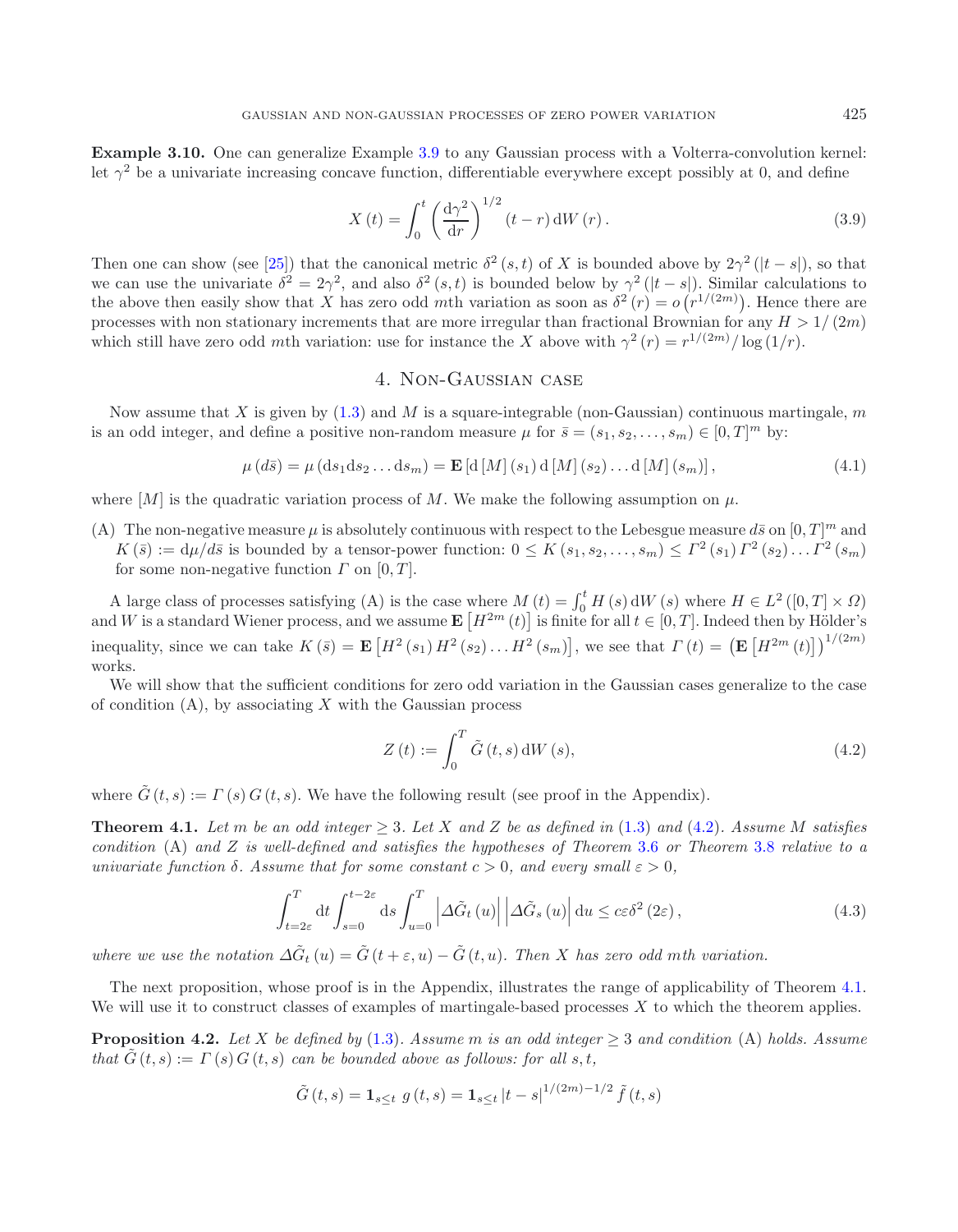*in which the bivariate function*  $\tilde{f}$  *is positive and bounded as* 

$$
\left|\tilde{f}\left(t,s\right)\right| \leq f\left(\left|t-s\right|\right)
$$

*where the univariate function* f *is increasing, and concave on*  $\mathbf{R}_{+}$ *, with*  $\lim_{x\to 0} f(r) = 0$ *, and where* g has a *second mixed derivative such that*

$$
\left| \frac{\partial g}{\partial t} (t, s) \right| + \left| \frac{\partial g}{\partial s} (t, s) \right| \le c |t - s|^{1/(2m) - 3/2};
$$

$$
\left| \frac{\partial^2 g}{\partial s \partial t} (t, s) \right| \le c |t - s|^{1/(2m) - 5/2}.
$$

*Assume*  $t \mapsto q(s,t)$  *is decreasing and*  $t \mapsto \tilde{f}(s,t)$  *is increasing. Then* X *has zero odd m-variation.* 

The presence of the indicator function  $\mathbf{1}_{s \leq t}$  in the expression for  $\tilde{G}$  above is typical of most models, since it coincides with asking that  $Z$  be adapted to the filtrations of  $W$ , which is equivalent to  $X$  being adapted to the filtration of M. The proposition covers a wide variety of martingale-based models, which can be quite far from Gaussian models in the sense that they can have only a few moments. We describe one easily constructed class.

<span id="page-12-0"></span>**Example 4.3.** Assume that M is a martingale such that  $\mathbf{E}[\left|\frac{d}{M}\right|/dt]^m$  is bounded above by a constant  $c^{2m}$ uniformly in  $t \leq T$ . For instance we can take  $M_t = \int_0^t H_s(s) dW(s)$  where H is a W-adapted process with  $\mathbf{E}\left[\left|H_s\right|^{2m}\right]^{1/2m} \leq c$ . This boundedness assumption implies that we can take  $\Gamma \equiv c$  in condition (A), and  $\tilde{G} = cG$ . Let  $G(t, s) = G_{RLfBm}(t, s) := \mathbf{1}_{s \le t} |t - s|^{1/(2m)-1/2+\alpha}$  for some  $\alpha > 0$ ; in other words, G is the Brownian representation kernel of the Riemann–Liouville fBm with parameter  $H = 1/(2m) + \alpha > 1/(2m)$ . It is immediate to check that the assumptions of Proposition [4.2](#page-11-3) are satisfied for this class of martingale-based models, which implies that the corresponding  $X$  defined by  $(1.3)$  have zero odd mth variation.

More generally, assume that G is bounded above by a multiple of  $G_{RLfBm}$ , and assume the two partial derivatives of G, and the mixed second order derivative of G, are bounded by the corresponding (multiples of) derivatives of  $G_{RLfBm}$ ; one can check that the standard fBm's kernel is in this class, and that the martingalebased models of this class also satisfy the assumptions of Proposition [4.2,](#page-11-3) resulting again zero odd mth variations for the corresponding X defined in  $(1.3)$ . For the sake of conciseness, we will omit the details, which are tedious and straightforward.

The main quantitative assumption on the univariate function  $\delta(\varepsilon)$  corresponding to  $\tilde{G}$  in the theorem, *i.e.*  $\delta(r) = o(r^{1/(2m)})$ , can be reinterpreted as a regularity condition on X.

**Example 4.4.** For example, if X has fractional exponential moments, in the sense that for some constants  $a > 0$  and  $0 < \beta \leq 2$ ,  $\mathbf{E} \left[ \exp \left( a \left| X(t) - X(s) \right|^{\beta} \right) \right]$  is finite for all  $s, t$ , then an almost-sure uniform modulus of continuity for X is  $r \mapsto \delta(r) \log^{\beta/2} (1/r)$ . This can be established by using Corollary 4.5 in [\[39](#page-25-24)]. By using the Burkholder–Davis–Gundy inequality on the exponential martingale based on M, we can prove that such fractional exponential moments hold, for instance, in the setting of Example [4.3,](#page-12-0) if there exists  $b > 0$  such that  $\mathbf{E}[\exp(b|H_s|^{2\beta})]$  is bounded in  $s \in [0,T]$ . If one only has standard (non-exponential) moments, similar (less sharp) results can be obtained *via* Kolmogorov's continuity criterion instead of [\[39\]](#page-25-24). All details are left to the reader.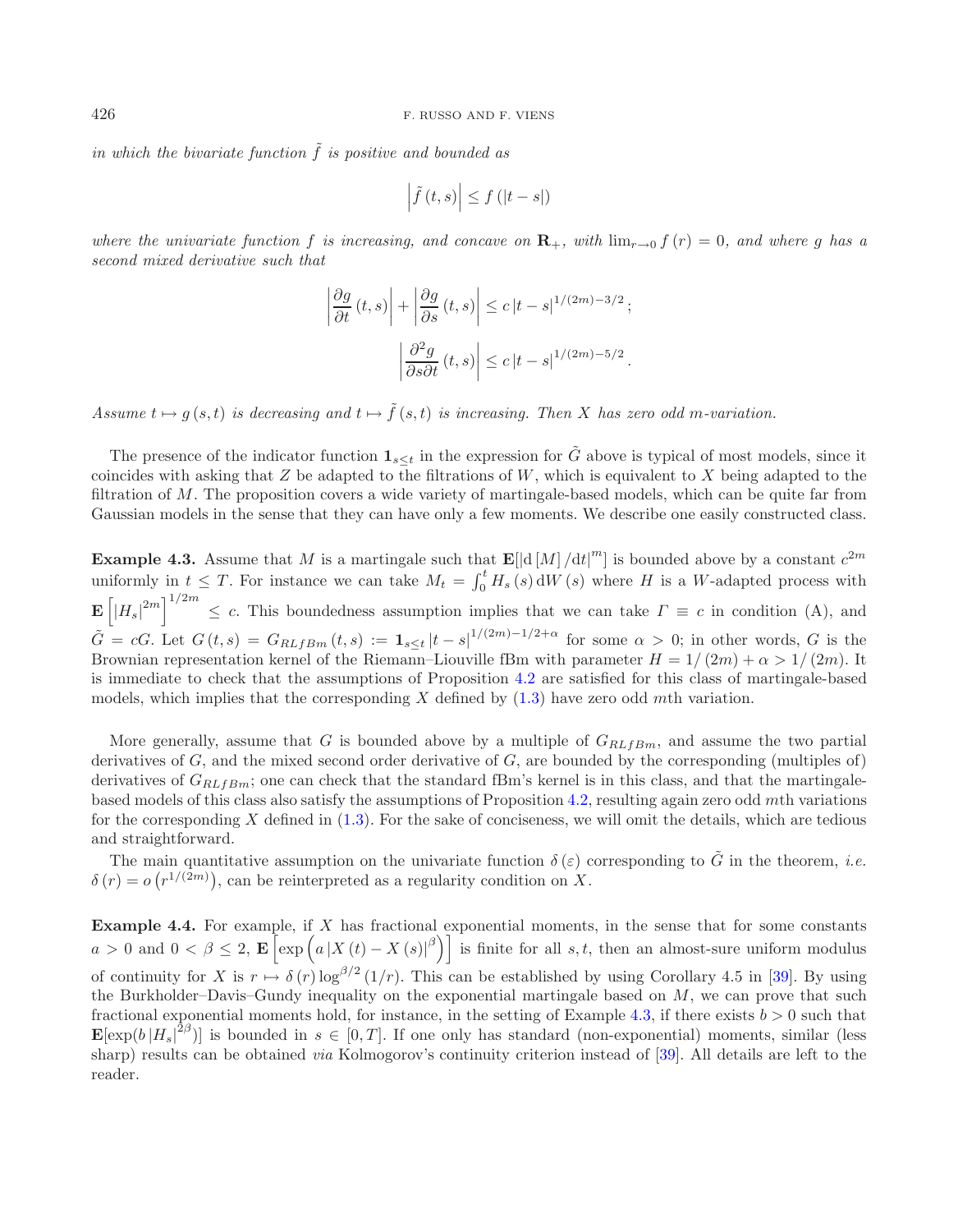## <span id="page-13-3"></span><span id="page-13-2"></span>5. Stochastic calculus

<span id="page-13-0"></span>This section's goal is to define the so-called symmetric stochastic integral and its associated Itô's formula for processes which are not fBm. The reader may refer to the Introduction (Sect. 1) for motivations on why we study this topic. We concentrate on Gaussian processes under hypotheses similar to those used in Section [3.3](#page-10-3) (Thm. [3.8\)](#page-10-0). The basic strategy is to use the results of [\[20\]](#page-25-10) which were applied to fBm. Let X be a stochastic process on [0, 1]. According to Sections 3 and 4 in [\[20](#page-25-10)] (specifically, according to the proof of part 1 of Theorem 4.4 therein), if for every bounded measurable function g on **R**, the limit

<span id="page-13-4"></span>
$$
\lim_{\varepsilon \to 0} \frac{1}{\varepsilon} \int_0^1 du \left( X_{u+\varepsilon} - X_u \right)^m g \left( \frac{X_{u+\varepsilon} + X_u}{2} \right) = 0 \tag{5.1}
$$

holds in probability, for both  $m = 3$  and  $m = 5$ , then for every  $t \in [0, 1]$  and every  $f \in C^6(\mathbf{R})$ , the *symmetric* ("generalized Stratonovich") stochastic integral

$$
\int_0^t f'(X_u) d^\circ X_u =: \lim_{\varepsilon \to 0} \frac{1}{\varepsilon} \int_0^t \mathrm{d}u \left( X_{u+\varepsilon} - X_u \right) \frac{1}{2} \left( f'(X_{u+\varepsilon}) + f'(X_u) \right) \tag{5.2}
$$

exists and we have the Itô's formula

$$
f(X_t) = f(X_0) + \int_0^t f'(X_u) d^{\circ} X_u.
$$
\n(5.3)

Our goal is thus to prove  $(5.1)$  for a wide class of Gaussian processes X, which will in turn imply the existence of  $(5.2)$  and the Itô's formula  $(5.3)$ .

If X has stationary increments in the sense of Section [3.2,](#page-6-2) meaning that  $\mathbf{E}\left[\left(X_s - X_t\right)^2\right] = \delta^2 (t-s)$  for some univariate canonical metric function  $\delta$ , then by using  $g \equiv 1$  and our Theorem [3.6,](#page-6-0) we see that for [\(5.1\)](#page-13-2) to hold, we must have  $\delta(r) = o(r^{1/6})$ . If one wishes to treat non-stationary cases, we notice that [\(5.1\)](#page-13-2) for  $g \equiv 1$  is the result of our non-stationary Theorem [3.8,](#page-10-0) so it is necessary to use that theorem's hypotheses, which include the non-stationary version of  $\delta(r) = o(r^{1/6})$ . But we will also need some non-degeneracy conditions in order to apply the quartic linear regression method of [\[20](#page-25-10)]. These are conditions (i) and (ii) in the next Theorem. Condition (iii) therein is essentially a consequence of the condition that  $\delta^2$  be increasing and concave. These conditions are all further discussed after the statement of the next theorem and its corollary.

<span id="page-13-1"></span>**Theorem 5.1.** *Let*  $m \geq 3$  *be an odd integer. Let* X *be a Gaussian process on* [0, 1] *satisfying the hypotheses of Theorem* [3.8](#page-10-0)*. This means in particular that we denote as usual its canonical metric by*  $\delta^2(s,t)$ *, and that there exists a univariate increasing and concave function*  $\delta^2$  *such that*  $\delta(r) = o(r^{1/(2m)})$  *and*  $\delta^2(s,t) \leq \delta^2(|t-s|)$ *. Assume that for*  $u < v$ *, the functions*  $u \mapsto \text{Var}[X_u] =: Q_u$ ,  $v \mapsto \delta^2(u, v)$ *, and*  $u \mapsto -\delta^2(u, v)$  *are increasing* and concave. Assume there exist positive constants  $a > 1$ ,  $b < 1/2$ ,  $c > 1/4$ , and  $c' > 0$  such that for all  $\varepsilon < u < v \leq 1$ ,

<span id="page-13-5"></span>(i) 
$$
c\delta^2(u) \le Q_u;
$$
  
\n(ii)  $c'\delta^2(u)\delta^2(v-u) \le Q_uQ_v - Q^2(u,v);$   
\n(iii) 
$$
\frac{\delta(au) - \delta(u)}{(a-1)u} < b\frac{\delta(u)}{u}.
$$
\n(5.4)

*Then for every bounded measurable function* g *on* **R***,*

$$
\lim_{\varepsilon \to 0} \frac{1}{\varepsilon^2} \mathbf{E} \left[ \left( \int_0^1 du \left( X_{u+\varepsilon} - X_u \right)^m g \left( \frac{X_{u+\varepsilon} + X_u}{2} \right) \right)^2 \right] = 0.
$$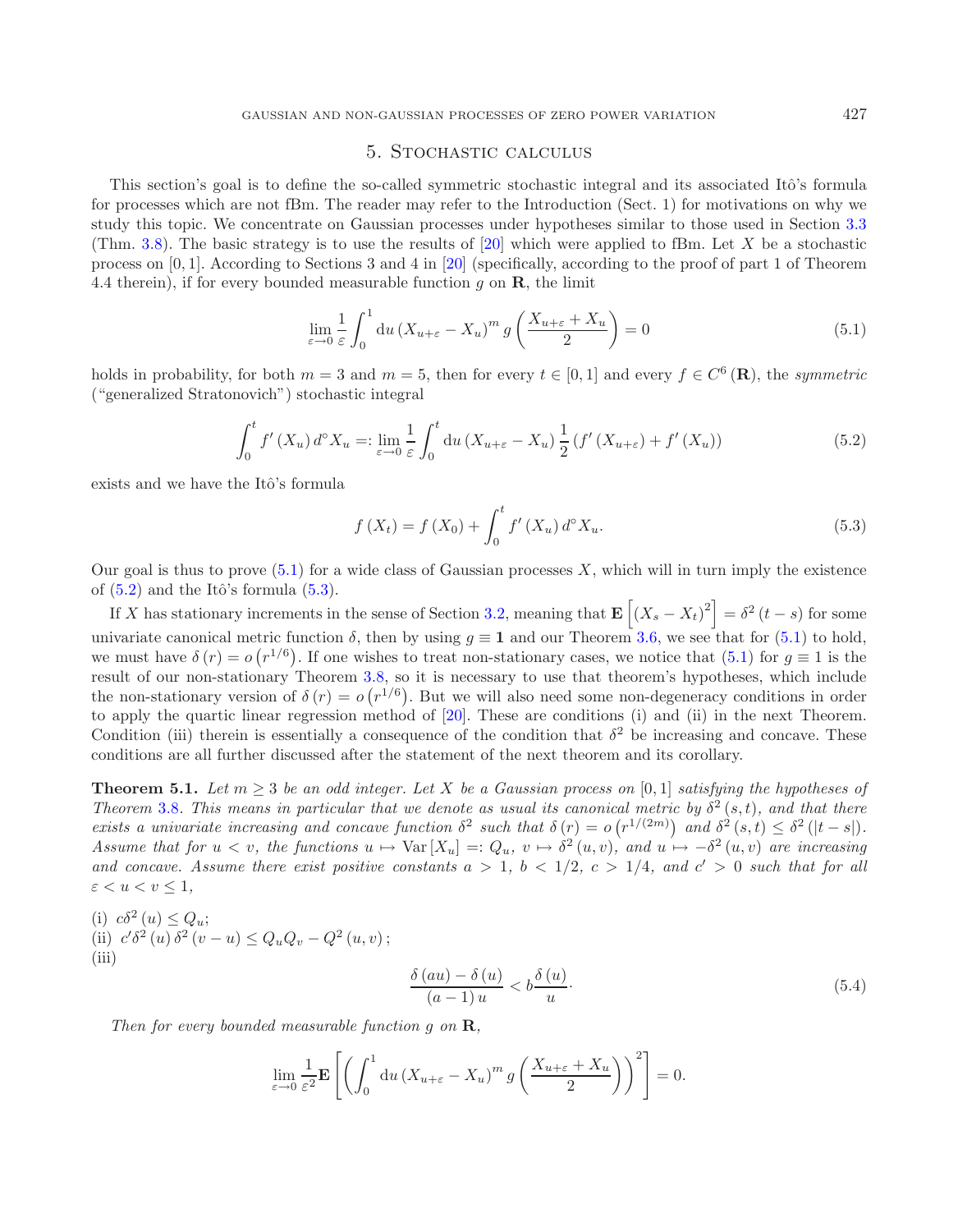#### 428 F. RUSSO AND F. VIENS

When we apply this theorem to the case  $m = 3$ , the assumption depending on m, namely  $\delta(r) = o(r^{1/(2m)})$ is satisfied *a fortiori* for  $m = 5$  as well, which means that under the assumption  $\delta(r) = o(r^{1/6})$ , the theorem's conclusion holds for  $m = 3$  and  $m = 5$ . Therefore, as mentioned in the strategy above, we immediately get the following.

<span id="page-14-0"></span>**Corollary 5.2.** *Assume the hypotheses of Theorem* [5.1](#page-13-1) *with*  $m = 3$ *. We have existence of the symmetric integral in* [\(5.2\)](#page-13-3)*, and its Itô's formula* [\(5.3\)](#page-13-4)*, for every*  $f \in C^6(\mathbf{R})$  *and*  $t \in [0,1]$ *.* 

The end of Section [3.3](#page-10-3) contains examples satisfying the hypotheses of Theorem [3.8;](#page-10-0) most of these examples also satisfy the monotonicity and convexity conditions in the above theorem. We state this formally, omitting the details of checking the conditions.

**Example 5.3.** The conclusion of Corollary [5.2](#page-14-0) applies to The Riemann–Liouville fBm described in Example [3.9,](#page-10-1) which is a Gaussian process with non-stationary increments. It also applies to any member of the wider class of processes in Example [3.10](#page-11-1) for which the function  $\gamma$  defined therein satisfies conditions (i), (ii), and (iii) of Theorem [5.1.](#page-13-1) This includes the family of processes such that  $\gamma(r) = r^H \log^{\beta} (1/r)$  for  $H \in (1/6, 1)$  and  $\beta \in \mathbb{R}$ , the case  $\beta = 0$  yielding the Riemann–Liouville fBm processes.

Before proceeding to the proof of Theorem [5.1,](#page-13-1) we provide a broader discussion of its hypotheses.

Condition (i) is a type of coercivity assumption on the non-degeneracy of  $X$ 's variances in comparison to its increments's variances. The hypotheses of Theorem [3.8](#page-10-0) imply that  $Q_u \leq \delta^2(u)$ , and condition (i) simply adds that these two quantities should be commensurate, with a lower bound that it not too small. The "Volterra convolution"-type class of processes [\(3.9\)](#page-11-5) given at the end of Section [3.3,](#page-10-3) which includes the Riemann–Liouville fBm's, satisfies condition (i) with  $c = 1/2$ . In the stationary case, (i) is trivially satisfied since  $Q_u \equiv \delta^2(u)$ .

Condition (ii) is also a type of coercivity condition. It too is satisfied in the stationary case. We prove this claim, since it is not immediately obvious. In the stationary case, since  $\delta^2(u, v) = \delta^2(v - u) = Q_{v-u}$ , we calculate

$$
Q_u Q_v - Q^2(u, v) = Q_u Q_v - 4^{-1} (Q_u + Q_v - Q_{v-u})^2
$$

and after rearranging some terms we obtain

$$
Q_u Q_v - Q^2(u, v) = 2^{-1} Q_{v-u} (Q_u + Q_v) - 4^{-1} (Q_v - Q_u)^2 - 4^{-1} Q_{v-u}^2.
$$

We note first that by the concavity of Q, we have  $Q_v - Q_u < Q_{v-u}$ , and consequently,  $(Q_v - Q_u)^2 \le$  $(Q_v - Q_u) Q_{v-u} \leq Q_v Q_{v-u}$ . This implies

$$
Q_u Q_v - Q^2(u, v) \ge 2^{-1} Q_{v-u} Q_u + 4^{-1} (Q_{v-u} Q_v - Q_{v-u}^2).
$$

Now by monotonicity of Q, we can write  $Q_{v-u}Q_v \geq Q_{v-u}^2$ . This, together with condition (i), yield condition (ii) since we now have

$$
Q_u Q_v - Q^2(u, v) \ge 2^{-1} Q_{v-u} Q_u \ge 2^{-1} c^2 \delta^2 (v - u) \delta^2 (u).
$$

Lastly, condition (iii) represents a strengthened concavity condition on the univariate function  $\delta$ . Indeed, the left-hand side in [\(5.4\)](#page-13-5) is the slope of the secant of the graph of  $\delta$  between the points u and au, while the right-hand side is b times the slope of the secant from 0 to u. If b were allowed to be 1, (iii) would simply be a consequence of convexity. Here taking  $b \leq 1/2$  means that we are exploiting the concavity of  $\delta^2$ ; the fact that condition (iii) requires slightly more, namely  $b$  strictly less than  $1/2$ , allows us to work similarly to the scale  $\delta(r) = r^H$  with  $H < 1/2$ , as opposed to simply asking  $H \le 1/2$ . Since the point of the theorem is to allow continuity moduli which are arbitrarily close to  $r^{1/6}$ , condition (iii) is hardly a restriction.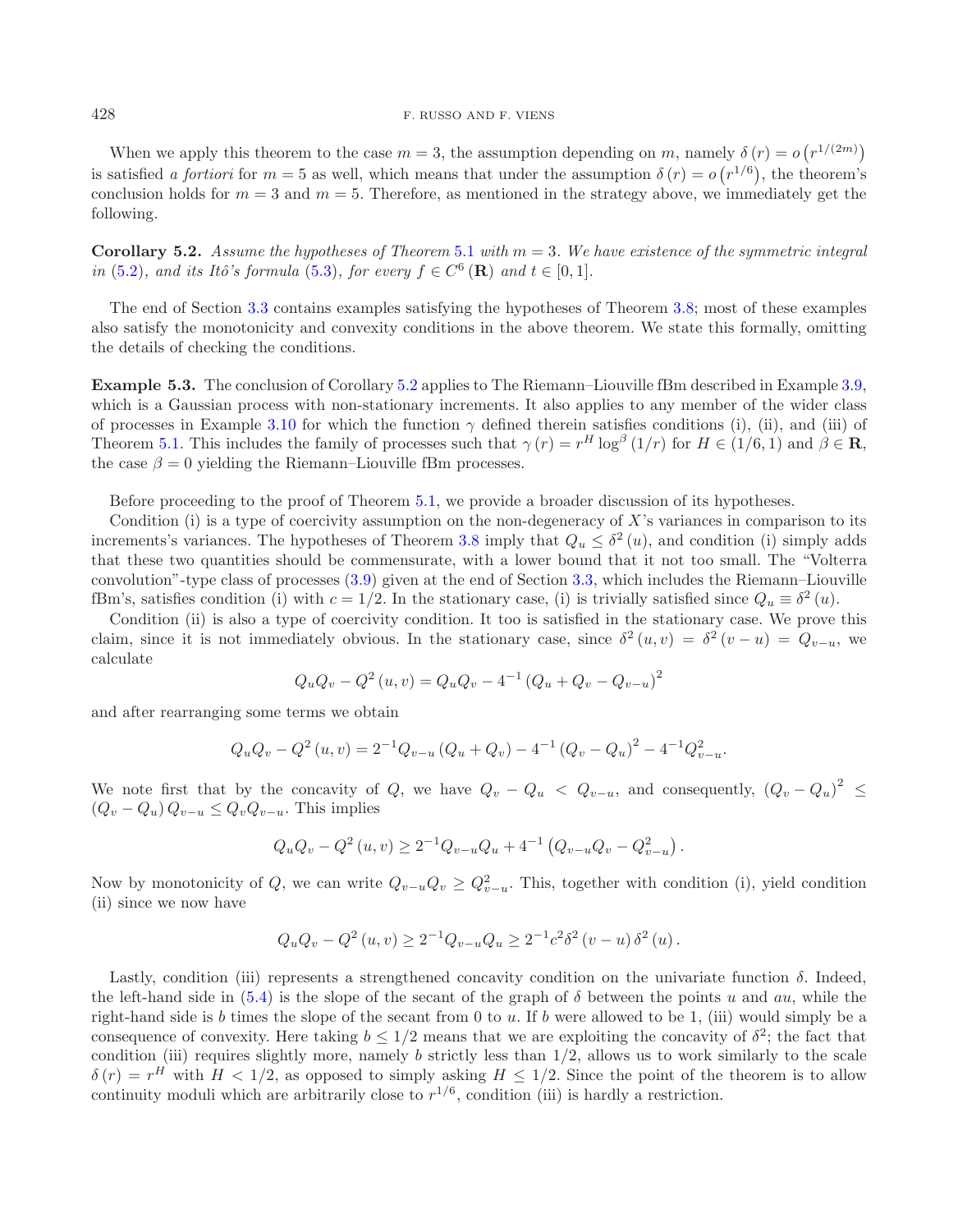*Proof of Theorem [5.1.](#page-13-1)*

**Step 0.** *Setup.* The expectation to be evaluated is written, as usual, as a double integral over  $(u, v) \in [0, 1]^2$ . For  $\varepsilon > 0$  fixed, we define the "off-diagonal" set

$$
D_{\varepsilon} = \left\{ (u, v) \in [0, 1]^2 : \varepsilon^{1-\rho} \le u \le v - \varepsilon^{1-\rho} < v \le 1 \right\}
$$

where  $\rho \in (0, 1)$  is fixed. Using the boundedness of g and Cauchy–Schwarz's inequality, thanks to the hypothesis  $\delta(r) = o(r^{1/(2m)})$ , the term corresponding to the diagonal part (integral over  $D_{\varepsilon}^{c}$ ) can be treated identically to what was done in [\[20\]](#page-25-10) in dealing with their term  $\mathcal{J}'(\varepsilon)$  following the statement of their Lemma 5.1, by choosing  $\rho$  small enough. It is thus sufficient to prove that

$$
\mathcal{J}(\varepsilon) := \frac{1}{\varepsilon^2} \mathbf{E} \left[ \iint_{D_{\varepsilon}} \mathrm{d}u \mathrm{d}v \left( X_{u+\varepsilon} - X_u \right)^m \left( X_{v+\varepsilon} - X_v \right)^m g \left( \frac{X_{u+\varepsilon} + X_u}{2} \right) g \left( \frac{X_{v+\varepsilon} + X_v}{2} \right) \right]
$$

tends to 0 as  $\varepsilon$  tends to 0. We now use the same method and notation as in Step 3 of the proof of Theorem 4.1 in [\[20\]](#page-25-10). It proceeds through the linear regression analysis of the Gaussian vector  $(G_1, G_2, G_3, G_4) := (X_{u+\epsilon} +$  $X_u, X_{v+\varepsilon} + X_v, X_{u+\varepsilon} - X_u, X_{v+\varepsilon} - X_v$ . In order to avoid repeating arguments from that proof, we only state and prove the new lemmas which are required. The new elements come from the analysis of the Gaussian vector  $(T_3, \Gamma_4)^t := A(G_1, G_2)$  where  $A := A_{21} (A_{11})^{-1}$  where  $A_{11}$  is the covariance of the vector  $(G_1, G_2)$ and  $A_{21}$  is the matrix  $\{Cov(G_{i+2}, G_j) : i, j = 1, 2\}$ , as well as from the the centered Gaussian vector  $(Z_3, Z_4)$ which is the component independent of  $(G_3, G_4)$  in its linear regression against  $(G_1, G_2)$ , *i.e.*  $(G_3, G_4)^t$  $A(G_1,G_2)^t + (Z_3,Z_4).$ 

<span id="page-15-1"></span>**Step 1.** *Translating Lemma 5.3 from* [\[20\]](#page-25-10). Using the fact that  $\mathbf{E}\left[Z_{\ell}^2\right] \leq \mathbf{E}\left[G_{\ell}^2\right] \leq \delta^2(\varepsilon)$ , this lemma translates as the following, proved in a version of this article which can be found on arXiv: see [\[37\]](#page-25-25).

**Lemma 5.4.** *Let*  $k \geq 2$  *be an integer. Then for*  $\ell = 3, 4$ *,* 

$$
\iint_{D_{\varepsilon}} \mathbf{E}\left[|T_{\ell}|^{k}\right] \mathrm{d} u \mathrm{d} v \leq \mathrm{cst} \cdot \varepsilon \delta^{k} \left(\varepsilon\right).
$$

<span id="page-15-0"></span>**Step 2.** *Translating Lemma 5.4 from* [\[20\]](#page-25-10). We will prove the following result

**Lemma 5.5.** *For all*  $j \in \{0, 1, \ldots, (m-1)/2\}$ *,* 

$$
\iint_{D_{\varepsilon}} \left| \mathbf{E} \left[ Z_3 Z_4 \right] \right|^{m-2j} \mathrm{d} u \mathrm{d} v \leq \mathrm{cst} \cdot \varepsilon \delta^{2(m-2j)} \left( \varepsilon \right).
$$

*Proof of Lemma [5.5.](#page-15-0)* As in [\[20\]](#page-25-10), we have

$$
|\mathbf{E}[Z_3 Z_4]|^{m-2j} \leq \text{cst} \cdot |\mathbf{E}[G_3 G_4]|^{m-2j} + \text{cst} \cdot |\mathbf{E}[T_3 T_4]|^{m-2j}.
$$

The required estimate for the term corresponding to  $|\mathbf{E}[T_3T_4]|^{m-2j}$  follows by Cauchy–Schwarz's inequality and Lemma [5.4.](#page-15-1) For the term corresponding to  $\left[\mathbf{E}\left[G_3G_4\right]\right]^{m-2j}$ , we recognize that  $\mathbf{E}\left[G_3G_4\right]$  is the negative planar increment  $\Theta^{\varepsilon}(u, v)$  defined in [\(3.1\)](#page-5-7). Thus the corresponding term was already considered in the proof of Theorem [\(3.8\)](#page-10-0). More specifically, up to the factor  $\varepsilon^2 \delta^{-4j}(\varepsilon)$ , we now have to estimated the same integral as in Step 2 of that theorem's proof: see expression [\(A.2\)](#page-18-0) for the term we called  $J_{i,OD}$ . This means that

$$
\iint_{D_{\varepsilon}} \left| \mathbf{E} \left[ G_3 G_4 \right] \right|^{m-2j} \mathrm{d}u \mathrm{d}v \leq \frac{\varepsilon^2}{\delta^{4j}(\varepsilon)} J_{j,OD} \leq \varepsilon^2 \left| \mu \right| (OD) \, \delta^{2(m-2j-1)}(\varepsilon) \, .
$$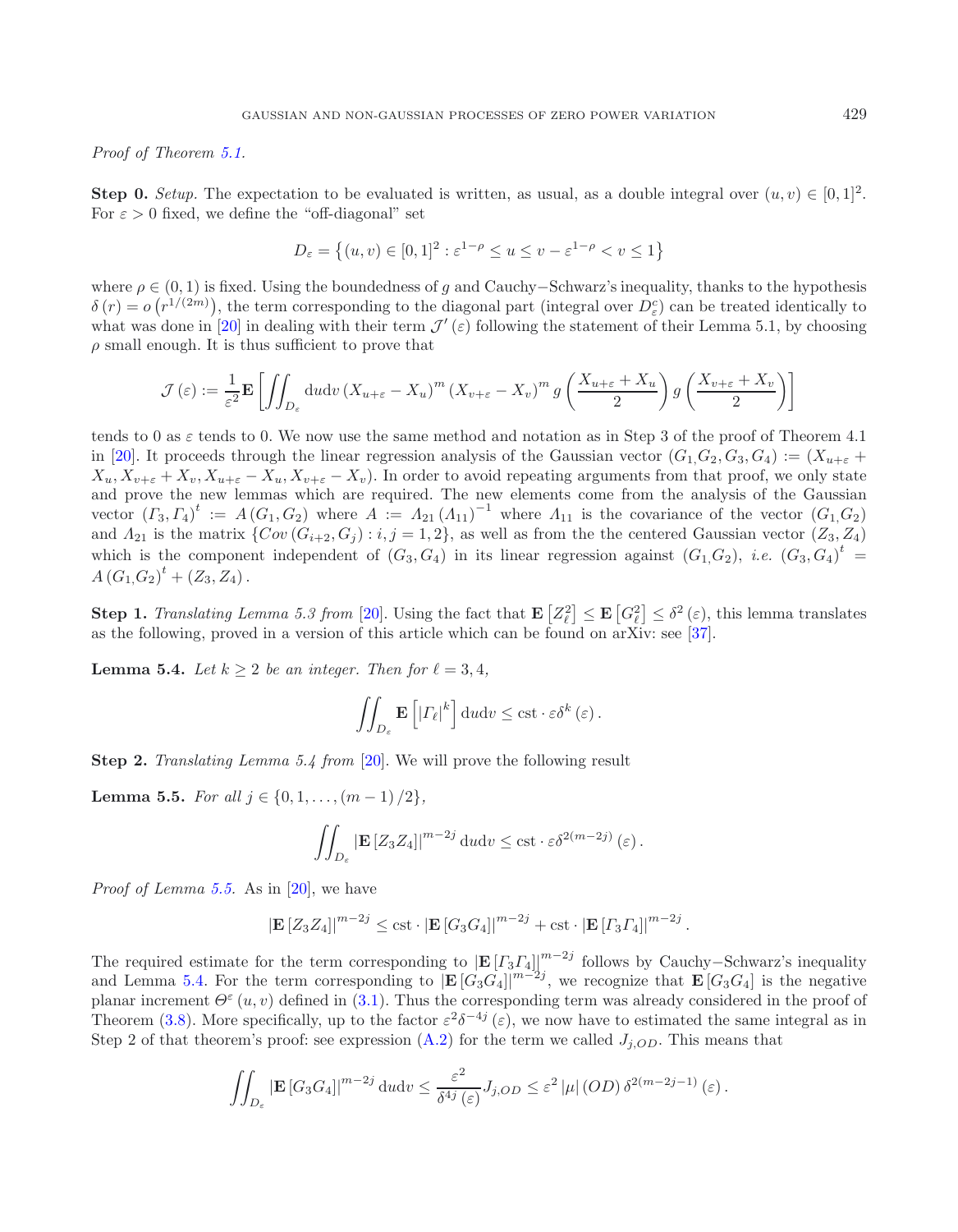Our hypotheses borrowed from Theorem [3.8](#page-10-0) that  $|\mu|(OD) \leq \text{cst} \cdot \varepsilon^{1/m-1}$  and that  $\delta^2(\varepsilon) = o(r^{1/(2m)})$  now imply that the above is  $\ll \varepsilon \delta^{2(m-2j)}(\varepsilon)$ , concluding the lemma's proof.

**Step 4.** *Conclusion*. The remainder of the proof of the theorem is to check that Lemmas [5.4](#page-15-1) and [5.5](#page-15-0) do imply the claim of the theorem; this is done exactly as in Steps 3 and 4 of the proof of Theorem 4.1 in [\[20](#page-25-10)]. Since such a task is only bookkeeping, we omit it, concluding the proof of Theorem [5.1.](#page-13-1)  $\Box$ 

*Acknowledgements.* The work of F. Russo was partially supported by the ANR Project MASTERIE 2010 BLAN-0121- 01. The work of F. Viens is partially supported by NSF DMS grant 0907321. Constructive comments by referees and editors are gratefully acknowledged and resulted in several improvements.

# **APPENDIX**

*Proof of Lemma [3.1.](#page-5-6)* The formula in the lemma is an easy consequence of the following formula, which can be found as Lemma 5.2 in [\[20\]](#page-25-10): for any centered jointly Gaussian pair of r.v.'s  $(Y, Z)$ , we have  $\mathbf{E}[Y^m Z^m] =$  $\sum_{j=0}^{(m-1)/2} c_j \mathbf{E} [YZ]^{m-2j}$  Var  $[X]^j$  Var  $[Y]^j$ . To see that the  $c_j$ 's are positive, note that one can decompose each odd monomial into the basis of odd-order Hermite polynomials:  $x^m = \sum_{j=0}^{(m-1)/2} a_{2j+1} H_{2j+1}(x)$ , from whence it follows, thanks to the orthogonality of Hermite polynomials of Gaussian rv's, that  $c_j = (a_{2j+1})^2$  $\Box$ 

*Proof of Lemma [3.3.](#page-5-4)* The proof of this lemma is elementary. It follows from two uses of the multiplication formula for Wiener's integrals ([\[30\]](#page-25-15), Prop. 1.1.3), for instance. All details are left to the reader.  $\Box$ 

*Proof of Lemma [3.4.](#page-5-5)* Reintroducing the notation X and  $\Theta$  into the formula in Lemma [3.3,](#page-5-4) we get

$$
\mathcal{I}_1 = \frac{3}{\varepsilon} \int_0^T ds \left( X \left( s + \varepsilon \right) - X \left( s \right) \right) \text{Var} \left( X \left( s + \varepsilon \right) - X \left( s \right) \right)
$$

and therefore,

$$
\mathbf{E}\left[\left|\mathcal{I}_{1}\right|^{2}\right] = \frac{9}{\varepsilon^{2}} \int_{0}^{T} \int_{0}^{t} dt ds \Theta^{\varepsilon}\left(s, t\right) \text{Var}\left(X\left(t + \varepsilon\right) - X\left(t\right)\right) \text{Var}\left(X\left(s + \varepsilon\right) - X\left(s\right)\right)
$$

Using the variances of fBm, writing  $H$  instead of  $1/6$  to improve readability,

$$
\mathbf{E}\left[|\mathcal{I}_1|^2\right] = \frac{9}{2}\varepsilon^{-2+4H} \int_0^T \int_0^T dt ds \ Cov\left[X\left(t+\varepsilon\right)-X\left(t\right);X\left(s+\varepsilon\right)-X\left(s\right)\right]
$$

$$
= \frac{9}{2}\varepsilon^{-2+4H} \ Var\left[\int_0^T \left(X\left(t+\varepsilon\right)-X\left(t\right)\right)dt\right]
$$

$$
= \frac{9}{2}\varepsilon^{-2+4H} \ Var\left[\int_T^{T+\varepsilon} X\left(t\right)dt-\int_0^\varepsilon X\left(t\right)dt\right].
$$

Bounding the variance of the difference by twice the sum of the variances,

$$
\mathbf{E}\left[|\mathcal{I}_1|^2\right] \leq 9\varepsilon^{-2+4H} \left( \int_T^{T+\varepsilon} \int_T^{T+\varepsilon} T^{2H} \mathrm{d} s \mathrm{d} t + \int_0^{\varepsilon} \int_0^{\varepsilon} \varepsilon^{2H} \mathrm{d} s \mathrm{d} t \right) = O\left(\varepsilon^{4H}\right),
$$

proving Lemma [3.4.](#page-5-5)  $\Box$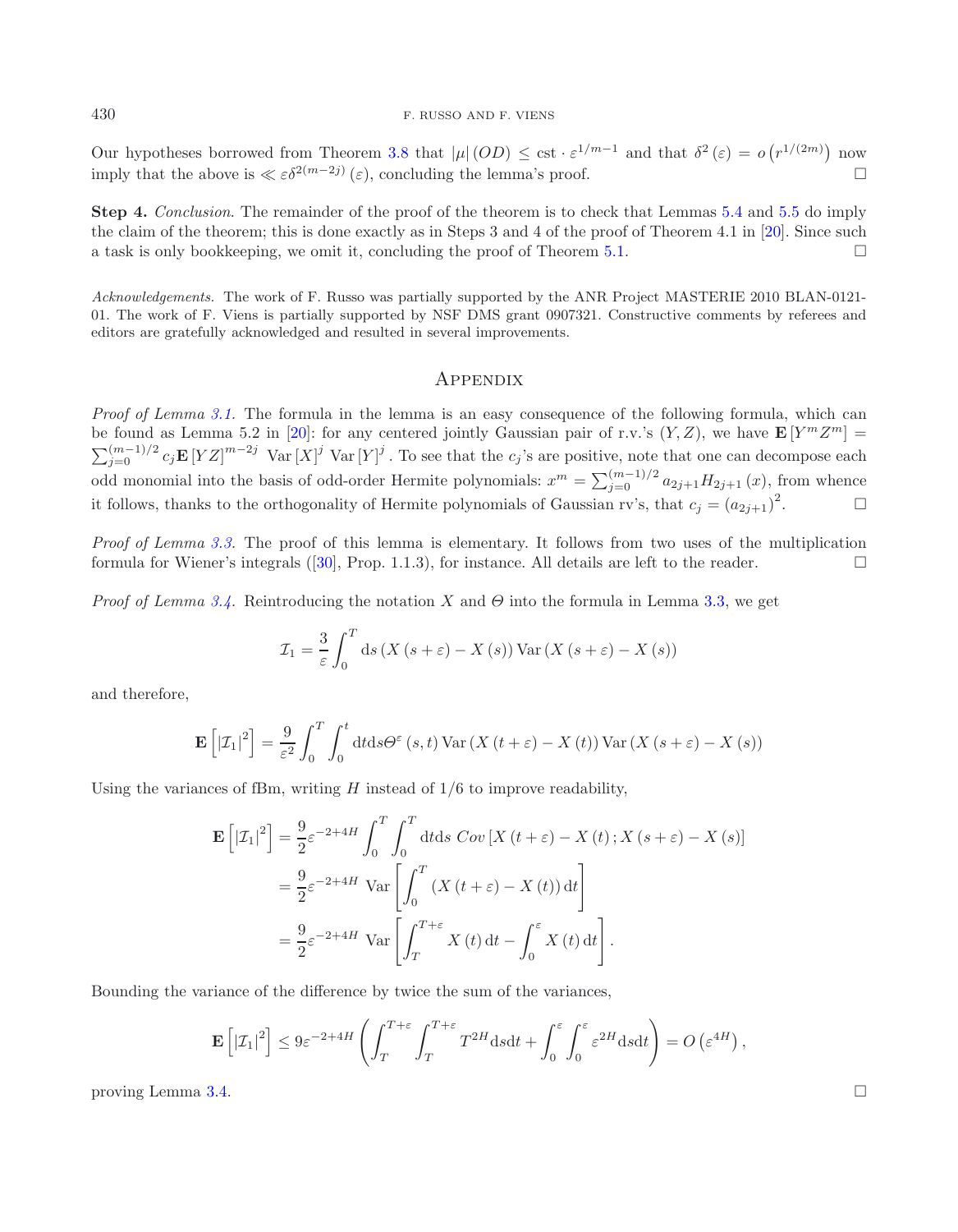*Proof of Lemma [3.5.](#page-6-1)* By the technique at the start of the proof of Lemma [3.4,](#page-5-5) the product formula in ([\[30](#page-25-15)], Prop. 1.1.3), and the covariance of fBm, we first get

$$
\mathcal{I}_3 := \frac{6}{\varepsilon} \int_0^T dW(s_3) \int_0^{s_3} dW(s_2) \int_0^{s_2} dW(s_1) \int_0^T \left[ \prod_{k=1}^3 \Delta G_s(s_k) \right] ds.
$$
  

$$
\mathbf{E} \left[ |\mathcal{I}_3|^2 \right] = \frac{12}{\varepsilon^2} \int_0^T \int_0^t dt ds \, (\Theta^\varepsilon(s, t))^3
$$
  

$$
= \frac{6}{\varepsilon^2} \int_0^T \int_0^t dt ds \, \left( |t - s + \varepsilon|^{2H} + |t - s - \varepsilon|^{2H} - 2|t - s|^{2H} \right)^3.
$$

We must take care of the absolute values, *i.e.* of whether  $\varepsilon$  is greater or less than  $t-s$ . We define the "off-diagonal" portion of  $\mathbf{E}\left[|\mathcal{I}_3|^2\right]$  as

$$
\mathcal{ODI}_3 := 6\varepsilon^{-2} \int_{2\varepsilon}^T \int_0^{t-2\varepsilon} dt ds \left( |t-s+\varepsilon|^{2H} + |t-s-\varepsilon|^{2H} - 2|t-s|^{2H} \right)^3.
$$

For s, t in the integration domain for the above integral, since  $\bar{t} := t - s > 2\varepsilon$ , by two iterated applications of the Mean Value Theorem for the function  $x^{2H}$  on the intervals  $[\bar{t} - \varepsilon, \bar{t}]$  and  $[\bar{t}, \bar{t} + \varepsilon]$ ,

$$
|\bar{t} + \varepsilon|^{2H} + |\bar{t} - \varepsilon|^{2H} - 2\bar{t}^{2H} = 2H(2H - 1)\varepsilon(\xi_1 - \xi_2)\xi^{2H - 2}
$$

for some  $\xi_2 \in [\bar{t} - \varepsilon, \bar{t}], \xi_1 \in [\bar{t}, \bar{t} + \varepsilon],$  and  $\xi \in [\xi_1, \xi_2]$ , and therefore

$$
|\mathcal{ODI}_3| \le 384H^3 |2H-1|^3 \varepsilon^{-2} \int_{2\varepsilon}^T \int_0^{t-2\varepsilon} \left( \varepsilon \cdot 2\varepsilon \cdot (t-s-\varepsilon)^{2H-2} \right)^3 dt ds
$$
  

$$
\le \frac{384H^3 |2H-1|^3}{5-6H} T \varepsilon^{6H-1} = \frac{32}{243}T.
$$

where in the last line we substituted  $H = 1/6$ . Thus the "off-diagonal" term is bounded. The diagonal part of  $\mathcal{I}_3$  is

<span id="page-17-0"></span>
$$
\mathcal{DI}_3 := 6\varepsilon^{-2} \int_0^T \int_{t-2\varepsilon}^t dt ds \left( |t - s + \varepsilon|^{2H} + |t - s - \varepsilon|^{2H} - 2|t - s|^{2H} \right)^3
$$
  
=  $6\varepsilon^{-1+6H} T \int_0^2 dr \left( |r + 1|^{2H} + |r - 1|^{2H} - 2|r|^{2H} \right)^3 dr = CT,$ 

where, having substituted  $H = 1/6$ , yields that C is a universal constant. Thus the diagonal part  $\mathcal{DI}_3$  of  $\mathbf{E}[[\mathcal{I}_3]^2]$ is constant. This proves that  $\mathcal{I}_3$  is bounded in  $L^2(\Omega)$ , as announced. To conclude that it cannot converge in  $L^2(\Omega)$ , recall that from [\[20](#page-25-10)], (Thm. 4.1 part (2)),  $[X,3]_{\varepsilon}(T) = \mathcal{I}_1 + \mathcal{I}_3$  converges in distribution to a non-degenerate normal law. By Lemma [3.4,](#page-5-5)  $\mathcal{I}_1$  converges to 0 in  $L^2(\Omega)$ . Therefore,  $\mathcal{I}_3$  converges in distribution to a non-degenerate normal law; if it also converged in  $L^2(\Omega)$ , since the 3rd Wiener chaos is closed in  $L^2(\Omega)$ , the limit would have to be in that same chaos, and thus would not have a non-degenerate normal law.  $\Box$ 

### *Proof of Theorem [3.8.](#page-10-0)*

**Step 0.** *Setup*. Recall the result of Lemma [3.1,](#page-5-6) where now we express Var  $[X(t + \varepsilon) - X(t)] = \delta^2(t, t + \varepsilon)$  and

$$
\Theta^{\varepsilon}(s,t) = \mu([s,s+\varepsilon] \times [t,t+\varepsilon)) = \int_{s}^{s+\varepsilon} \int_{t}^{t+\varepsilon} \mu(\mathrm{d}u \mathrm{d}v). \tag{A.1}
$$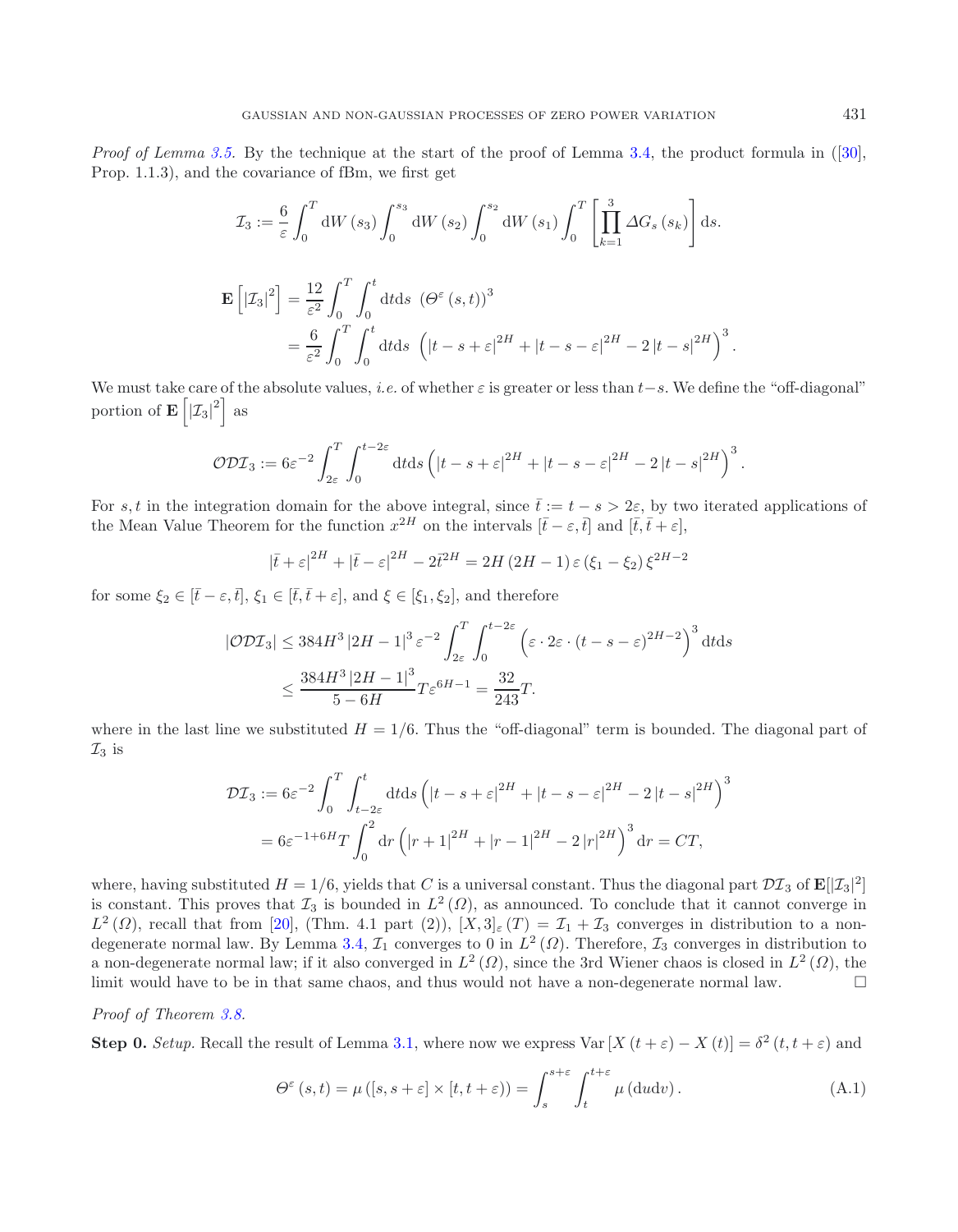We again separate the diagonal term from the off-diagonal term, although this time the diagonal is twice as wide: it is defined as  $\{(s,t):0 \leq t-2\varepsilon \leq s \leq t\}.$ 

**Step 1.** *Diagonal.* Using Cauchy–Schwarz's inequality which implies  $|\Theta^{\varepsilon}(s,t)| \leq \delta(s, s+\varepsilon) \delta(t, t+\varepsilon)$ , and bounding each term  $\delta(s, s + \varepsilon)$  by  $\delta(\varepsilon)$ , the diagonal portion of  $\mathbf{E} \left[ \left( [X, m]_{\varepsilon}(T) \right)^2 \right]$  can be bounded above, in absolute value, by

<span id="page-18-0"></span>
$$
\frac{1}{\varepsilon^2} \sum_{j=0}^{(m-1)/2} c_j \int_{2\varepsilon}^T dt \int_{t-2\varepsilon}^t ds \delta^{2m} (\varepsilon) = \text{cst} \cdot \varepsilon^{-1} \delta^{2m} (\varepsilon).
$$

Hypothesis [\(3.6\)](#page-10-4) implies that this converges to 0 with  $\varepsilon$ . The case of  $t \leq 2\varepsilon$  works equally easily.

**Step 2.** *Off diagonal.* The off-diagonal contribution is the sum for  $j = 0, \ldots, (m-1)/2$  of the terms

$$
J_{j,OD} = \varepsilon^{-2} c_j \int_{2\varepsilon}^T dt \int_0^{t-2\varepsilon} ds \delta^{2j} (s, s + \varepsilon) \delta^{2j} (t, t + \varepsilon) \Theta^{\varepsilon} (s, t)^{m-2j}
$$
(A.2)

**Step 2.1.** *Term*  $J_{(m-1)/2,OD}$ . This is the dominant term. Denoting  $c = |c_{(m-1)/2}|$ , we have

$$
\left|J_{(m-1)/2,OD}\right| \leq \frac{c\delta^{2m-2}(\varepsilon)}{\varepsilon^2} \int_{2\varepsilon}^T dt \int_0^{t-2\varepsilon} ds \left|\Theta^{\varepsilon}\left(s,t\right)\right|.
$$

We estimate the integral, using the formula  $(A.1)$  and Fubini's theorem:

$$
\int_{2\varepsilon}^{T} dt \int_{0}^{t-2\varepsilon} ds |\Theta^{\varepsilon}(s,t)| = \int_{2\varepsilon}^{T} dt \int_{0}^{t-2\varepsilon} ds \left| \int_{s}^{s+\varepsilon} \int_{t}^{t+\varepsilon} \mu(\mathrm{d}u \mathrm{d}v) \right|
$$
  
\n
$$
\leq \int_{2\varepsilon}^{T} dt \int_{0}^{t-2\varepsilon} ds \int_{s}^{s+\varepsilon} \int_{t}^{t+\varepsilon} |\mu|(\mathrm{d}u \mathrm{d}v) = \int_{2\varepsilon}^{T+\varepsilon} \int_{0}^{v \wedge (T-\varepsilon)} |\mu|(\mathrm{d}u \mathrm{d}v) \int_{2\varepsilon \vee (v-\varepsilon) \vee (u+\varepsilon)}^{v \wedge T} \int_{0 \vee (u-\varepsilon)}^{u \wedge (t-2\varepsilon)} ds dt
$$
  
\n
$$
\leq \int_{2\varepsilon}^{T+\varepsilon} \int_{0}^{v-\varepsilon} |\mu|(\mathrm{d}u \mathrm{d}v) \int_{v-\varepsilon}^{v} \int_{u-\varepsilon}^{u} ds dt = \varepsilon^{2} \int_{2\varepsilon}^{T+\varepsilon} \int_{0}^{v-\varepsilon} |\mu|(\mathrm{d}u \mathrm{d}v).
$$

Hence we have

$$
J_{(m-1)/2,OD} \le c\delta^{2m-2}(\varepsilon) \int_{v=2\varepsilon}^{T+\varepsilon} \int_{u=0}^{v-\varepsilon} |\mu| (du dv) \le c\delta^{2m-2}(\varepsilon) |\mu| (OD),
$$

which again converges to 0 by hypothesis as  $\varepsilon$  goes to 0.

**Step 2.2.** *Other*  $J_{j,OD}$  *terms*. Let now  $j < (m-1)/2$ . Using Cauchy–Schwarz's inequality for all but one of the  $m-2j$  factors  $\Theta$  in the expression [\(A.2\)](#page-18-0) for  $J_{j,OD}$ , which is allowed because  $m-2j \geq 1$  here, exploiting the bounds on the variance terms *via* the univariate function  $\delta$ , we have

$$
|J_{j,OD}| \leq \delta^{2m-2}(\varepsilon) c_j \varepsilon^{-2} \int_{2\varepsilon}^T dt \int_0^{t-2\varepsilon} ds |\Theta^{\varepsilon}(s,t)|,
$$

 $\Box$ 

which is the same term we estimated in Step 2.1. This finishes the proof of the theorem.

### *Proof of Theorem [4.1.](#page-11-2)*

**Step 0.** *Setup.* We use an expansion for powers of martingales written explicitly at Corollary 2.18 of [\[14](#page-25-8)]. For any integer  $k \in [0, [m/2]]$ , let  $\Sigma_m^k$  be the set of permutations  $\sigma$  of  $m-k$  defined as those for which the first k terms  $\sigma^{-1}(1), \sigma^{-1}(2), \ldots, \sigma^{-1}(k)$  are chosen arbitrarily and the next  $m-2k$  terms are chosen arbitrarily among the remaining integers  $\{1, 2, ..., m-k\} \setminus \{\sigma^{-1}(1), \sigma^{-1}(2), ..., \sigma^{-1}(k)\}\.$  Let Y be a fixed square-integrable martingale. We define the process  $Y_{\sigma,\ell}$  (denoted in the above reference by  $\sigma_Y^{\ell}$ ) by setting, for each  $\sigma \in \Sigma_m^k$  and each  $\ell = 1, 2, \ldots, m - k$ ,

$$
Y_{\sigma,\ell}(t) = \begin{cases} [Y](t) & \text{if } \sigma(\ell) \in \{1,2,\ldots,k\} \\ Y(t) & \text{if } \sigma(\ell) \in \{k+1,\ldots,m-k\} \, . \end{cases}
$$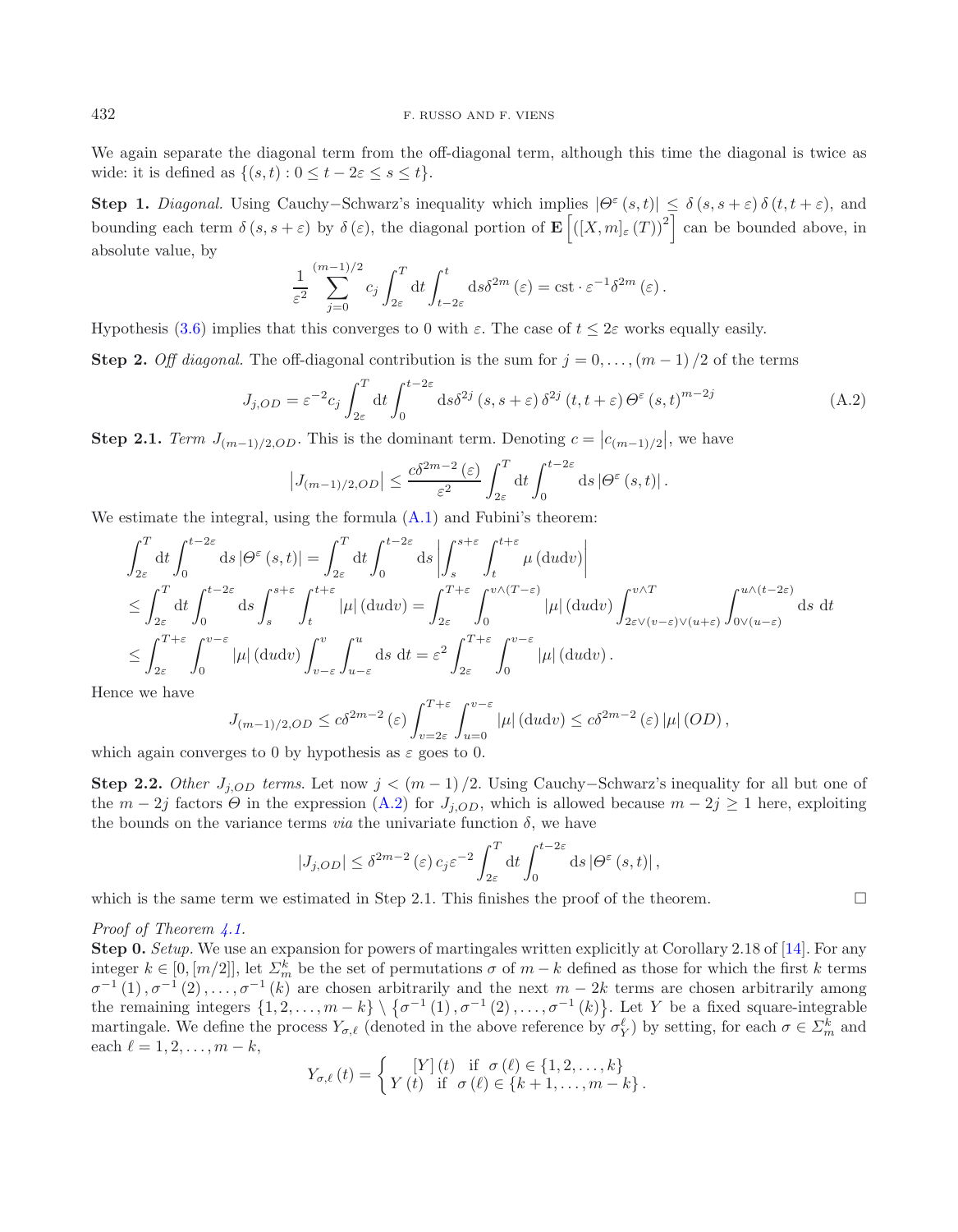From Corollary 2.18 of [\[14](#page-25-8)], we then have for all  $t \in [0, T]$ 

$$
(Y_t)^m = \sum_{k=0}^{[m/2]} \frac{m!}{2^k} \sum_{\sigma \in \Sigma_m^k} \int_0^t \int_0^{u_{m-k}} \dots \int_0^{u_2} dY_{\sigma,1}(u_1) dY_{\sigma,2}(u_2) \dots dY_{\sigma,m-k}(u_{m-k}).
$$

We use this formula to evaluate

$$
[X,m]_{\varepsilon}(T) = \frac{1}{\varepsilon} \int_0^T ds \left(X\left(s+\varepsilon\right) - X\left(s\right)\right)^m
$$

by noting that the increment  $X(s + \varepsilon) - X(s)$  is the value at time T of the martingale  $Y_t := \int_0^t \Delta G_s(u) dM(u)$ where we set

$$
\Delta G_s(u) := G(s + \varepsilon, u) - G(s, u).
$$

Hence

$$
(X (s + \varepsilon) - X (s)))m
$$
  
= 
$$
\sum_{k=0}^{\lfloor m/2 \rfloor} \frac{m!}{2^k} \sum_{\sigma \in \Sigma_m^k} \int_0^T \int_0^{u_{m-k}} \cdots \int_0^{u_2} d[M] \left( u_{\sigma(1)} \right) \left| \Delta G_s \left( u_{\sigma(1)} \right) \right|^2 \cdots d[M] \left( u_{\sigma(k)} \right) \left| \Delta G_s \left( u_{\sigma(k)} \right) \right|^2
$$
  
dM  $\left( u_{\sigma(k+1)} \right) \Delta G_s \left( u_{\sigma(k+1)} \right) \cdots dM \left( u_{\sigma(m-k)} \right) \Delta G_s \left( u_{\sigma(m-k)} \right).$ 

Therefore we can write

$$
[X, m]_{\varepsilon}(T)
$$
\n
$$
= \frac{1}{\varepsilon} \sum_{k=0}^{[m/2]} \frac{m!}{2^k} \sum_{\sigma \in \Sigma_m^k} \int_0^T \int_0^{u_{m-k}} \cdots \int_0^{u_2} d[M] \left( u_{\sigma(1)} \right) \cdots d[M] \left( u_{\sigma(k)} \right) dM \left( u_{\sigma(k+1)} \right) \cdots dM \left( u_{\sigma(m-k)} \right)
$$
\n
$$
[\Delta G. \left( u_{\sigma(k+1)} \right); \cdots; \Delta G. \left( u_{\sigma(m-k)} \right); \Delta G. \left( u_{\sigma(1)} \right); \Delta G. \left( u_{\sigma(1)} \right); \cdots; \Delta G. \left( u_{\sigma(k)} \right); \Delta G. \left( u_{\sigma(k)} \right)],
$$

where we have used the notation

<span id="page-19-0"></span>
$$
[f_1, f_2, \ldots, f_m] := \int_0^T f_1(s) f_2(s) \ldots f_m(s) ds.
$$

To calculate the expected square of the above, we will bound it above by the sum over k and  $\sigma$  of the expected square of each term. Writing squares of Lebesgue integrals as double integrals, and using Itô's formula, each term's expected square is thus, up to  $(m, k)$ -dependent multiplicative constants, equal to the expression

$$
K = \frac{1}{\varepsilon^2} \int_{u_{m-k}=0}^{T} \int_{u'_{m-k}=0}^{u_{m-k}} \int_{u'_{m-k-1}=0}^{u_{m-k}} \int_{u'_{m-k-1}=0}^{u_{m-k}} \cdots \int_{u_1=0}^{u_2} \int_{u'_1=0}^{u_2} \mathbf{E}
$$
  
\n
$$
\times \left[ \mathrm{d}\left[M\right]^{\otimes k} \left( u_{\sigma(1)}, \ldots, u_{\sigma(k)} \right) \mathrm{d}\left[M\right]^{\otimes k} \left( u'_{\sigma(1)}, \ldots, u'_{\sigma(k)} \right) \mathrm{d}\left[M\right]^{\otimes (m-2k)} \left( u_{\sigma(k+1)}, \ldots, u_{\sigma(m-k)} \right) \right]
$$
  
\n
$$
\cdot \left[ \Delta G. \left( u_{\sigma(k+1)} \right); \ldots; \Delta G. \left( u_{\sigma(m-k)} \right); \Delta G. \left( u_{\sigma(1)} \right); \Delta G. \left( u_{\sigma(1)} \right); \ldots; \Delta G. \left( u_{\sigma(k)} \right); \Delta G. \left( u'_{\sigma(k)} \right) \right]
$$
  
\n
$$
\cdot \left[ \Delta G. \left( u_{\sigma(k+1)} \right); \ldots; \Delta G. \left( u_{\sigma(m-k)} \right); \Delta G. \left( u'_{\sigma(1)} \right); \Delta G. \left( u'_{\sigma(1)} \right); \ldots; \Delta G. \left( u'_{\sigma(k)} \right); \Delta G. \left( u'_{\sigma(k)} \right) \right], \tag{A.3}
$$

modulo the fact that one may remove the integrals with respect to those  $u'_j$ 's not represented among  $\{u'_{\sigma(1)},\ldots,u'_{\sigma(k)}\}\.$  If we can show that for all  $k \in \{0,1,2,\ldots,[m/2]\}\.$  and all  $\sigma \in \Sigma_m^k$ , the above expression  $K = K_{m,k,\sigma}$  tends to 0 as  $\varepsilon$  tends to 0, the theorem will be proved.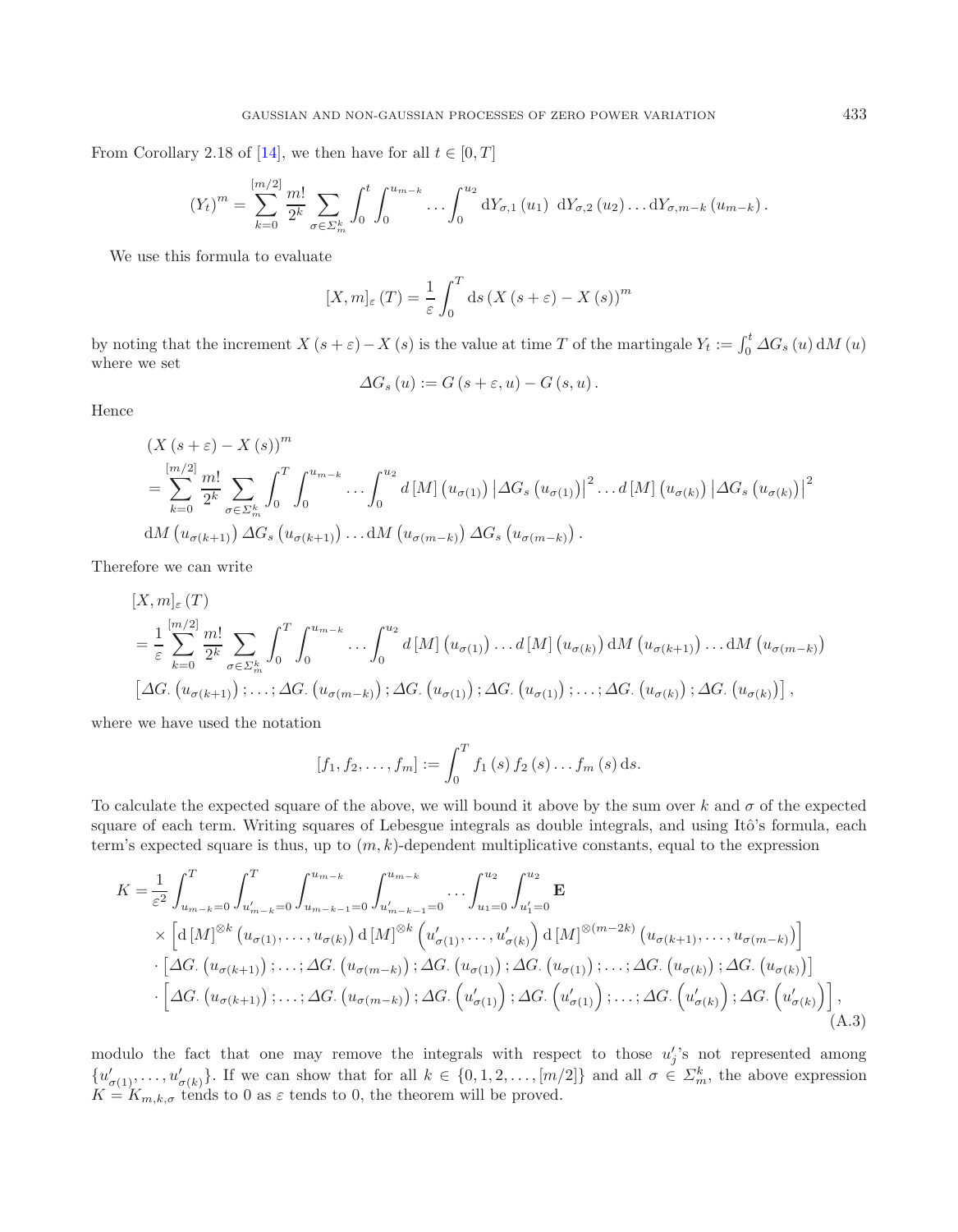A final note about notation. The bracket notation in the last two lines of the expression [\(A.3\)](#page-19-0) above means that we have the product of two separate Riemann integrals over  $s \in [0, T]$ . Below we will denote these integrals as being with respect to  $s \in [0, T]$  and  $t \in [0, T]$ .

**Step 1.** *Diagonal.* As in Step 1 of the proofs of Theorems [3.6](#page-6-0) and [3.8,](#page-10-0) we can Cauchy−Schwarz to deal with the portion of  $K_{m,k,\sigma}$  in [\(A.3\)](#page-19-0) where  $|s-t| \leq 2\varepsilon$ . The details are omitted.

**Step 2.** *Term for*  $k = 0$ . When  $k = 0$ , there is only one permutation  $\sigma = Id$ , and we have, using hypothesis (A)

$$
K_{m,0,Id} = \frac{1}{\varepsilon^2} \int_{u_m=0}^{T} \int_{u_{m-1}=0}^{u_m} \cdots \int_{u_1=0}^{u_2} \mathbf{E} \left[ d \left[ M \right]^{\otimes m} (u_1, \ldots, u_m) \right] \cdot \left[ \Delta G. (u_1); \ldots; \Delta G. (u_m) \right]^2
$$
  
\n
$$
\leq \frac{1}{\varepsilon^2} \int_{u_{m-k}=0}^{T} \int_{u_{m-k}=1}^{u_{m-k}} \cdots \int_{u_1=0}^{u_2} I^2(u_1) I^2(u_2) \ldots I^2(u_m) \left[ \Delta G. (u_1); \ldots; \Delta G. (u_m) \right]^2 du_1 du_2 \ldots du_m
$$
  
\n
$$
= \frac{1}{\varepsilon^2} \int_{u_{m-k}=0}^{T} \int_{u_{m-k}=0}^{u_{m-k}} \cdots \int_{u_1=0}^{u_2} \left[ \Delta \tilde{G}. (u_1); \ldots; \Delta \tilde{G}. (u_m) \right]^2 du_1 du_2 \ldots du_m.
$$

This is precisely the expression one gets for the term corresponding to  $k = 0$  when  $M = W$ , *i.e.* when X is the Gaussian process  $Z$  with kernel  $\tilde{G}$ . Hence our hypotheses from the previous two theorems guarantee that this expression tends to 0.

**Step 3.** *Term for*  $k = 1$ . Again, in this case,  $\sigma = Id$ , and we thus have, using hypothesis (A),

$$
K_{m,1,Id} = \frac{1}{\varepsilon^2} \int_{u_{m-1}=0}^{T} \int_{u_{m-2}=0}^{u_{m-1}} \cdots \int_{u_1=0}^{u_2} \int_{u_1'=0}^{u_2} \mathbf{E} \left[ d \left[ M \right] (u_1) d \left[ M \right] (u_1') d \left[ M \right]^{\otimes (m-2)} (u_2, \ldots, u_{m-1}) \right] \cdot \left[ \Delta G. (u_2) ; \ldots ; \Delta G. (u_{m-1}) ; \Delta G. (u_1) ; \Delta G. (u_1) \right] \cdot \left[ \Delta G. (u_2) ; \ldots ; \Delta G. (u_{m-1}) ; \Delta G. (u_1') ; \Delta G. (u_1') \right] \n\leq \frac{1}{\varepsilon^2} \int_{u_{m-1}=0}^{T} \int_{u_{m-2}=0}^{u_{m-1}} \cdots \int_{u_1=0}^{u_2} \int_{u_1'=0}^{u_2} du_1 du_1' du_2 \ldots du_{m-1} I^2 (u_1) I^2 (u_1') I^2 (u_2) \ldots I^2 (u_m) \n\cdot \left[ |\Delta G| . (u_2) ; \ldots ; |\Delta G| . (u_{m-1}) ; |\Delta G| . (u_1) ; |\Delta G| . (u_1) \right] \cdot \left[ |\Delta G| . (u_2) ; \ldots ; |\Delta G| . (u_1') ; |\Delta G| . (u_1') \right] \cdot \Delta G | . (u_1') ; |\Delta G| . (u_1') \right] \n= \frac{1}{\varepsilon^2} \int_{u_{m-1}=0}^{T} \int_{u_{m-2}=0}^{u_{m-1}} \cdots \int_{u_1=0}^{u_2} \int_{u_1'=0}^{u_2} du_1 du_1' du_2 \ldots du_{m-1} \n\left[ |\Delta \tilde{G}| . (u_2) ; \ldots ; |\Delta \tilde{G}| . (u_{m-1}) ; |\Delta \tilde{G}| . (u_1) ; |\Delta \tilde{G}| . (u_1) \right] \n\cdot \left[ |\Delta \tilde{G}| . (u_2) ; \ldots ; |\Delta \tilde{G}| . (u_{m-1}) ; |\Delta \tilde{G}| . (u_1
$$

Note now that the product of two bracket operators [...] [...] means we integrate over  $0 \leq s \leq t - 2\varepsilon$  and  $2\varepsilon \leq t \leq T$ , and get an additional factor of 2, since the diagonal term was dealt with in Step 1.

In order to exploit the additional hypothesis [\(4.3\)](#page-11-6) in our theorem, our first move is to use Fubini by bringing the integrals over  $u_1$  all the way inside. We get

$$
K_{m,1,Id} \leq \frac{2}{\varepsilon^2} \int_{u_{m-1}=0}^{T} \int_{u_{m-2}=0}^{u_{m-1}} \cdots \int_{u_2=0}^{u_3} du_2 \ldots du_{m-1}
$$
  

$$
\int_{t=2\varepsilon}^{T} \int_{s=0}^{t-2\varepsilon} ds \, dt \, \left| \Delta \tilde{G}_s (u_2) \right| \ldots \left| \Delta \tilde{G}_s (u_{m-1}) \right| \left| \Delta \tilde{G}_t (u_2) \right| \ldots \left| \Delta \tilde{G}_t (u_{m-1}) \right|
$$
  

$$
\int_{u_1=0}^{u_2} \int_{u_1'=0}^{u_2} du_1 du_1' \left( \Delta \tilde{G}_s (u_1) \right)^2 \left( \Delta \tilde{G}_t (u_1') \right)^2.
$$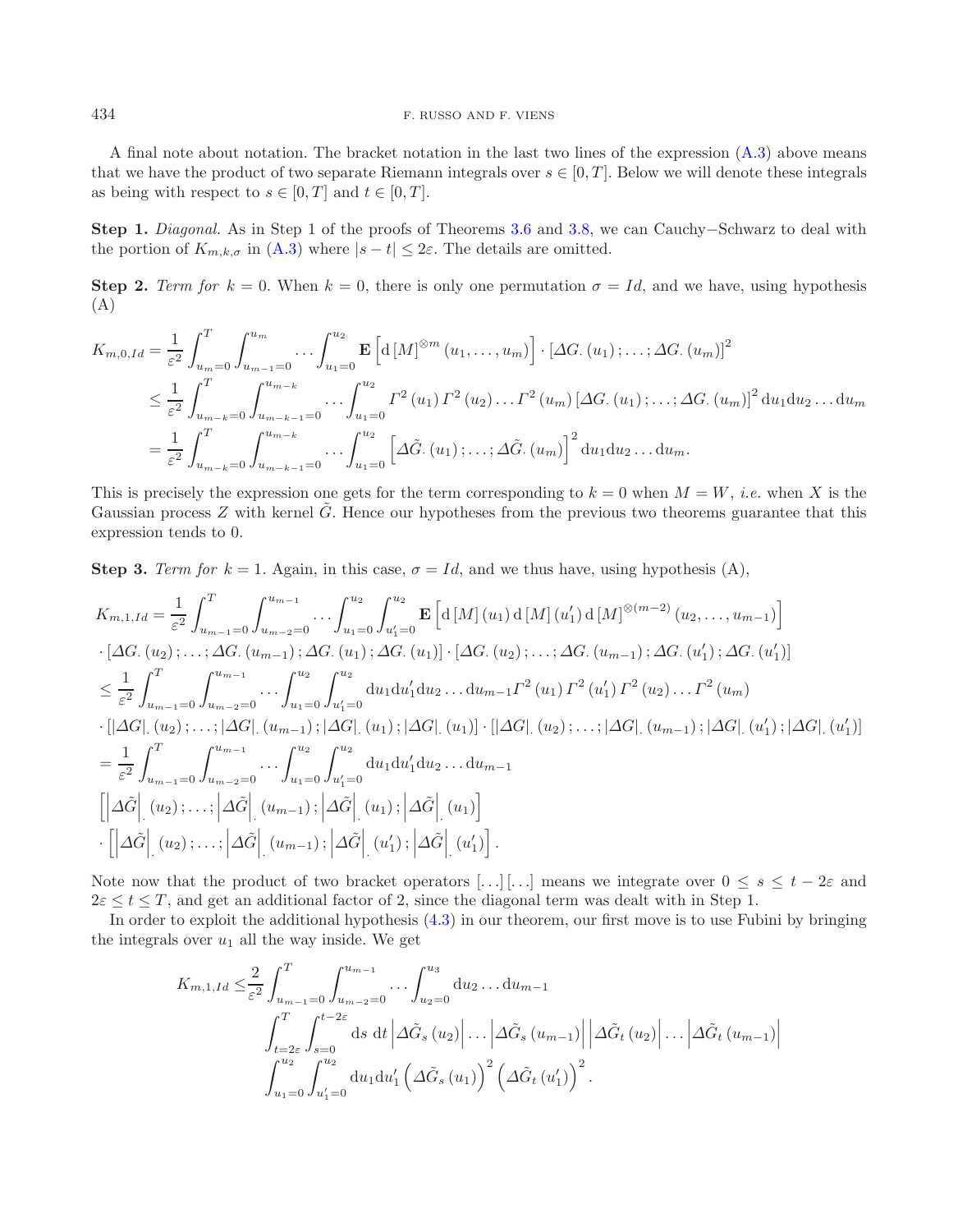The term in the last line above is trivially bounded above by

$$
\int_{u_1=0}^T \int_{u_1'=0}^T du_1 du_1' \left(\Delta \tilde{G}_s(u_1)\right)^2 \left(\Delta \tilde{G}_t(u_1')\right)^2
$$

precisely equal to Var  $[Z(s+\varepsilon)-Z(s)]$  Var  $[Z(t+\varepsilon)-Z(t)]$ , which by hypothesis is bounded above by  $\delta^4(\varepsilon)$ . Consequently, we get

$$
K_{m,1,Id} \leq 2 \frac{\delta^4 \left(\varepsilon\right)}{\varepsilon^2} \int_{u_{m-1}=0}^T \int_{u_{m-2}=0}^{u_{m-1}} \dots \int_{u_2=0}^{u_3} \mathrm{d}u_2 \dots \mathrm{d}u_{m-1}
$$

$$
\int_{t=2\varepsilon}^T \int_{s=0}^{t-2\varepsilon} \mathrm{d}s \, \mathrm{d}t \left| \Delta \tilde{G}_s\left(u_2\right) \right| \dots \left| \Delta \tilde{G}_s\left(u_{m-1}\right) \right| \left| \Delta \tilde{G}_t\left(u_2\right) \right| \dots \left| \Delta \tilde{G}_t\left(u_{m-1}\right) \right|.
$$

We get an upper bound by integrating all the  $u_j$ 's over their entire range  $[0, T]$ , *i.e.* we have,

$$
K_{m,1,Id} \leq \frac{\delta^4(\varepsilon)}{\varepsilon^2} \int_{t=2\varepsilon}^T dt \int_{s=0}^{t-2\varepsilon} ds
$$
  

$$
\int_0^T \int_0^T \dots \int_0^T du_3 \dots du_{m-1} \left| \Delta \tilde{G}_s (u_3) \right| \dots \left| \Delta \tilde{G}_s (u_{m-1}) \right| \left| \Delta \tilde{G}_t (u_3) \right| \dots \left| \Delta \tilde{G}_t (u_{m-1}) \right|
$$
  

$$
\int_{u_2=0}^T \left| \Delta \tilde{G}_t (u_2) \right| \left| \Delta \tilde{G}_s (u_2) \right| du_2
$$
  

$$
= 2 \frac{\delta^4(\varepsilon)}{\varepsilon^2} \int_{t=2\varepsilon}^T dt \int_{s=0}^{t-2\varepsilon} ds \left( \int_0^T du \left| \Delta \tilde{G}_s (u) \right| \left| \Delta \tilde{G}_t (u) \right| \right)^{m-3} \cdot \int_{u_2=0}^{u_3} \left| \Delta \tilde{G}_t (u_2) \right| \left| \Delta \tilde{G}_s (u_2) \right| du_2.
$$

Now we use a simple Cauchy–Schwarz's inequality for the integral over  $u$ , but not for  $u_2$ . Recognizing that  $\int_0^T$  $\left| \Delta \tilde{G}_{s}\left(u\right)\right|$  $\int_{0}^{2}$  du is the variance Var  $[Z(s+\varepsilon)-Z(s)] \leq \delta^{2}(\varepsilon)$ , we have

$$
K_{m,1,Id} \leq 2 \frac{\delta^4(\varepsilon)}{\varepsilon^2} \int_{t=2\varepsilon}^T dt \int_{s=0}^{t-2\varepsilon} ds \left( \int_0^T du \left| \Delta \tilde{G}_s \left( u \right) \right|^2 \right)^{m-3} \cdot \int_{u_2=0}^{u_3} \left| \Delta \tilde{G}_t \left( u_2 \right) \right| \left| \Delta \tilde{G}_s \left( u_2 \right) \right| du_2.
$$
  

$$
\leq 2 \frac{\delta^{4+2m-6}(\varepsilon)}{\varepsilon^2} \int_{t=2\varepsilon}^T dt \int_{s=0}^{t-2\varepsilon} ds \int_{u_2=0}^T \left| \Delta \tilde{G}_t \left( u_2 \right) \right| \left| \Delta \tilde{G}_s \left( u_2 \right) \right| du_2.
$$

Condition [\(4.3\)](#page-11-6) implies immediately  $K_{m,1,Id} \leq \delta^{2m} (2\varepsilon) \varepsilon^{-1}$  which tends to 0 with  $\varepsilon$  by hypothesis.

**Step 4.**  $k > 2$ . This step proceeds using the same technique as Step 3. Fix  $k \ge 2$ . Now for each given permutation σ, there are k pairs of parameters of the type  $(u, u')$ . Each of these contributes precisely a term  $δ<sup>4</sup>(ε)$ , as in the previous step, *i.e.*  $\delta^{4k}(\varepsilon)$  altogether. In other words, for every  $\sigma \in \Sigma_m^k$ , and deleting the diagonal term, we have

$$
K_{m,k,\sigma}
$$
  
\n
$$
\leq 2 \frac{\delta^{4k}(\varepsilon)}{\varepsilon^2} \int_{t=2\varepsilon}^T dt \int_{s=0}^{t-2\varepsilon} ds \int_0^T \int_0^{u_{m-k}} \dots \int_0^{u_{k+2}} du_{k+1} \dots du_{m-k} \left[ \int_0^T ds \left| \Delta \tilde{G}_s(u_{k+1}) \right| \dots \left| \Delta \tilde{G}_s(u_{m-k}) \right| \right]^2
$$

Since  $k \leq (m-1)/2$ , there is at least one integral, the one in  $u_{k+1}$ , above. We treat all the remaining integrals, if any, over  $u_{k+2},\ldots,u_{m-k}$  with Cauchy–Schwarz's inequality as in Step 3, yielding a contribution  $\delta^{2(m-2k-1)}(\varepsilon)$ . The remaining integral over  $u_{k+1}$  yields, by condition  $(4.3)$ , a contribution of  $\delta^2$  (2 $\varepsilon$ )  $\varepsilon$ . Hence the contribution of  $K_{m,k,\sigma}$  is again  $\delta^{2m}(2\varepsilon) \varepsilon^{-1}$ , which tends to 0 with  $\varepsilon$  by hypothesis, concluding the proof of the Theorem.  $\Box$ 

.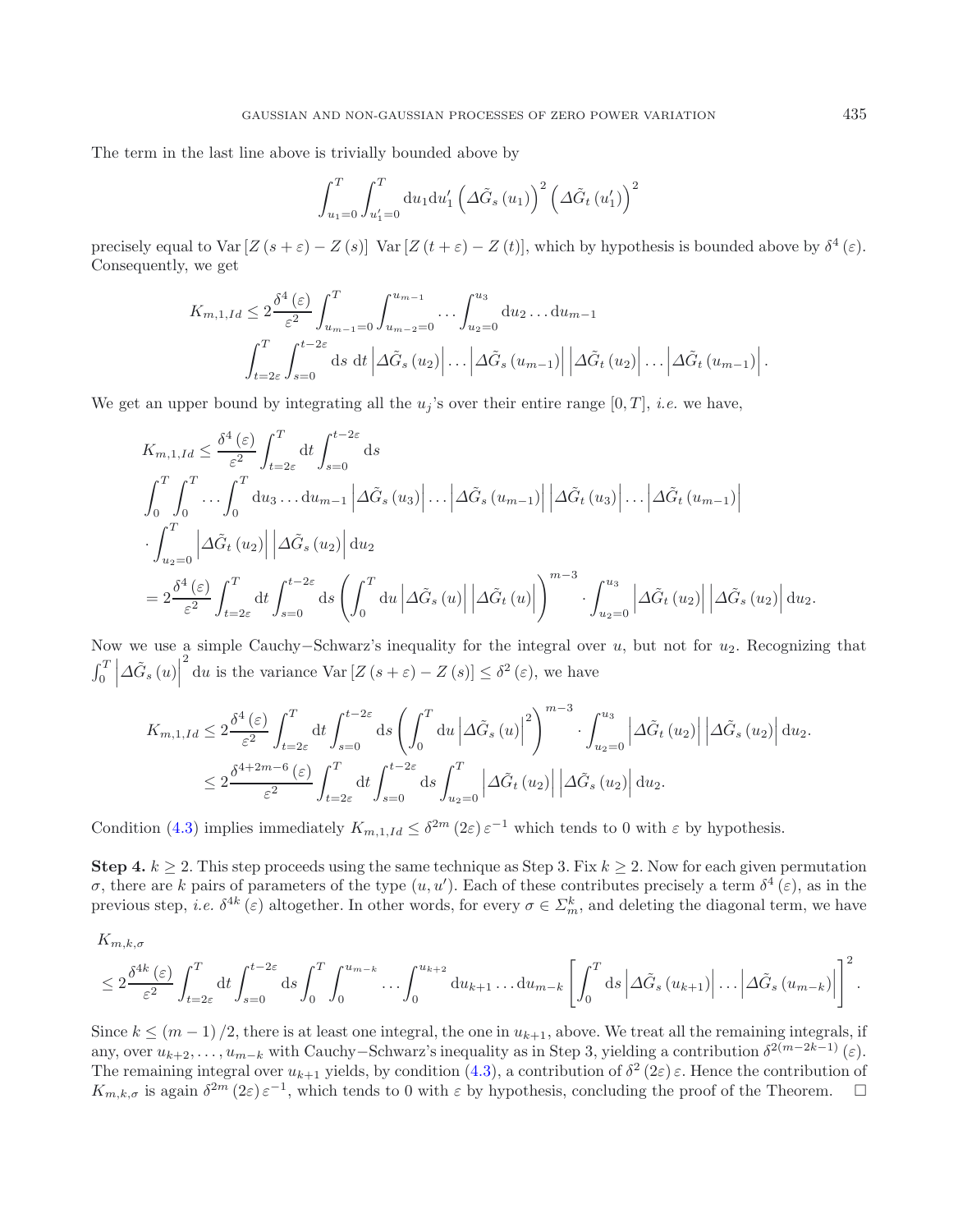*Proof of Proposition* [4.2.](#page-11-3) Below the value  $1/(2m) - 1/2$  is denoted by  $\alpha$ . We now show that we can apply Theorem [3.8](#page-10-0) directly to the Gaussian process Z given in  $(4.2)$ , which, by Theorem [4.1,](#page-11-2) is sufficient, together with Condition [\(4.3\)](#page-11-6), to obtain our desired conclusion. Note the assumption about G implies that  $s \mapsto G(t, s)$ is square-integrable, and therefore  $Z$  is well-defined. We will prove condition  $(3.6)$  holds in Step 1; Step 2 will show condition [\(3.7\)](#page-10-5) holds; Condition [\(4.3\)](#page-11-6) will be established in Step 3.

**Step 1.** *Variance calculation*. We need only to show  $\tilde{\delta}^2(s, s + \varepsilon) = o(\varepsilon^{1/m})$  uniformly in s. We have, for given s and  $t = s + \varepsilon$ 

$$
\tilde{\delta}^{2}(s,s+\varepsilon) = \int_{0}^{s} \left| (s+\varepsilon-r)^{\alpha} \tilde{f}(s+\varepsilon,r) - (s-r)^{\alpha} \tilde{f}(s,r) \right|^{2} dr
$$

$$
+ \int_{s}^{s+\varepsilon} |s+\varepsilon-r|^{2\alpha} \tilde{f}^{2}(s+\varepsilon,r) dr =: A+B.
$$
 (A.4)

Since  $\tilde{f}^2$   $(s + \varepsilon, r) \le f(s + \varepsilon - r)$  and the univariate f increases, in B we can bound this last quantity by  $f(\varepsilon)$ , and we get

$$
B \le f^2(\varepsilon) \int_0^{\varepsilon} r^{2\alpha} dr = 3f^2(\varepsilon) \varepsilon^{2\alpha+1} = o\left(\varepsilon^{1/m}\right).
$$

The term A is slightly more delicate to estimate. Since  $\tilde{f}$  is increasing and g is decreasing in t,

$$
A \leq \int_0^s \tilde{f}^2 (s+\varepsilon, r) \left| (s+\varepsilon-r)^\alpha - (s-r)^\alpha \right|^2 dr = \int_0^s f^2 (\varepsilon + r) \left| r^\alpha - (r+\varepsilon)^\alpha \right|^2 dr
$$
  
= 
$$
\int_0^\varepsilon f^2 (\varepsilon + r) \left| r^\alpha - (r+\varepsilon)^\alpha \right|^2 dr + \int_\varepsilon^s f^2 (\varepsilon + r) \left| r^\alpha - (r+\varepsilon)^\alpha \right|^2 dr
$$
  
=: 
$$
A_1 + A_2.
$$

We have, again from the univariate f's increasingness, and the limit  $\lim_{r\to 0} f(r) = 0$ ,

$$
A_1 \le f^2 (2\varepsilon) \int_0^\varepsilon \left| r^\alpha - (r + \varepsilon)^\alpha \right|^2 dr = \text{cst} \cdot f^2 (2\varepsilon) \varepsilon^{2\alpha + 1} = o\left(\varepsilon^{1/m}\right).
$$

For the other part of A, we need to use f's concavity at the point  $2\varepsilon$  in the interval  $[0, \varepsilon + r]$  (since  $\varepsilon + r > 2\varepsilon$  in this case), which implies  $f(\varepsilon + r) < f(2\varepsilon)(\varepsilon + r) / (2\varepsilon)$ . Also using the mean-value theorem for the difference of negative cubes, we get

$$
A_2 \leq \text{cst} \cdot \varepsilon^2 \int_{\varepsilon}^s f^2(\varepsilon + r) r^{2\alpha - 2} dr \leq \text{cst} \cdot \varepsilon f(2\varepsilon) \int_{\varepsilon}^s (\varepsilon + r) r^{2\alpha - 2} dr
$$
  

$$
\leq \text{cst} \cdot \varepsilon f(2\varepsilon) \int_{\varepsilon}^s r^{2\alpha - 1} = \text{cst} \cdot \varepsilon^{2\alpha + 1} f(2\varepsilon) = o\left(\varepsilon^{1/3}\right).
$$

This finishes the proof of Condition [\(3.6\)](#page-10-4).

**Step 2.** *Covariance calculation*. We first calculate the second mixed derivative  $\frac{\partial^2 \tilde{\delta}^2}{\partial s \partial t}$ , where  $\tilde{\delta}$  is the canonical metric of Z, because we must show  $|\mu|(OD) \leq \varepsilon^{2\alpha}$ , which is condition [\(3.7\)](#page-10-5), and  $\mu(dsdt)=ds dt \frac{\partial^2 \tilde{\delta}^2}{\partial s \partial t}$ . We have, for  $0 \leq s \leq t - \varepsilon$ ,

$$
\tilde{\delta}^{2}(s,t) = \int_{0}^{s} (g(t,s-r) - g(s,s-r))^{2} dr + \int_{s}^{t} g^{2}(t,r) dr =: A + B.
$$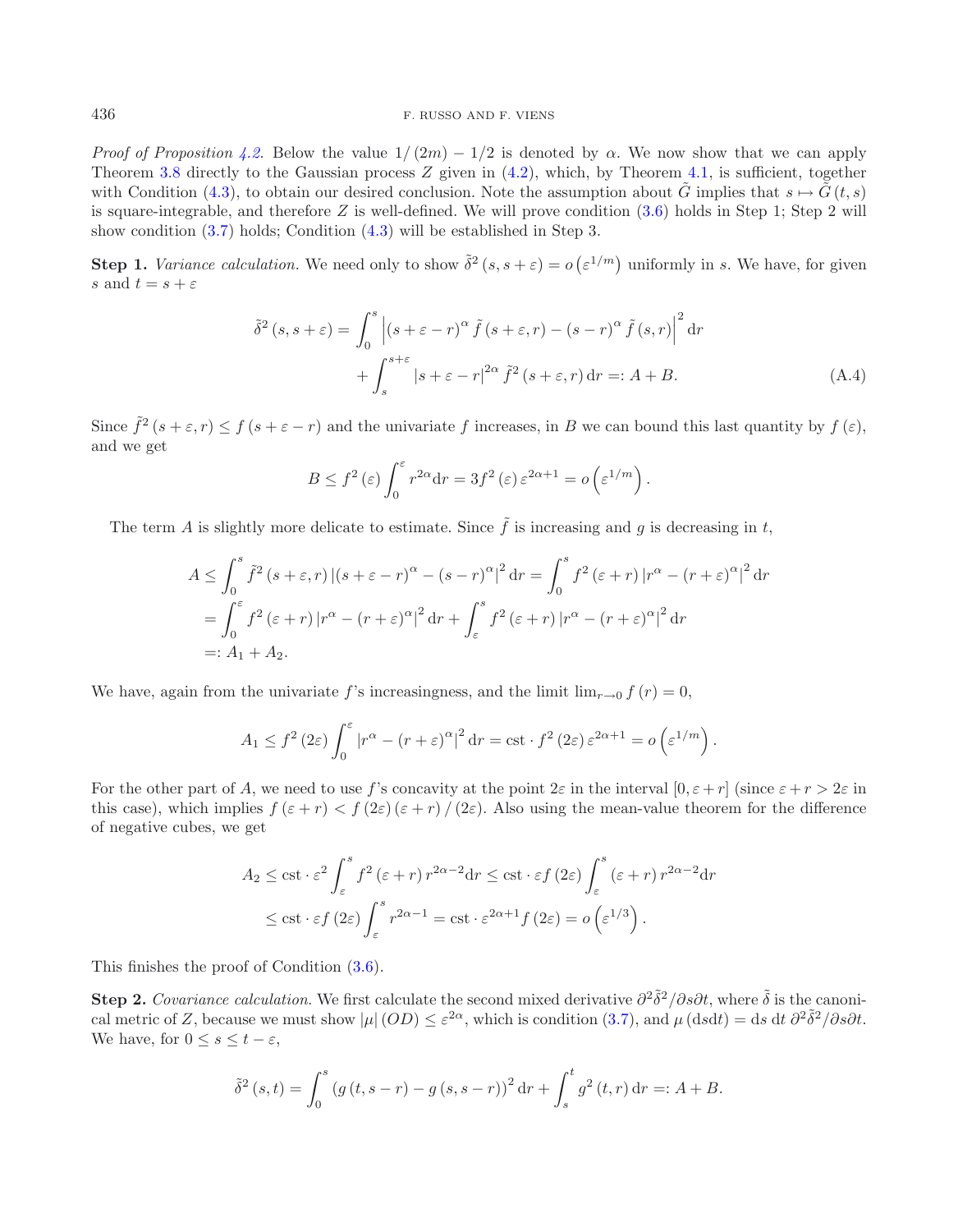We calculate

$$
\frac{\partial^2 A}{\partial s \partial t}(t,s) = 2 \frac{\partial g}{\partial t}(t,0) (g(t,0) - g(s,0)) \n+ \int_0^s 2 \frac{\partial g}{\partial t}(t,s-r) \left( \frac{\partial g}{\partial s}(t,s-r) - \frac{\partial g}{\partial t}(s,s-r) - \frac{\partial g}{\partial s}(s,s-r) \right) \n+ \int_0^s 2 (g(t,s-r) - g(s,s-r)) \frac{\partial^2 g}{\partial s \partial t}(t,s-r) dr.\n= A_1 + A_2 + A_3,
$$

and

$$
\frac{\partial^2 B}{\partial s \partial t}(t,s) = -2g(t,s)\frac{\partial g}{\partial t}(t,s).
$$

Next, we immediately get, for the portion of  $|\mu|(OD)$  corresponding to B, using the hypotheses of our proposition,

$$
\int_{\varepsilon}^{T} dt \int_{0}^{t-\varepsilon} ds \left| \frac{\partial^{2} B}{\partial s \partial t} (t, s) \right| \leq 2c \int_{\varepsilon}^{T} dt \int_{0}^{t-\varepsilon} ds f(|t-s|) |t-s|^{\alpha} |t-s|^{\alpha-1}
$$
  

$$
\leq 2c \|f\|_{\infty} \int_{\varepsilon}^{T} dt \, \varepsilon^{2\alpha} = \text{cst} \cdot \varepsilon^{2\alpha},
$$

<span id="page-23-0"></span>which is of the correct order for condition  $(3.7)$ . For the term corresponding to  $A_1$ , using our hypotheses, we have

$$
\int_{\varepsilon}^{T} dt \int_{0}^{t-\varepsilon} ds |A_{1}| \leq 2 \int_{\varepsilon}^{T} dt \int_{0}^{t-\varepsilon} ds \ t^{\alpha} \left| \frac{\partial g}{\partial t} (\xi_{t,s}, 0) \right| |t-s|
$$

where  $\xi_{t,s}$  is in the interval  $(s, t)$ . Our hypothesis thus implies  $\frac{\partial g}{\partial t}(\xi_{t,s},0)\Big|\leq s^{\alpha}$ , and hence

$$
\int_{\varepsilon}^{T} dt \int_{0}^{t-\varepsilon} ds \, |A_1| \leq 2T \int_{\varepsilon}^{T} dt \int_{0}^{t-\varepsilon} ds \, s^{\alpha-1} t^{\alpha-1} = 2T\alpha^{-1} \int_{\varepsilon}^{T} dt \, t^{\alpha-1} \left(t-\varepsilon\right)^{\alpha} \leq \alpha^{-2} T^{1+2\alpha}.
$$

This is much smaller than the right-hand side  $\varepsilon^{2\alpha}$  of condition [\(3.7\)](#page-10-5), since  $2\alpha = 1/m - 1 < 0$ . The terms  $A_2$ and  $A_3$  are treated similarly, thanks to our hypotheses.

**Step 3.** *Proving condition* [\(4.3\)](#page-11-6). We modify the proof of Theorem [4.1,](#page-11-2) in particular Steps 3 and 4, so that we only need to prove

$$
\int_{t=2\varepsilon}^{T} dt \int_{s=0}^{t-2\varepsilon} ds \int_{u=0}^{T} \left| \Delta \tilde{G}_t \left( u \right) \right| \left| \Delta \tilde{G}_s \left( u \right) \right| du \leq c \varepsilon^{2+2\alpha} = c \varepsilon^{1/m+1},\tag{A.5}
$$

instead of condition [\(4.3\)](#page-11-6). Indeed, for instance in Step 3, this new condition yields a final contribution of order  $\delta^{2m-2}(\varepsilon) \varepsilon^{-2} \varepsilon^{1/m+1}$ . With the assumption on  $\delta$  that we have,  $\delta(\varepsilon) = o(\varepsilon^{1/(2m)})$ , and hence the final contribution is of order  $o(\varepsilon^{(2m-2)/(2m)-1+1/m}) = o(1)$ . This proves that the conclusion of Theorem [4.1](#page-11-2) holds if we assume  $(A.5)$  instead of condition  $(4.3)$ .

We now prove  $(A.5)$ . We can write

$$
\int_{t=2\varepsilon}^{T} dt \int_{s=0}^{t-2\varepsilon} ds \int_{u=0}^{T} \left| \Delta \tilde{G}_t (u) \right| \left| \Delta \tilde{G}_s (u) \right| du
$$
  
= 
$$
\int_{t=2\varepsilon}^{T} dt \int_{s=0}^{t-2\varepsilon} ds \int_{0}^{s} |g(t+\varepsilon, u) - g(t, u)| |g(s+\varepsilon, u) - g(s, u)| du
$$
  
+ 
$$
\int_{t=2\varepsilon}^{T} dt \int_{s=0}^{t-2\varepsilon} ds \int_{s}^{s+\varepsilon} |g(t+\varepsilon, u) - g(t, u)| |g(s+\varepsilon, u)| du =: A + B.
$$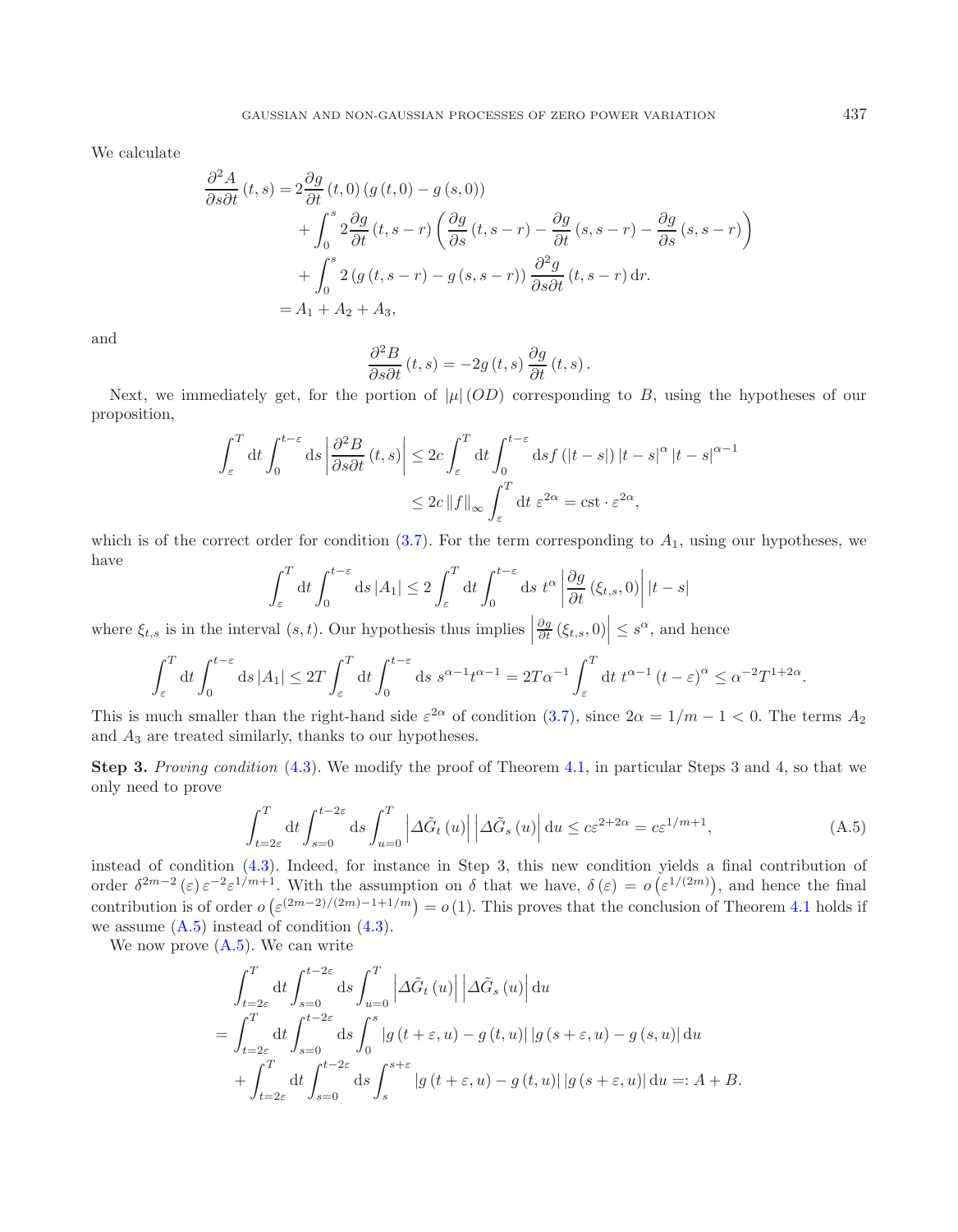#### 438 F. RUSSO AND F. VIENS

For A, we use the hypotheses of this proposition: for the last factor in A, we exploit the fact that g is decreasing in t while  $\tilde{f}$  is increasing in t; for the other factor in A, use the bound on  $\partial q/\partial t$ ; thus we have

$$
A \leq \int_{t=2\varepsilon}^T dt \int_{s=0}^{t-2\varepsilon} \varepsilon |t-s|^{\alpha-1} ds \int_0^s \tilde{f}(s+\varepsilon, u) ((s-u)^\alpha - (s+\varepsilon-u)^\alpha) du.
$$

We separate the integral in u into two pieces, for  $u \in [0, s - \varepsilon]$  and  $u \in [s - \varepsilon, s]$ . For the first integral in u, since  $\tilde{f}$  is bounded, we have

$$
\int_0^{s-\varepsilon} \tilde{f}(s+\varepsilon, u) \left( (s-u)^{\alpha} - (s+\varepsilon-u)^{\alpha} \right) du \leq \left\| \tilde{f} \right\|_{\infty} \varepsilon \int_0^{s-\varepsilon} (s-u)^{\alpha-1} du \leq \left\| \tilde{f} \right\|_{\infty} c_{\alpha} \varepsilon^{1+\alpha}.
$$

For the second integral in u, we use the fact that  $s - u + \varepsilon > \varepsilon$  and  $s - u < \varepsilon$  implies  $s - u + \varepsilon > 2$   $(s - u)$ , so that the negative part of the integral can be ignored, and thus

$$
\int_{s-\varepsilon}^{s} \tilde{f}(s+\varepsilon, u) \left( (s-u)^{\alpha} - (s+\varepsilon-u)^{\alpha} \right) du \leq \left\| \tilde{f} \right\|_{\infty} \int_{s-\varepsilon}^{s} (s-u)^{\alpha} du = \left\| \tilde{f} \right\|_{\infty} c_{\alpha} \varepsilon^{1+\alpha},
$$

which is the same upper bound as for the other part of the integral in  $u$ . Thus

$$
A \leq \text{cst} \cdot \varepsilon^{2+\alpha} \int_{t=2\varepsilon}^T dt \int_{s=0}^{t-2\varepsilon} |t-s|^{\alpha-1} ds \leq \text{cst} \cdot \varepsilon^{2+\alpha} \int_{t=2\varepsilon}^T dt \; \varepsilon^{\alpha} \leq \text{cst} \cdot \varepsilon^{2+2\alpha} = \text{cst} \cdot \varepsilon^{1/m+1},
$$

which is the conclusion we needed at least for A.

Lastly, we estimate B. We use the fact that  $\tilde{f}$  is bounded, and thus  $|g(s+\varepsilon, u)| \leq ||\tilde{f}||_{\infty} |s+\varepsilon-u|^{\alpha}$ , as well as the estimate on the derivative of  $g$  as we did in the calculation of  $A$ , yielding

$$
B \leq \left\| \tilde{f} \right\|_{\infty} \varepsilon \int_{t=2\varepsilon}^{T} dt \int_{s=0}^{t-2\varepsilon} ds \left| t-s-\varepsilon \right|^{\alpha-1} \int_{s}^{s+\varepsilon} \left| s+\varepsilon-u \right|^{\alpha} du
$$
  
=  $\text{cst} \cdot \varepsilon^{\alpha+2} \int_{t=2\varepsilon}^{T} dt \int_{s=0}^{t-2\varepsilon} ds \left| t-s-\varepsilon \right|^{\alpha-1}$   
 $\leq 2^{1+|\alpha|} \text{cst} \cdot \varepsilon^{\alpha+2} \int_{t=2\varepsilon}^{T} dt \int_{s=0}^{t-2\varepsilon} ds \left| t-s \right|^{\alpha-1} \leq \text{cst} \cdot \varepsilon^{2\alpha+2} = \text{cst} \cdot \varepsilon^{1/m+1}.$ 

This is the conclusion we needed for  $B$ , which finishes the proof of the proposition.

 $\Box$ 

# **REFERENCES**

- [1] R. Adler, An introduction to continuity, extrema, and related topics for general Gaussian processes. *Inst. Math. Stat.* Hayward, CA (1990).
- <span id="page-24-3"></span>[2] E. Al`os and D. Nualart, Stochastic integration with respect to fractional Brownian motion. *Stoch. Stoch. Rep.* **75** (2003) 129–152.
- [3] E. Al`os, O. Mazet and D. Nualart, Stochastic calculus with respect to Gaussian processes. *Ann. Probab.* **29** (1999) 766–801.
- <span id="page-24-1"></span>[4] J.-M. Aza¨ıs and M. Wschebor, Almost sure oscillation of certain random processes. *Bernoulli* **2** (1996) 257–270.
- [5] J. Bertoin, Sur une int´egrale pour les processus `a α-variation born´ee. *Ann. Probab.* **17** (1989) 1521–1535.
- <span id="page-24-4"></span>[6] F. Biagini, Y. Hu, B. Øksendal and T. Zhang, Stochastic calculus with respect to fractional Brownian motion and applications. *Probab. Appl.* Springer-Verlag (2008).
- [7] C. Borell, On polynomial chaos and integrability. *Probab. Math. Statist.* **3** (1984) 191–203.
- <span id="page-24-7"></span><span id="page-24-2"></span>[8] P. Breuer and P. Major, Central limit theorems for non-linear functionals of Gaussian fields. *J. Multivariate Anal.* **13** (1983) 425–441.
- [9] M. Bruneau, Variation totale d'une fonction. Vol. 413 of *Lect. Notes Math.* Springer-Verlag, Berlin-New York (1974).
- <span id="page-24-0"></span>[10] K. Burdzy, and J. Swanson, A change of variable formula with Itô correction term. Ann. Probab. 38 (2010) 1817–1869.
- <span id="page-24-6"></span><span id="page-24-5"></span>[11] Ph, Carmona, L. Coutin and G. Montseny, Stochastic integration with respect to fractional Brownian motion. *Ann. Inst. Henri Poincar´e, Probab. Statist.* **39** (2003) 27–68.